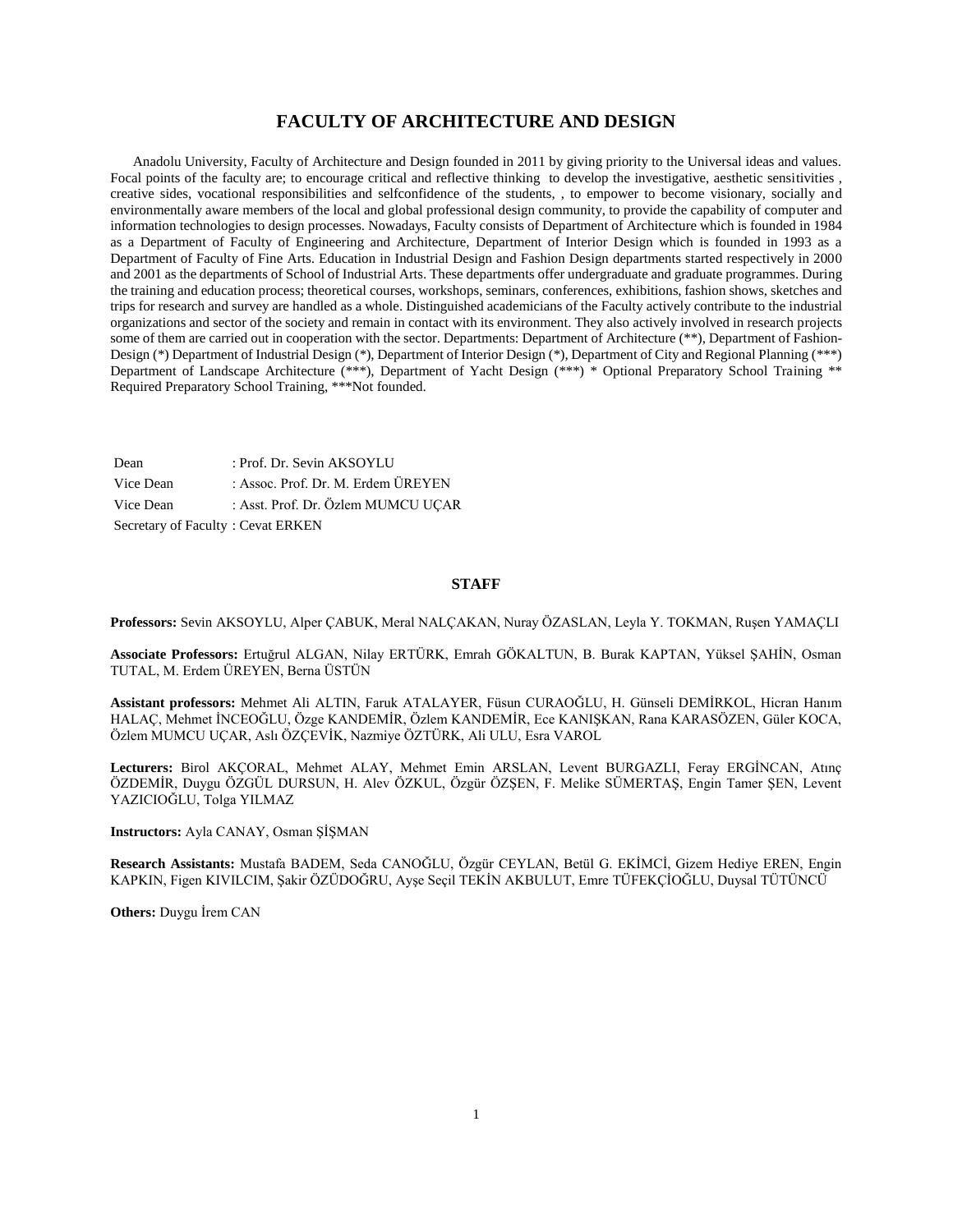## **DEPARTMENT OF ARCHITECTURE**

 Architecture can be described as the design of the built or man-made environment. This environment is in nature social, cultural, political, economic as well as physical. Design is a process of creative intervention, the purpose of which is to improve the built environment. This calls for: a) an interest in the human condition, in so far as it is effected by and affects the built environment; b)the development of intellectual and creative qualities, critical abilities, the capacity to make value judgments and the motivation to learn; c)the acquisition of knowledge in the arts and sciences (as it shapes the built environment) and the development of analytical, creative, technical, managerial, organizational and communication skills. The Department of Architecture, Anadolu University-Eskişehir was founded in 1984 within the organizational structure of the faculty of engineering and architecture. By 1993, Anadolu University was divided into two distinct universities; as a result of this the department of architecture was reorganized and has commenced education in 1994 with a brand new sprit and incentive. In October, 1999 the department of architecture has finally moved into newly purpose built buildings at the İki Eylul Campus of the Anadolu University. Today, the department enjoys of some 6,000 m2 indoor space incluging 4 Lecture Rooms, 9 Design studios, 2 computer labs (CAD and GIS lab), print room, construction lab, model-making studio, darkroom, departmental library, exhibition halls, terrestrial photogrammetry studio, project studio for teachers and students working together, photography studio and staffrooms/administrative block. The department has 23 full-time and 10 part-time members of teaching staff including 2 proffessors,3 Associate proffessors,7 Assistant Professors,6 senior lectures,6 Research Assistants and 10 part-time nation wide renown practising architects working as studio masters. Each member of staff has his/her own wel

 Each member of staff has his/her own well equipped and furnished office. Numerous projects have been completed through the design office so far, and several member of staff took part in designing and construction phases Today, the department has a potential for offerring services to both public and the industry due to the expertise staff and the facilities available.

 The decision making body dealing with the departmental matters is composed of all faculty members of the department. The department is governed by one chairman and two deputy chairmen. One of the deputy chairmen takes care of the technical matters while the other deputy chairmen assists the chairman in academic activities in the department.

Head : Prof. Dr. Nuray ÖZASLAN

Deputy Head : Assoc. Prof. Dr. Emrah GÖKALTUN

Deputy Head : Assoc. Prof. Dr. Osman TUTAL

#### **PROGRAM**

#### **I. SEMESTER**

| MAT 195 Calculus |                                                | $3+0$ 3.0 |     |
|------------------|------------------------------------------------|-----------|-----|
|                  | MİM 115 Introduction to Architectural Design I | $2+4$ 5,0 |     |
| <b>MIM 117</b>   | Basic Design I                                 | $2+4$ 5,0 |     |
| MİM 119          | <b>Architectural Presentation</b>              | $2+4$ 5,0 |     |
| <b>MIM 131</b>   | Design Information                             | $2+2$ 4,0 |     |
| TAR 165          | Atatürk's Principles and History of            |           |     |
|                  | <b>Turkish Revolution I</b>                    | $0 + 0$   | 2,0 |
|                  | Elective Courses (1)                           |           | 3,0 |
|                  | Foreign Language Courses (1)                   |           | 3,0 |
|                  |                                                |           |     |

#### **III. SEMESTER**

| MIM 211 History of Architecture I           | $2+0$ 3.0 |     |
|---------------------------------------------|-----------|-----|
| MIM 239 Architectural Design Project I      | $4+8$ 9.0 |     |
| MIM 241 Physical Environment Control I      | $2+0$ 2.0 |     |
| MIM 243 Building and Construction Methods I | $2+2$ 5.0 |     |
| Departmental Elective Courses (2)           |           | 9.0 |
| Elective Courses (1)                        |           | 2.0 |
|                                             |           |     |

30,0

#### **II. SEMESTER**

| MİM 104 Construction Elements                             | $2+2$ 4,0 |     |
|-----------------------------------------------------------|-----------|-----|
| MIM 110 Introduction to Architecture                      | $2+0$ 2,0 |     |
| MIM 116 Introduction to Architectural Design II $2+4$ 5,0 |           |     |
| MIM 118 Basic Design II                                   | $2+4$ 5,0 |     |
| MİM 120 Computer Applications in Architecture $2+2$ 3,0   |           |     |
| TAR 166 Atatürk's Principles and History of               |           |     |
| <b>Turkish Revolution II</b>                              | $0+0$ 2,0 |     |
| TÜR 103 Turkish Language                                  | $4 + 0$   | 4.0 |
| Elective Courses (1)                                      |           | 2,0 |
| Foreign Language Courses (1)                              |           | 3,0 |
|                                                           |           |     |

 $\frac{1}{30.0}$ 

#### **IV. SEMESTER**

| MIM 212 History of Architecture II                     | $2+0$ 3,0 |     |
|--------------------------------------------------------|-----------|-----|
| MIM 214 Structural Analysis I                          | $3+0$ 3.0 |     |
| MIM 240 Architectural Design Project II                | $4+8$ 9.0 |     |
| MİM 242 Physical Environment Control II                | $2+0$ 2.0 |     |
| MİM 244 Building and Construction Methods In $2+2$ 5,0 |           |     |
| Departmental Elective Courses (2)                      |           | 6,0 |
| Elective Courses (1)                                   |           | 2,0 |
|                                                        |           |     |

30,0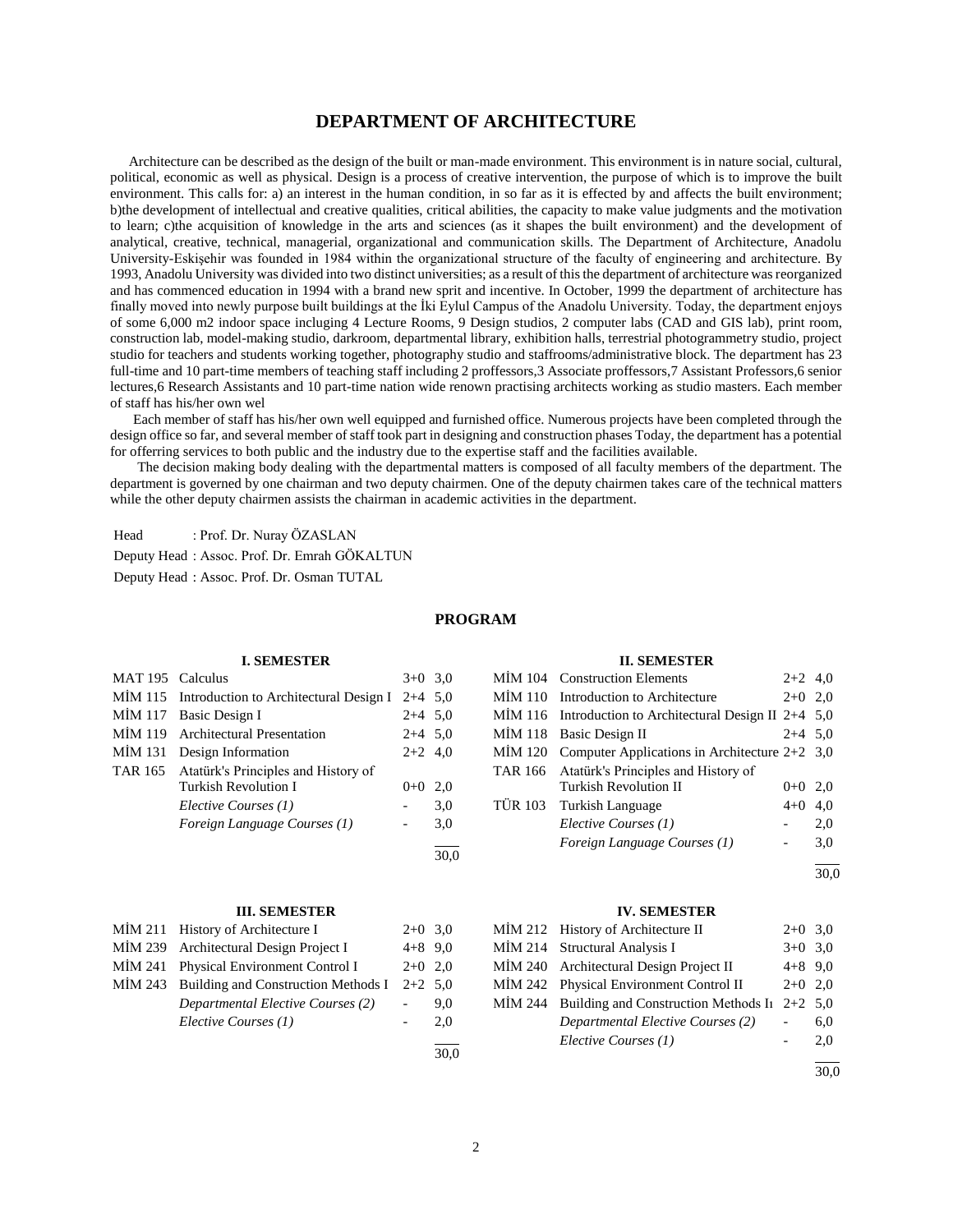## **V. SEMESTER**

| MIM 315 History of Architecture III      | $2+0$ 3,0 |     |
|------------------------------------------|-----------|-----|
| MIM 321 Structural Analysis II           | $3+0$ 3,0 |     |
| MIM 323 Architectural Design Project III | $4+8$ 9,0 |     |
| MİM 329 Architectural Conservation I     | $2+0$ 2,0 |     |
| MIM 343 Building Application Project     | $2+2$ 5,0 |     |
| SPL 313 Urban Design Criteria            | $2+2$ 5,0 |     |
| Departmental Elective Courses (1)        |           | 3,0 |
|                                          |           |     |

30,0

30,0

## **VII. SEMESTER**

|         | MİM 419 History of Architecture V      | $2+0$ 3.0                |      | N. |
|---------|----------------------------------------|--------------------------|------|----|
|         | MIM 425 Architectural Design Project V | $4+8$ 9.0                |      |    |
| SPL 301 | Legal Aspects of Reconstruction        | $2+0$ 3.0                |      | N. |
|         | Departmental Elective Courses (3)      | $\overline{\phantom{a}}$ | 12.0 | Ş. |
|         | Elective Courses (1)                   |                          | 3.0  |    |
|         |                                        |                          |      |    |

## **DEPARTMENTAL ELECTIVE COURSES**

| <b>BİL 263</b> | Computer Aided Design I            | $2+0$   | 3,0 |
|----------------|------------------------------------|---------|-----|
| <b>BIL 264</b> | Computer Aided Design II           | $2+0$   | 3,0 |
| <b>BIL 367</b> | Computer Aided Design III          | $3+0$   | 4,5 |
| <b>FOT 202</b> | Photography                        | $2+0$   | 3,0 |
| <b>GRA 203</b> | <b>Graphic Presentation</b>        | $2 + 1$ | 3,0 |
| MİM 215        | <b>Model Making</b>                | $2+2$   | 3,0 |
| <b>MİM 224</b> | Architecture and Philosophy        | $3+0$   | 3,0 |
| MİM 245        | <b>Building Materials</b>          | $3+0$   | 3,0 |
| MİM 256        | Art and Architecture Terms and     |         |     |
|                | Definitions                        | $3+0$   | 3,0 |
| MİM 312        | <b>Traditional Turkish House</b>   | $3+0$   | 3,0 |
| <b>MİM 318</b> | Architectural Design Theories      | $3+0$   | 3,0 |
| MİM 325        | <b>Building Acoustics</b>          | $3+0$   | 3,0 |
| MİM 326        | <b>Room Acoustics</b>              | $3+0$   | 3,0 |
| <b>MİM 328</b> | Housing During Republic Period 3+0 |         | 3,0 |
| MİM 334        | Approach to Dwelling Design        | $3+0$   | 3,0 |
| MİM 336        | Urban History in Anatolia          | $3 + 0$ | 3,0 |
| <b>MİM 337</b> | <b>Timber Structures</b>           | $3+0$   | 3,0 |
| <b>MİM 341</b> | History of Housing in Anatolia     | $3+0$   | 3,0 |
| MİM 345        | Architecture and the Media         | $3+0$   | 3,0 |
| <b>MİM 350</b> | Prefabrication                     | $2 + 2$ | 3,0 |
| <b>MİM 354</b> | Landscape Design in                |         |     |
|                | Architecture                       | $3+0$   | 4,5 |
| <b>MİM 360</b> | Distance Education in              |         |     |
|                | Architectural Design               | $3+0$   | 4,5 |
| MİM 366        | <b>Conservation Theories</b>       | $3+0$   | 3,0 |
| <b>MİM 401</b> | <b>Interior Design I</b>           | $2+2$   | 4,5 |
| MİM 402        | <b>Interior Design II</b>          | $2 + 2$ | 4,5 |
| MİM 421        | Accessibility for All              | $2 + 2$ | 4,5 |
| MIM 422        | Architecture and Ecology           | $2 + 2$ | 3,0 |
| MİM 423        | Ecological Planning and Design     | $2+2$   | 3,0 |
| <b>MİM 427</b> | Architectural Design Analysis      | $3+0$   | 3,0 |
| <b>MİM 430</b> | Landscape Design                   | $2 + 2$ | 4,5 |
|                |                                    |         |     |

## **VI. SEMESTER**

| MIM 316 History of Architecture IV      | $2+0$ 3,0 |     |
|-----------------------------------------|-----------|-----|
| MIM 324 Architectural Design Project IV | $4+8$ 9.0 |     |
| MIM 330 Architectural Conservation II   | $2+2$ 4,0 |     |
| MIM 335 Building Services System        | $3+0$ 3,0 |     |
| SPL 314 Urban Design Studio             | $2+2$ 5,0 |     |
| Departmental Elective Courses (2)       |           | 6.0 |
|                                         |           |     |

30,0

## **VIII. SEMESTER**

| MİM 406 Construction Management and Cost |           |            |  |  |
|------------------------------------------|-----------|------------|--|--|
| Analysis                                 | $3+0$ 3.0 |            |  |  |
| MIM 426 Architectural Design Project VI  |           | $4+4$ 10,0 |  |  |
| SPL 403 Legal Aspects of Construction    |           | $2+0$ 3,0  |  |  |
| Departmental Elective Courses (3)        |           | 12,0       |  |  |
| Elective Courses (1)                     |           | 2.0        |  |  |
|                                          |           |            |  |  |

30,0

| MİM 432        | Contemporary Structure                 |           |     |
|----------------|----------------------------------------|-----------|-----|
|                | Systems                                | $2+2$ 4,5 |     |
| MIM 434        | Design Criteria of Cultural            |           |     |
|                | <b>Buildings</b>                       | $3+0$     | 3,0 |
| <b>MIM 454</b> | Building Design in the                 |           |     |
|                | <b>Historical Environment</b>          | $3+0$     | 3,0 |
| <b>MİM 470</b> | <b>Material and Structure Problems</b> |           |     |
|                | in Old Buildings                       | $2+2$     | 4,5 |
| MİM 471        | Urban Landscape                        | $3+0$     | 3,0 |
| <b>MİM 483</b> | History of Modern City                 | $3+0$     | 3,0 |
| <b>MÜH 302</b> | <b>Interdisciplinary Applications</b>  | $1+2$     | 4,5 |
| <b>MÜH 302</b> | (Eng) Interdisciplinary Applications   | $1+2$     | 4,5 |
| <b>PPT 104</b> | Perspective                            | $2+1$     | 3,0 |
| <b>RSM 205</b> | Free Hand Drawing                      | $2 + 0$   | 3,0 |
| <b>SNT 203</b> | History of Art                         | $3+0$ 3,0 |     |
| SOS 226        | Man and Sociology                      | $3+0$ 3,0 |     |
| <b>SPL 304</b> | <b>Environmental Aestethics</b>        | $3+0$     | 3,0 |
| <b>SPL 306</b> | City Planning and Modernity            | $3+0$     | 3,0 |
| <b>SPL 308</b> | Geographical Information               |           |     |
|                | Systems                                | $2+2$     | 3,0 |
| <b>SPL 310</b> | <b>Remote Sensing</b>                  | $2 + 2$   | 3,0 |
| <b>SPL 312</b> | Environment and Urban Design           | $2+2$     | 3,0 |
| <b>SPL 401</b> | City Planning I                        | $2+2$     | 4,5 |
| <b>SPL 402</b> | City Planning II                       | $2 + 2$   | 5,5 |
| <b>SPL 404</b> | Disabled and Urban Space               | $4 + 0$   | 4,5 |
| <b>SPL 406</b> | Administrative Aspects of              |           |     |
|                | Planning                               | $3+0$     | 3,0 |
| <b>SPL 407</b> | City Administration and                |           |     |
|                | Environment                            | $3+0$     | 3,0 |
| <b>SPL 408</b> | New Town Policy                        | $3+0$     | 3,0 |
| <b>SPL 409</b> | Contemporary Approaches to             |           |     |
|                | <b>Urban Design</b>                    | $3+0$     | 3,0 |
| <b>SPL 411</b> | Urban Conservation and                 |           |     |
|                | Renewal                                | $3+0$     | 3,0 |
| <b>SPL 413</b> | Urban Space and Life                   | $3+0$     | 3,0 |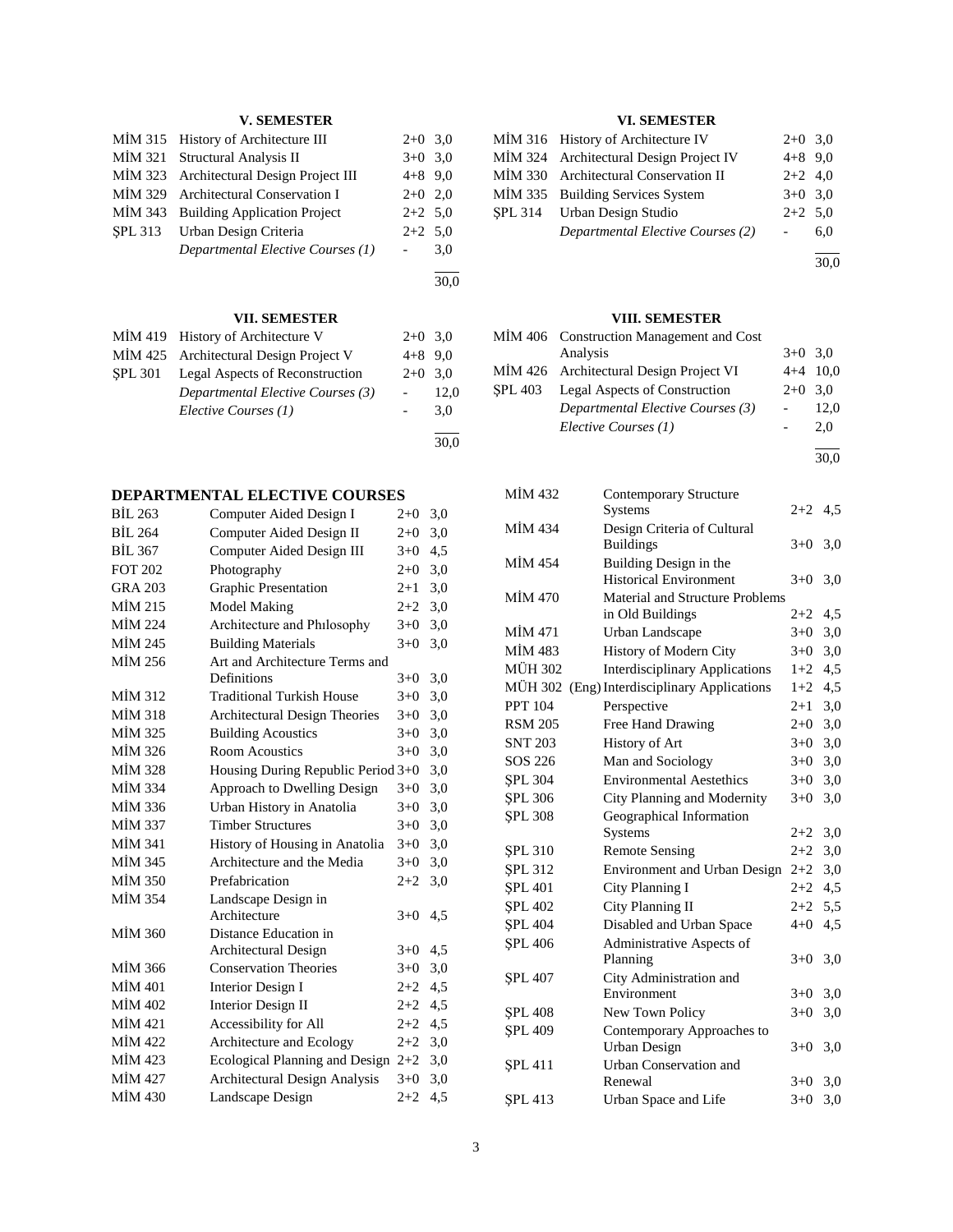| <b>ELECTIVE COURSES</b>            |                              |           | <b>MÜZ 151</b>             | <b>Short History of Music</b>        | $2+0$ 3,0 |  |
|------------------------------------|------------------------------|-----------|----------------------------|--------------------------------------|-----------|--|
| ALM 255 (Ger) German I             |                              | $3+0$ 4,0 | <b>MÜZ 157</b>             | <b>Traditional Turkish Art Music</b> | $2+0$ 2,0 |  |
| ALM 256 (Ger) German II            |                              | $3+0$ 4.0 | <b>PSI</b> 102             | Psychology                           | $3+0$ 3.5 |  |
| ALM 357 (Ger) German III           |                              | $3+0$ 4,0 | RUS 255 (Rus) Russian I    |                                      | $3+0$ 4,0 |  |
| <b>ARK 108</b>                     | Archaeology                  | $2+0$ 2,0 | RUS 256 (Rus) Russian II   |                                      | $3+0$ 4,0 |  |
| BEÖ 155                            | <b>Physical Education</b>    | $2+0$ 2,0 | <b>SAN 155</b>             | <b>Hall Dances</b>                   | $0+2$ 2,0 |  |
| FRA 255 (Fra) French I             |                              | $3+0$ 4,0 | SOS 155                    | Folkdance                            | $2+0$ 2,0 |  |
| FRA 256 (Fra) French II            |                              | $3+0$ 4,0 | <b>THU 203</b>             | <b>Community Services</b>            | $0+2$ 3.0 |  |
| $ISP 151$ (Spa)                    | Spanish I                    | $4+0$ 4.0 | <b>TIY 121</b>             | Introduction to Theatre              | $2+0$ 3.0 |  |
| $ISP 152$ (Spa)                    | Spanish II                   | $4+0$ 4.0 |                            |                                      |           |  |
| ISL 423                            | Entrepreneurship and Venture |           |                            | <b>FOREIGN LANGUAGE COURSES</b>      |           |  |
|                                    | Creation                     | $3+0$ 3.0 | ING 109                    | Advanced English I                   | $3+0$ 3.0 |  |
| $\text{ITA } 255$ ( $\text{Ita}$ ) | Italian I                    | $3+0$ 4,0 | ING 110                    | <b>Advanced English II</b>           | $3+0$ 3.0 |  |
| $ITA 256$ (Ita)                    | Italian II                   | $3+0$ 4,0 | $ING 151$ (Eng) English I  |                                      | $3+0$ 3,0 |  |
| KÜL 199                            | <b>Cultural Activities</b>   | $0+2$ 2,0 | $ING 152$ (Eng) English II |                                      | $3+0$ 3,0 |  |
| <b>MÜH 404</b>                     | <b>Innovation Management</b> | $3+0$ 3.0 |                            |                                      |           |  |
|                                    |                              |           |                            |                                      |           |  |

## **DEPARTMENT OF FASHION DESIGN**

 Fashion design department which was established in 2001. Normal education duration is 4.00 years; in addition, students can go to the English Preparotary School during one year. Education program can be classified as basic, supporting, professional and elective. After second year, students can produce their designs in application courses and they can develop themselves by the help of applications towards the market needs. After third year, students do their studies in computer in developed computer laboratories. Students can be easily focused on the different aspects of the fashion design profession by the elective courses, which are updated according to Fashion Design working area. Students who graduated from this department get the title of Fashion Designer. The Fashion Design Department which is department of School of Industrial Arts is located in main Campus of Anadolu University. The department is governed by one department head. The department is in collaboration with private sector and other universities.

Head : Assoc. Prof. Dr. Nilay ERTÜRK

Deputy Head : Asst. Prof. Dr. Esra VAROL

Deputy Head : Asst. Prof. Ece KANIŞKAN

#### **PROGRAM**

 $\frac{1}{30.0}$ 

#### **I. SEMESTER**

| MOD 103 Introduction to Design    | $2+2$ 5,0 |     |
|-----------------------------------|-----------|-----|
| MOD 119 Basic Art Principles I    | $4+3$ 8,0 |     |
| TÜR 103 Turkish Language          | $4+0$ 4,0 |     |
| Departmental Elective Courses (2) |           | 9.0 |
| Elective Courses (1)              |           | 2.0 |
| Foreign Language Courses (1)      |           | 2.0 |
|                                   |           |     |

## **III. SEMESTER**

| MOD 201 Fashion Design I                    | $4+4$ 8,0 |     |
|---------------------------------------------|-----------|-----|
| MOD 203 Pattern Application I               | $2+2$ 4,0 |     |
| MOD 211 Professional Application Techniques | $2+2$ 4.0 |     |
| MOD 219 Fashion Illustration I              | $2+2$ 4,0 |     |
| MOD 225 Textile Materials I                 | $3+0$ 3.0 |     |
| TAR 165 Atatürk's Principles and History of |           |     |
| Turkish Revolution I                        | $0 + 0$   | 2.0 |
| Departmental Elective Courses (1)           |           | 5.0 |
|                                             |           |     |

| BIL 150 Fundamentals of Information |                 |      |
|-------------------------------------|-----------------|------|
| Technology                          | $4+0$ 5,0       |      |
| MOD 112 Presentation Techniques     | $2+2$ 4.0       |      |
| MOD 120 Basic Art Principles II     | $4+3$ 8.0       |      |
| Departmental Elective Courses (3)   |                 | 11,0 |
| Foreign Language Courses (1)        | $\sim$ 10 $\pm$ | 2.0  |
|                                     |                 |      |

**II. SEMESTER**

30,0

#### **IV. SEMESTER**

| MOD 202 Fashion Design II                     | $4+4$ 8.0  |     |
|-----------------------------------------------|------------|-----|
| MOD 204 Pattern Application II                | $2+2$ 4,0  |     |
| <b>MOD 218</b> Fashion Production Application | $2+1$ 3,0  |     |
| MOD 220 Fashion Illustration II               | $2+2$ 5,0  |     |
| MOD 226 Textile Materials II                  | $3+0$ 3.0  |     |
| TAR 166 Atatürk's Principles and History of   |            |     |
| <b>Turkish Revolution II</b>                  | $0 + 0$    | 2.0 |
| Departmental Elective Courses (1)             | $\sim 100$ | 5.0 |
|                                               |            |     |

30,0

30,0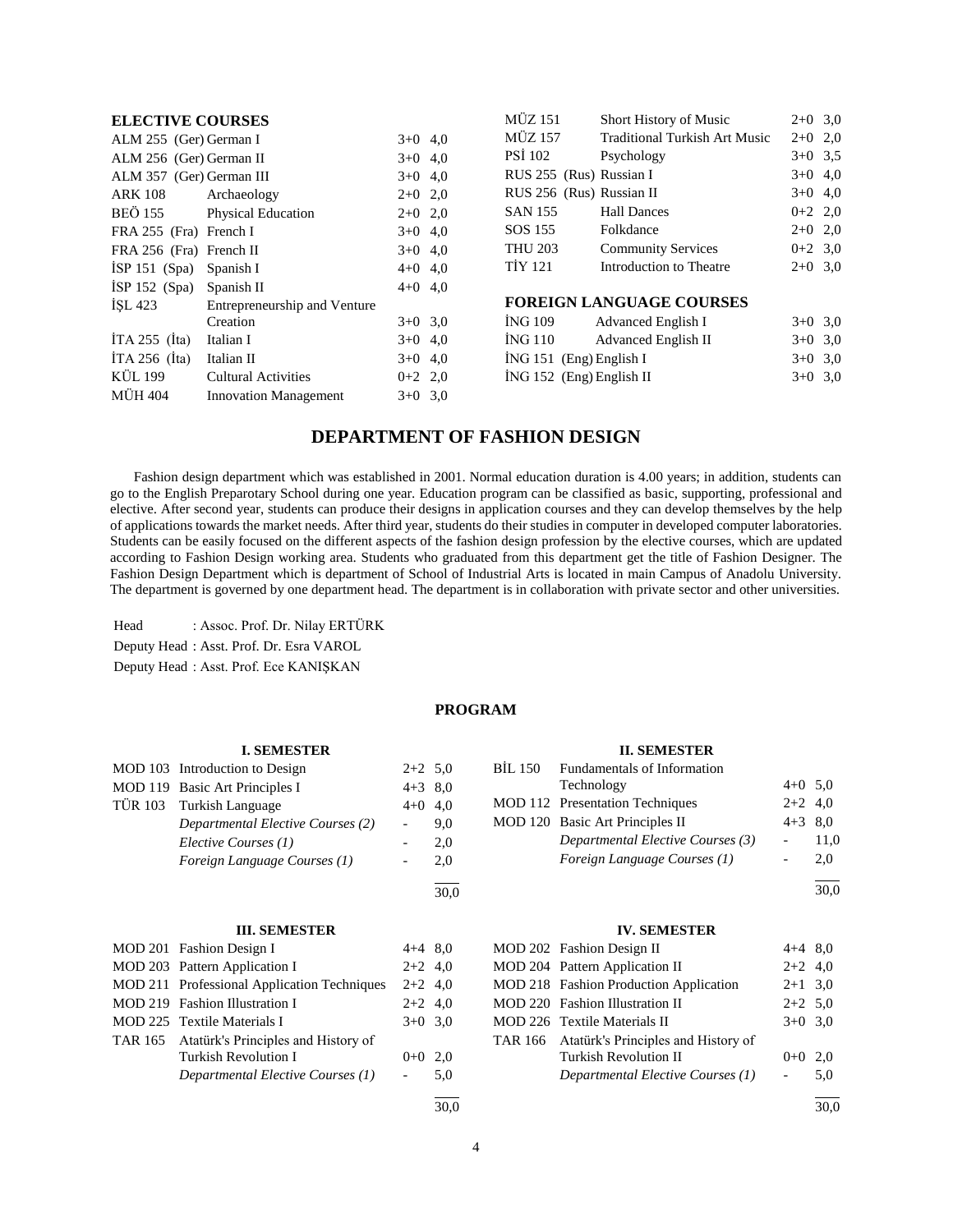## **V. SEMESTER**

| MOD 301 Computer Aided Fashion Design I | $4+2$ 7.5 |     |
|-----------------------------------------|-----------|-----|
| MOD 303 Fashion Design III              | $4+4$ 9.0 |     |
| MOD 305 Pattern Application III         | $2+2$ 4.5 |     |
| MOD 307 Fashion History I               | $2+0$ 3.0 |     |
| Departmental Elective Courses (1)       |           | 3,0 |
| Elective Courses (1)                    |           | 3.0 |
|                                         |           |     |

30,0

## **VII. SEMESTER**

| MOD 405 Fashion Design V             | $4+4$ 9.0 |     |
|--------------------------------------|-----------|-----|
| MOD 409 Advanced Pattern and Draping | $2+2$ 4.5 |     |
| MOD 411 Experimental Design          | $3+2$ 6,0 |     |
| Departmental Elective Courses (1)    |           | 4.5 |
| Elective Courses (2)                 |           | 6.0 |
|                                      |           |     |

30,0

#### **DEPARTMENTAL ELECTIVE COURSES**

| <b>EST 102</b> | Aesthetics                                   | $2 + 0$ | 3,0 |
|----------------|----------------------------------------------|---------|-----|
| <b>FOT 201</b> | <b>Basic Photography</b>                     | $2+2$   | 5,0 |
| <b>GRA 314</b> | Graphic Design                               | $2 + 2$ | 4,5 |
| <b>HUK 376</b> | Design Law                                   | $2+0$   | 3,0 |
| <b>MOD 107</b> | Drawing and Painting                         | $2+2$   | 5,0 |
| <b>MOD 113</b> | Figure Drawing I                             | $2 + 1$ | 4,0 |
| <b>MOD 114</b> | <b>Figure Drawing II</b>                     | $2 + 1$ | 4,0 |
| <b>MOD 115</b> | <b>Basic Sewing Techniques I</b>             | $2 + 2$ | 5,0 |
| <b>MOD 116</b> | <b>Basic Sewing Techniques II</b>            | $2 + 2$ | 5,0 |
| <b>MOD 118</b> | <b>Technical Drawing in Clothing</b>         |         |     |
|                | Design                                       | $2+2$   | 4,0 |
| <b>MOD 122</b> | <b>Basic Pattern Making</b>                  | $1+1$   | 2,0 |
| <b>MOD</b> 124 | <b>Clothing Culture</b>                      | $2+0$   | 2,0 |
| <b>MOD 215</b> | Color Theory                                 | $1+1$   | 2,0 |
| <b>MOD 216</b> | Ornamental Arts and Application              | $2 + 1$ | 3,5 |
| <b>MOD 224</b> | Ready-made Clothing Business                 |         |     |
|                | Management                                   | $2+0$   | 3,0 |
| MOD 227        | Introduction to Computer Aided               |         |     |
|                | Design I                                     | $3 + 2$ | 5,0 |
| <b>MOD 228</b> | Introduction to Computer Aided               |         |     |
|                | Design II                                    | $3+2$   | 5,0 |
| <b>MOD 309</b> | Computer Aided Pattern Design                | $3+2$   | 5,0 |
| <b>MOD 310</b> | <b>Fashion Photography</b>                   | $2 + 2$ | 4,5 |
| <b>MOD 312</b> | Ready to Wear Production Methods             | $2+2$   | 4,5 |
| <b>MOD 313</b> | Original Practise in Composition             | $3+0$   | 4,5 |
| <b>MOD 314</b> | Made to Order Clothing Production<br>Methods | $2+2$   | 4,5 |
| <b>MOD 317</b> | Surface Design                               | $3+0$   | 4,5 |
| <b>MOD 318</b> | <b>Screen Printing</b>                       | $2+2$   | 4,5 |
| <b>MOD 322</b> | <b>Textile Finishing</b>                     | $2 + 1$ | 3,0 |
| <b>MOD 326</b> |                                              | $2 + 2$ |     |
| <b>MOD 335</b> | <b>Printing Design</b>                       | $3 + 0$ | 4,0 |
|                | <b>Clothing Ornamentation Techniques</b>     |         | 4,5 |
| <b>MOD 403</b> | <b>Accessory Design</b>                      | $2 + 2$ | 5,0 |
| <b>MOD 404</b> | Shop Window Design                           | $2+2$   | 4,5 |
| <b>MOD 407</b> | <b>Batik</b>                                 | $2 + 2$ | 4,5 |

## **VI. SEMESTER**

| MOD 302 Computer Aided Fashion Design II | $4+2$ 7.5 |               |
|------------------------------------------|-----------|---------------|
| MOD 304 Fashion Design IV                | $4+4$ 9.0 |               |
| MOD 306 Pattern Application IV           | $2+2$ 4.5 |               |
| MOD 308 Fashion History II               | $2+0$ 3.0 |               |
| Departmental Elective Courses (1)        |           | 4.5           |
| Elective Courses (1)                     |           | $1.5^{\circ}$ |
|                                          |           |               |

30,0

## **VIII. SEMESTER**

| MOD 402 Portfolio Design          | $2+2$ 4.5 |      |
|-----------------------------------|-----------|------|
| MOD 406 Fashion Show Project      | $4+4$ 9.0 |      |
| Departmental Elective Courses (3) |           | 13.5 |
| Elective Courses (1)              |           | 3.0  |
|                                   |           |      |

30,0

| MOD 410 Costume Design for Performing Arts $2+2$ 4,5    |           |  |
|---------------------------------------------------------|-----------|--|
| MOD 412 Jewellery Design                                | $2+2$ 4.0 |  |
| MOD 415 Chemical and Physical Testing of                |           |  |
| <b>Textiles</b>                                         | $2+2$ 4.5 |  |
| MOD 417 Environmental Fiber Art                         | $2+2$ 4.0 |  |
| MOD 421 Footwear Design I                               | $2+2$ 4.0 |  |
| MOD 422 Footwear Design II                              | $2+2$ 4.0 |  |
| MOD 424 Effects of Dye and Pattern on Fabrics $2+1$ 3,0 |           |  |
|                                                         |           |  |

## **ELECTIVE COURSES**

| <b>BEÖ</b> 155      | Physical Education                      | $2+0$     | 2,0 |
|---------------------|-----------------------------------------|-----------|-----|
| <b>HUK 252</b>      | Labor Law                               | $2+0$     | 2,5 |
| ILT $212$           | Non-Verbal Communication                | $3+0$     | 3,0 |
| İSP 151 (Spa)       | Spanish I                               | $4 + 0$   | 4,0 |
| $ISP 152$ (Spa)     | Spanish II                              | $4 + 0$   | 4,0 |
| ITA 255 $(Ita)$     | Italian I                               | $3+0$     | 4,0 |
| $ITA 256$ ( $ita$ ) | Italian II                              | $3+0$     | 4,0 |
| <b>KOZ 401</b>      | <b>Cosmetic Preparations</b>            | $2+0$ 3,0 |     |
| KOZ 403             | <b>Cosmetic Preparations</b>            | $2+0$     | 3,0 |
| <b>KÜL 199</b>      | <b>Cultural Activities</b>              | $0 + 2$   | 2,0 |
|                     | MOD 311 (Eng) Occupational English      | $2+0$     | 3,0 |
| <b>MOD 316</b>      | <b>Effective Speech and Criticizing</b> |           |     |
|                     | Thinking                                | $1 + 1$   | 1,5 |
| <b>MOD 319</b>      | Pattern Design                          | $2+2$     | 3,0 |
| <b>MOD 320</b>      | <b>Interactive Pattern Design</b>       | $2+2$     | 3,0 |
| <b>MOD 339</b>      | History of Clothing in Anatolia         | $2+0$     | 3,0 |
| <b>MOD 414</b>      | Fabric Design                           | $2+0$     | 3,0 |
| <b>MOD 416</b>      | <b>Basic Textile Technics</b>           | $2+0$     | 3,0 |
| <b>MOD 418</b>      | Functional Textiles and Their           |           |     |
|                     | <b>Production Methods</b>               | $2+0$     | 3,0 |
| <b>MOD 420</b>      | Fabric and Colour                       | $2 + 1$   | 3,0 |
| <b>MOD 453</b>      | <b>Style Consultancy</b>                | $2+0$     | 3,0 |
| <b>PSI 303</b>      | Art Psychology                          | $2+0$     | 3,0 |
| <b>PZL 401</b>      | Marketing                               | $2+0$     | 3,0 |
| <b>RSM 152</b>      | Painting                                | $2+0$     | 4,0 |
| <b>SAN 155</b>      | <b>Hall Dances</b>                      | $0 + 2$   | 2,0 |
|                     |                                         |           |     |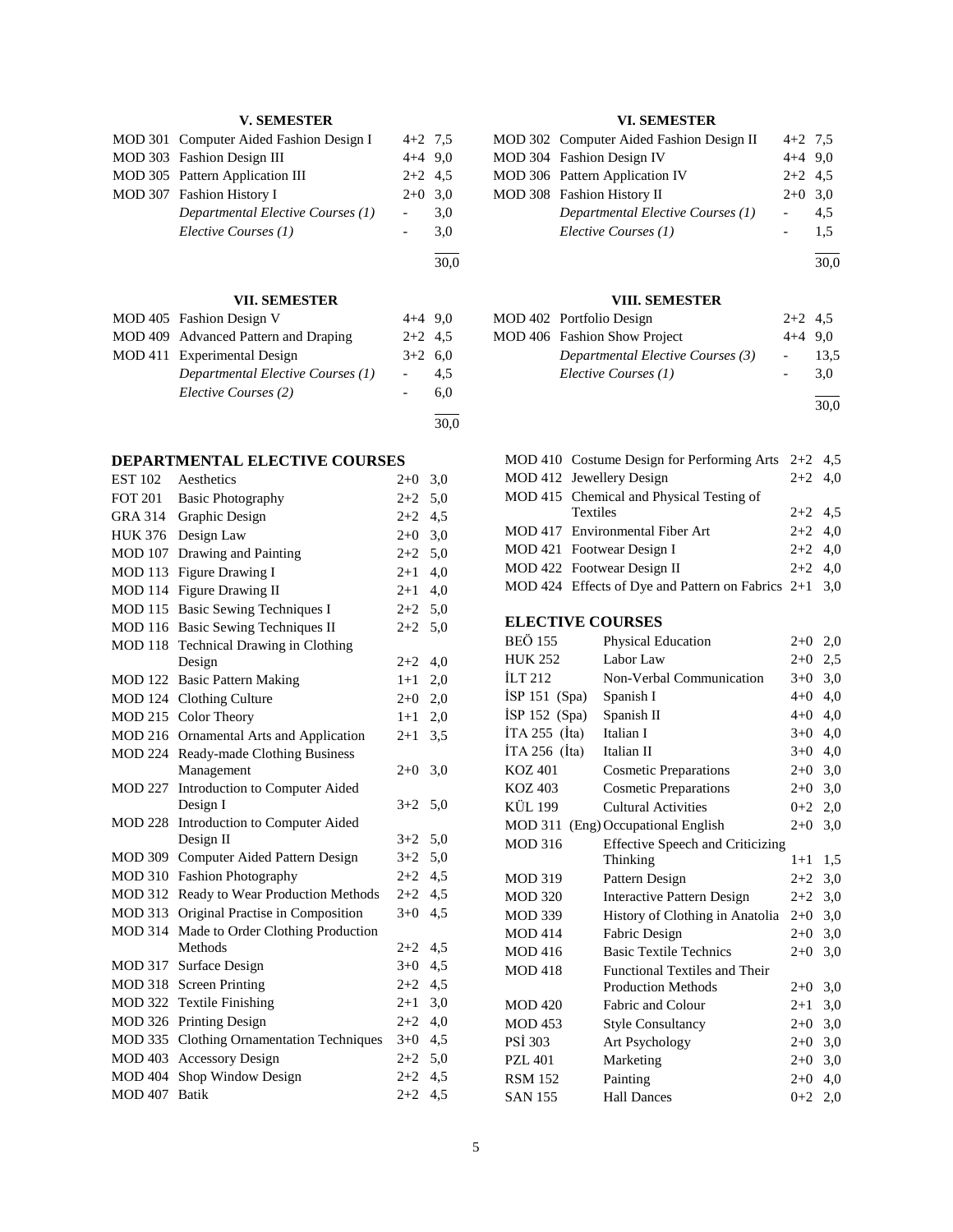| <b>SAN 304</b> | Contemporary Art and It's |           |     |
|----------------|---------------------------|-----------|-----|
|                | Interpretation            | $2+0$ 3.0 |     |
| <b>SNT 155</b> | History of Art            | $2+0$ 2,0 |     |
| SOS 155        | Folkdance                 | $2+0$ 2.0 |     |
| SOS 352        | Sociology of Art          | $2+0$ 3.0 |     |
| <b>THU 201</b> | <b>Community Services</b> | $0+2$ 2.0 |     |
| <b>THU 203</b> | <b>Community Services</b> | $0+2$ 3.0 |     |
| <b>TİY 153</b> | Drama                     | $2+0$     | 3.0 |
|                |                           |           |     |

## **FOREIGN LANGUAGE COURSES**

| ALM 165 (Ger) German I            | $3+0$ 2.0 |  |
|-----------------------------------|-----------|--|
| ALM 166 (Ger) German II           | $3+0$ 2.0 |  |
| FRA 165 (Fra) French I            | $3+0$ 2.0 |  |
| FRA 166 (Fra) French II           | $3+0$ 2.0 |  |
| ING 107 (Eng) Advanced English I  | $2+0$ 2.0 |  |
| ING 108 (Eng) Advanced English II | $2+0$ 2,0 |  |
| $ING 165$ (Eng) English I         | $0+0$ 2.0 |  |
| İNG 166 (Eng) English II          | $0+0$ 2.0 |  |

## **DEPARTMENT OF INDUSTRIAL DESIGN**

 In globalized world, concept of Industrial design gets an important place in production, while products get importance both in function and in aesthetic by increasing competition in markets. Definition of industrial design, which is designing and making visual and functional definition of every mass produced products, emphasizes the place of this science in industrial field. In Industrial Design Department; which established in 2000; computer aided design education which is a requirement of contemporary design education, is supported by softwares which are products of latest technology. Design studios, computer laboratories and workshops supply transition from theory to application. Students graduated from Industrial Design Department get the title of INDUSTRIAL DESİGNER. They can work as freelance designers and as designers in firms and government establishments' research and development departments and also in design studios.

Head : Prof. Dr. Sevin AKSOYLU

Deputy Head : Lecturer Levent BURGAZLI

Deputy Head : Lecturer Tolga YILMAZ

#### **PROGRAM**

|                | <b>I. SEMESTER</b>                   |                          |            |                | <b>II. SEMESTER</b>                 |           |            |
|----------------|--------------------------------------|--------------------------|------------|----------------|-------------------------------------|-----------|------------|
| <b>ENT 110</b> | Introduction to Industrial Design    | $2+0$ 2,0                |            | <b>BIL 150</b> | Fundamentals of Information         |           |            |
| <b>ENT 127</b> | Basic Design Studio I                |                          | $6+6$ 10.0 |                | Technology                          | $4+0$ 5,0 |            |
| <b>ENT 129</b> | Design Drawing I                     | $2+1$ 3.0                |            | <b>ENT 118</b> | History of Industrial Design I      | $2+0$ 3,0 |            |
| <b>ENT 131</b> | Technical Drawing of Industrial      |                          |            | <b>ENT 128</b> | Basic Design Studio II              |           | $6+6$ 11,0 |
|                | Product I                            | $2+1$ 4,0                |            | <b>ENT 130</b> | Design Drawing II                   | $2+1$ 3,0 |            |
| <b>MAT 195</b> | Calculus                             | $3+0$ 3,0                |            | <b>ENT 132</b> | Technical Drawing of Industrial     |           |            |
| <b>TÜR 103</b> | <b>Turkish Language</b>              | $4 + 0$                  | 4,0        |                | Product II                          | $2+1$ 3,0 |            |
|                | Elective Courses (1)                 |                          | 2,0        | FİZ 103        | Physics                             | $2+0$ 3,0 |            |
|                | Foreign Language Courses (1)         | $\overline{\phantom{a}}$ | 2,0        |                | Foreign Language Courses (1)        |           | 2,0        |
|                |                                      |                          | 30,0       |                |                                     |           | 30,0       |
|                | <b>III. SEMESTER</b>                 |                          |            |                | <b>IV. SEMESTER</b>                 |           |            |
| <b>ENT 219</b> | <b>Modell Construct Technics</b>     | $2+2$ 3,5                |            | <b>ENT 206</b> | <b>Manufacturing Methods</b>        | $3+0$ 4,0 |            |
| <b>ENT 221</b> | History of Industrial Design II      | $2+0$ 3,0                |            | <b>ENT 218</b> | Computer Aided Design I             | $2+1$ 4,0 |            |
| <b>ENT 235</b> | Product Design I                     |                          | $6+6$ 12,0 | <b>ENT 222</b> | Design and Communication            | $2+0$ 3,0 |            |
| <b>MEK 104</b> | <b>Statics Strength of Materials</b> | $3+0$ 4,5                |            | <b>ENT 224</b> | Ergonomics and Accessibility        | $2+0$ 3,0 |            |
| <b>MLZ 219</b> | <b>Material Science</b>              | $2+0$ 3,0                |            | <b>ENT 236</b> | Product Design II                   |           | $6+6$ 12,0 |
| <b>TAR 165</b> | Atatürk's Principles and History of  |                          |            | <b>TAR 166</b> | Atatürk's Principles and History of |           |            |
|                | <b>Turkish Revolution I</b>          | $0+0$ 2,0                |            |                | <b>Turkish Revolution II</b>        | $0+0$ 2,0 |            |
|                | Elective Courses (1)                 | $\overline{\phantom{a}}$ | 2,0        |                | Elective Courses (1)                |           | 2,0        |
|                |                                      |                          |            |                |                                     |           |            |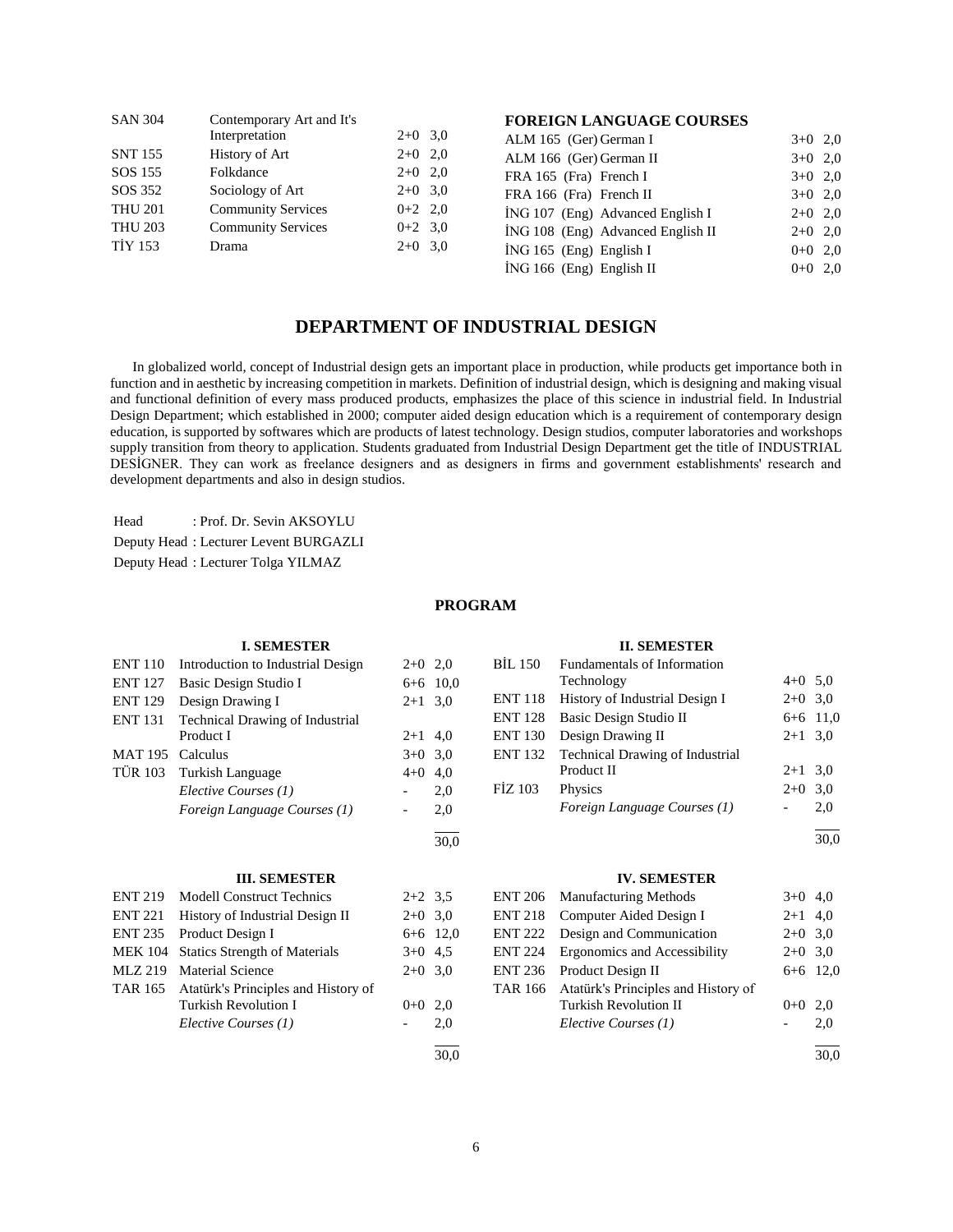## **V. SEMESTER**

| ENT 313 Visual Perception         | $2+0$ 3.0 |            |
|-----------------------------------|-----------|------------|
| ENT 323 Computer Aided Design II  | $2+1$ 4,0 |            |
| ENT 331 Detail Analyses           | $2+0$ 3.0 |            |
| ENT 333 Design Management         | $3+0$ 4,0 |            |
| ENT 337 Product Design III        |           | $6+6$ 12,0 |
| Departmental Elective Courses (1) |           | 4.0        |
|                                   |           |            |

30,0

## **VII. SEMESTER**

| ENT 435 Design Law                         | $3+0$ 4.0 |            |
|--------------------------------------------|-----------|------------|
| ENT 437 Professional Relations and Project |           |            |
| Management                                 | $3+0$ 3.0 |            |
| ENT 439 Product Design V                   |           | $6+6$ 12,0 |
| ENT 441 Portfolio Design I                 | $2+2$ 4,0 |            |
| Departmental Elective Courses (1)          |           | 4,0        |
| Elective Courses (1)                       |           | 3,0        |
|                                            |           | 30,0       |

## **DEPARTMENTAL ELECTIVE COURSES**

| <b>CAM 443</b> | <b>Glass Techniques</b>                 | $2 + 2$ | 4,5 |
|----------------|-----------------------------------------|---------|-----|
| <b>ENT 314</b> | Brand in Product Design                 | $2+0$   | 3,0 |
| <b>ENT 318</b> | Metals in Industrial Manufacturing      | $2+0$   | 4,0 |
| <b>ENT 319</b> | Color                                   | $2 + 1$ | 4,5 |
| <b>ENT 320</b> | Furniture Design                        | $2 + 1$ | 4,0 |
| <b>ENT 322</b> | Packaging Design                        | $2+1$   | 4,0 |
| <b>ENT 324</b> | Space Design                            | $2 + 1$ | 4,0 |
| <b>ENT 325</b> | Mechanisms and Machine Dynamics         | $2 + 1$ | 4,5 |
| <b>ENT 327</b> | Plastics in Production                  | $2+1$   | 4,5 |
| <b>ENT 328</b> | <b>Industrial Ceramic Design</b>        | $2 + 1$ | 4,0 |
| <b>ENT 329</b> | Development of Product Quality          | $2 + 1$ | 4,5 |
| <b>ENT 330</b> | Game and Toy Design                     | $2 + 1$ | 4,0 |
| <b>ENT 332</b> | <b>Experimental Design Approaches</b>   | $2 + 1$ | 4,0 |
| <b>ENT 334</b> | Visualization in Virtual Medium         | $2 + 1$ | 4,0 |
| <b>ENT 336</b> | Product Design for Disabled             | $2+0$   | 4,0 |
| <b>ENT 341</b> | Desingn and Solid Geometry              | $2+1$   | 3,0 |
| <b>ENT 342</b> | Wood Materials at Industrial Product    | $2+0$   | 4,0 |
| <b>ENT 344</b> | Product Design and Natural              |         |     |
|                | Environment                             | $3+0$   | 4,5 |
| <b>ENT 346</b> | Cinema and Design                       | $2+0$   | 2,0 |
| <b>ENT 415</b> | <b>Advanced Model Making Techniques</b> | $2+2$   | 4,5 |
| <b>ENT 417</b> | City Furniture Design                   | $2 + 2$ | 4,5 |
| <b>ENT418</b>  | <b>Cost Conception Product Design</b>   | $3+0$   | 4,5 |
| <b>ENT 420</b> | Quality Control in Production           | $3+0$   | 4,5 |
| <b>ENT 421</b> | Development of New Product              | $2 + 1$ | 4,0 |
| <b>ENT 424</b> | <b>System Design</b>                    | $3+0$   | 4,5 |
| <b>ENT 425</b> | Design and Quality                      | $2+0$   | 4,0 |
| <b>ENT 427</b> | Virtual Medium Design                   | $2+1$   | 4,5 |
| <b>ENT 429</b> | Design and Application Criteria in      |         |     |
|                | Kitchens                                | $2+1$   | 4,5 |
| <b>ENT 430</b> | Design and Motion Picture               | $3+0$   | 4,5 |
| <b>ENT 431</b> | Illustration                            | $2+2$   | 4,5 |
|                |                                         |         |     |

## **VI. SEMESTER**

| ENT 338 Product Design IV                    |           | $6+6$ 12,0 |
|----------------------------------------------|-----------|------------|
| ENT 340 Design Research                      | $3+0$ 4.0 |            |
| <b>ENT 416</b> Verbal Communication Technics | $2+0$ 3.0 |            |
| Departmental Elective Courses (2)            |           | 8.0        |
| Elective Courses (1)                         |           | 3.0        |
|                                              |           | 30,0       |

**VIII. SEMESTER**

| ENT 440 Product Design VI         | $6+6$ 14,0 |      |
|-----------------------------------|------------|------|
| ENT 442 Portfolio Design II       | $2+2$ 4.0  |      |
| Departmental Elective Courses (3) | $\sim$     | 12.0 |
|                                   |            | 30.0 |

| <b>ENT 432</b> | Quality Improvement Techniques in |             |     |
|----------------|-----------------------------------|-------------|-----|
|                | Production                        | $2+0$       | 4,5 |
| <b>ENT433</b>  | Design Theory                     | $2 + 1$     | 4,5 |
| <b>ENT 434</b> | Media and Design                  | $2+2$       | 4,0 |
| <b>ENT 436</b> | Design and Science                | $2 + 1$     | 3,0 |
| <b>ENT 443</b> | <b>Visual Communication</b>       | $2+1$       | 4,0 |
| <b>ENT 445</b> | Culture and Design                | $2+1$       | 4,5 |
| <b>ENT 447</b> | Form, Material and Function       | $2+2$       | 4,0 |
| <b>ENT 449</b> | Computer Aided Design III         | $2+1$       | 4,0 |
| <b>ENT451</b>  | <b>Advanced Product Design</b>    | $3+0$       | 4,0 |
| <b>ENT 455</b> | Data Analysis in Design Process   | $2 + 1$     | 3,0 |
| <b>EST 303</b> | Aesthetics                        | $3+0$       | 4,5 |
| <b>FOT 201</b> | <b>Basic Photography</b>          | $2+2$       | 5,0 |
| <b>FOT 304</b> | <b>Industrial Photography</b>     | $3+0$       | 4,0 |
| KÜL 105        | <b>History of Culture</b>         | $2 + 0$     | 3,0 |
| <b>MOD 403</b> | <b>Accessory Design</b>           | $2+2$       | 5,0 |
| <b>MOD 404</b> | Shop Window Design                | $2+2$ 4,5   |     |
| <b>MOD 412</b> | Jewellery Design                  | $2 + 2$     | 4,0 |
| <b>TIP 301</b> | Typography                        | $2 + 1$     | 4,5 |
|                | <b>ELECTIVE COURSES</b>           |             |     |
| <b>ARK 105</b> | <b>Anatolian Civilizations</b>    | $2+0, 4, 0$ |     |
| <b>ARK 108</b> | Archaeology                       | $2+0$ 2,0   |     |
| <b>BAS 445</b> | Techniques of Printmaking I       | $2 + 1$     | 3,0 |
| <b>BAS 446</b> | Techniques of Printmaking II      | $2 + 1$     | 3,0 |
| <b>BEÖ 155</b> | Physical Education                | $2+0$ 2,0   |     |
| <b>ENT 220</b> | Iconographical Analysis           | $2+0$ 3,5   |     |
| <b>ENT 226</b> | Visual Thinking and Sketching     | $4+0$ 4,0   |     |
| <b>FEL 203</b> | Philosophy of Art I               | $2+0$ 3,0   |     |
| <b>FEL 204</b> | Philosophy of Art II              | $2+0$ 3,0   |     |
| <b>HUK 252</b> | Labor Law                         | $2+0$ 2,5   |     |
| <b>ISL 423</b> | Entrepreneurship and Venture      |             |     |

Creation  $3+0$  3,0

İTA 203 (İta) Occupational Italian I 2+0 2,0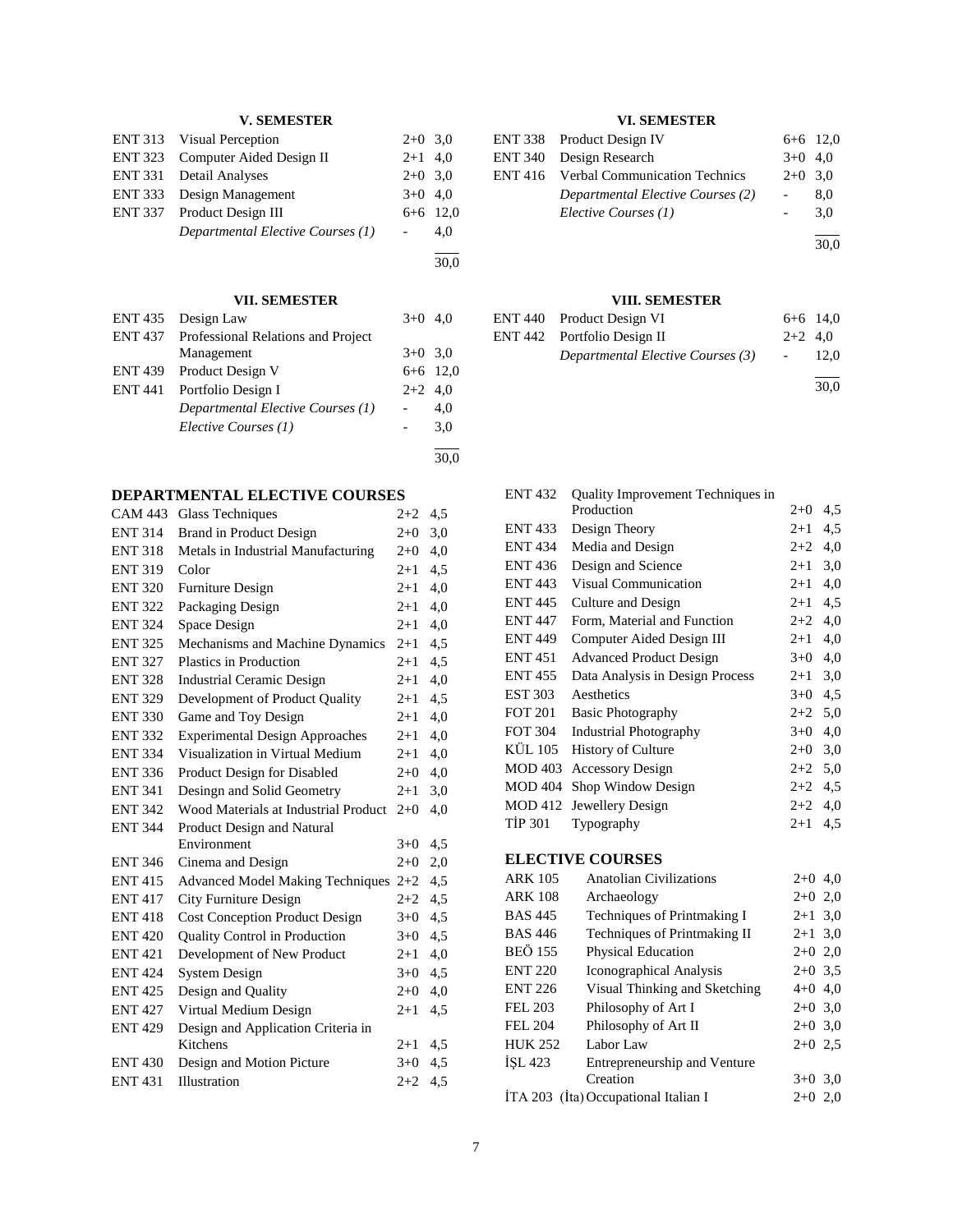|                           | İTA 204 (İta) Occupational Italian II | $2+0$ 2,0 |  |
|---------------------------|---------------------------------------|-----------|--|
| $ITA 255$ (Ita) Italian I |                                       | $3+0$ 4,0 |  |
| KÜL 199                   | <b>Cultural Activities</b>            | $0+2$ 2,0 |  |
| <b>MIT 301</b>            | Mythology                             | $2+0$ 2.5 |  |
| MÜZ 151                   | Short History of Music                | $2+0$ 3,0 |  |
| <b>PSI 303</b>            | Art Psychology                        | $2+0$ 3.0 |  |
| <b>RSM 152</b>            | Painting                              | $2+0$ 4,0 |  |
| <b>SAN 304</b>            | Contemporary Art and It's             |           |  |
|                           | Interpretation                        | $2+0$ 3.0 |  |
| <b>SNT 155</b>            | History of Art                        | $2+0$ 2,0 |  |
| <b>SNT 340</b>            | History of European Art               | $2+0$ 2,0 |  |
| SOS 155                   | Folkdance                             | $2+0$ 2,0 |  |
| SOS 309                   | Anthropology                          | $2+0$ 3.0 |  |
| SOS 352                   | Sociology of Art                      | $2+0$ 3.0 |  |
| <b>TAR 307</b>            | <b>History of Civilization</b>        | $2+0$ 3.0 |  |
|                           |                                       |           |  |

| <b>THU 201</b>            | <b>Community Services</b>         | $0+2$ 2,0 |     |
|---------------------------|-----------------------------------|-----------|-----|
| <b>TIY 153</b>            | Drama                             | $2+0$ 3,0 |     |
|                           |                                   |           |     |
|                           | <b>FOREIGN LANGUAGE COURSES</b>   |           |     |
| ALM 165 (Ger) German I    |                                   | $3+0$ 2.0 |     |
| ALM 166 (Ger) German II   |                                   | $3+0$ 2,0 |     |
| FRA 165 (Fra) French I    |                                   | $3+0$ 2,0 |     |
| FRA 166 (Fra) French II   |                                   | $3+0$ 2,0 |     |
|                           | ING 107 (Eng) Advanced English I  | $2+0$ 2,0 |     |
|                           | ING 108 (Eng) Advanced English II | $2+0$ 2,0 |     |
| $ING 165$ (Eng) English I |                                   | $0+0$ 2,0 |     |
| ING 166 (Eng) English II  |                                   | $0 + 0$   | 2.0 |
|                           |                                   |           |     |

## **DEPARTMENT OF INTERIOR DESIGN**

 One of the aims of civilization and contemporary culture is to create the environment where Physical and psychological needs of a human being can be answered. It is obvious that requirements and expectations of contemporary human being will be provided by the developing technology. As a result, Department of Interior Design was founded in the year of 1991 in order to give a contemporary and creative interior design education. Programs have been organized for this aim practical, theoretical, conceptual courses related to each other are thought as a whole. In Interior Design Project and Furniture Design courses include analyses and solutions of different design problems and conceptual projects. These courses provide a creative discussion atmosphere and motivate students to participate.

Head : Prof. Dr. Meral NALÇAKAN

#### **PROGRAM**

|                | <b>I. SEMESTER</b>                  |                          |            |                    | <b>II. SEMESTER</b>                 |           |            |
|----------------|-------------------------------------|--------------------------|------------|--------------------|-------------------------------------|-----------|------------|
| <b>BIL 150</b> | Fundamentals of Information         |                          |            | İÇT 110            | Introduction to Design of Space     | $2+3$ 5,0 |            |
|                | Technology                          | $4+0$ 5,0                |            | <b>İCT 205</b>     | Ergonomics                          | $2+0$ 3,0 |            |
| ICT 103        | Sketching in Design                 | $2+0$ 3,0                |            | <b>SAN 102</b>     | Basic Design II                     | $3+6$ 8,0 |            |
| İÇT 109        | Introduction to Interior Design     | $2+0$                    | 3,0        | <b>TÜR 152</b>     | Turkish Language II                 | $2+0$     | 2,0        |
| <b>SAN 101</b> | Basic Design I                      | $3+6$ 8,0                |            |                    | Departmental Elective Courses (2)   |           | 7,0        |
| <b>TRS 107</b> | <b>Technical Drawing</b>            | $3 + 3$                  | 6,0        |                    | Elective Courses (1)                |           | 2,0        |
| <b>TÜR 151</b> | Turkish Language I                  | $2+0$                    | 2,0        |                    | Foreign Language Courses (1)        |           | 3,0        |
|                | Foreign Language Courses (1)        | $\overline{\phantom{a}}$ | 3,0        |                    |                                     |           |            |
|                |                                     |                          |            |                    |                                     |           | 30,0       |
|                |                                     |                          | 30,0       |                    |                                     |           |            |
|                | <b>III. SEMESTER</b>                |                          |            |                    | <b>IV. SEMESTER</b>                 |           |            |
| ICT 201        | Interior Design Project I           |                          | $4+4$ 10,0 | <b>ICT 202</b>     | Interior Design Project II          |           | $4+4$ 10,0 |
| <b>ICT 209</b> | Space and Imagination               | $2+0$ 3,0                |            | ICT <sub>214</sub> | Introduction to Furniture Design    | $2+0$ 3,0 |            |
| İÇT 215        | <b>Structural Materials</b>         | $2+0$ 3,0                |            | <b>ICT 218</b>     | <b>Construction II</b>              | $2+0$ 3,0 |            |
| <b>İCT 217</b> | Construction I                      | $2+0$                    | 3,0        | <b>ICT 302</b>     | Histories of Interior Design and    |           |            |
| İÇT 301        | Histories of Interior Design and    |                          |            |                    | Furniture II                        | $2+0$ 3,0 |            |
|                | Furniture I                         | $2+0$ 3,0                |            | <b>SNT 252</b>     | History of Art II                   | $2+0$ 3,0 |            |
| <b>SNT 251</b> | History of Art I                    | $2+0$ 3,0                |            | <b>TAR 166</b>     | Atatürk's Principles and History of |           |            |
| <b>TAR 165</b> | Atatürk's Principles and History of |                          |            |                    | <b>Turkish Revolution II</b>        | $0 + 0$   | 2,0        |
|                | <b>Turkish Revolution I</b>         | $0+0$ 2,0                |            |                    | Departmental Elective Courses (2)   |           | 6,0        |
|                | Departmental Elective Courses (1)   | $\overline{\phantom{a}}$ | 3,0        |                    |                                     |           |            |
|                |                                     |                          |            |                    |                                     |           | 30,0       |
|                |                                     |                          | 30,0       |                    |                                     |           |            |

8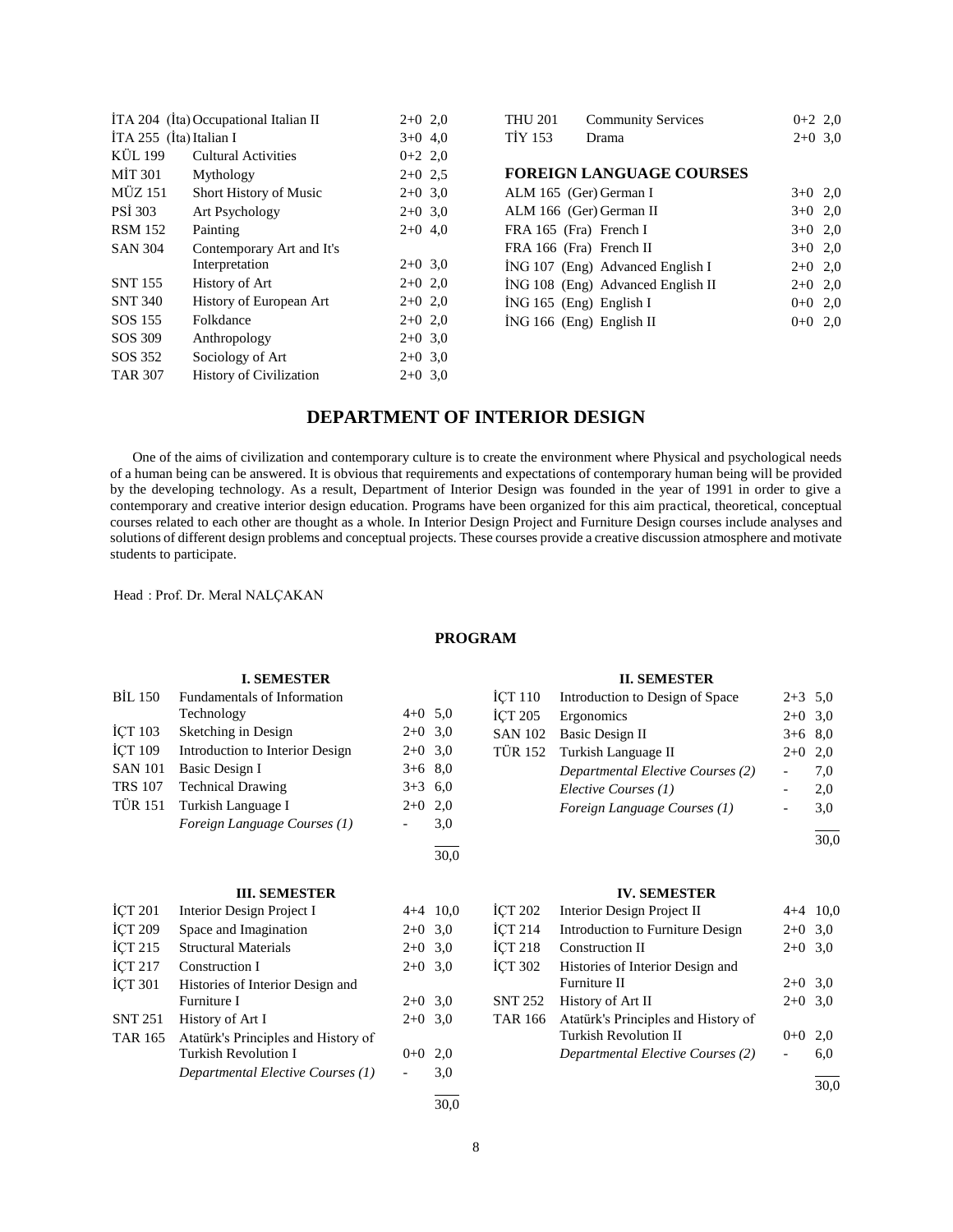## **V. SEMESTER**

| Computer Aided Design (CAD) I     | $2+2$ 4.5      |     |
|-----------------------------------|----------------|-----|
| Interior Design Project III       | $4+4$ 9.0      |     |
| Furniture 1                       | $2+1$ 4.5      |     |
| Physical Environment Control I    | $2+0$ 3.0      |     |
| Departmental Elective Courses (3) | $\sim 10^{-1}$ | 9.0 |
|                                   |                |     |

#### **VII. SEMESTER**

|                | ENT 423 Design Law                | $2+0$ 2.5 |     |
|----------------|-----------------------------------|-----------|-----|
| <b>ICT 403</b> | Interior Design Project V         | $4+4$ 9.5 |     |
| <b>İCT 425</b> | Survey Drawing and Restoration    | $2+2$ 4.5 |     |
| <b>İCT 431</b> | <b>Professional Practice</b>      | $2+1$ 4.5 |     |
|                | Departmental Elective Courses (2) |           | 6.0 |
|                | Elective Courses (1)              |           | 3.0 |
|                |                                   |           |     |

30,0

l 30,0

## **DEPARTMENTAL ELECTIVE COURSES**

| <b>BİL 391</b> | Computer Aided Design (CAD) II                                 | $2 + 1$ | 3,0 |
|----------------|----------------------------------------------------------------|---------|-----|
| İÇT 106        | <b>Visual Communication Techniques</b>                         | $2 + 1$ | 3,0 |
| İÇT 112        | Sketching and Design Drawing                                   | $2 + 1$ | 4,0 |
| İÇT 307        | <b>Furniture Construction</b>                                  | $2+1$   | 3,0 |
| İÇT 315        | Colors and Textile in Interiors                                | $2+0$   | 3,0 |
| İÇT 316        | Landscape                                                      | $2+0$   | 3,0 |
| İÇT 319        | Model Building Techniques                                      | $2+1$   | 3,0 |
| İÇT 320        | Mythology And Space                                            | $2+0$   | 3,0 |
| İÇT 321        | <b>Structural Systems of Buildings</b>                         | $2+0$   | 3,0 |
| İÇT 323        | Design and Culture                                             | $2+0$   | 3,0 |
| İÇT 324        | Elements and Materials in Interior                             |         |     |
|                | Design                                                         | $2+0$   | 3,0 |
| İÇT 325        | <b>Advanced Presentation Techniques</b>                        | $2+0$   | 3,0 |
| İÇT 327        | Design Principles of the Kitchen                               | $2+0$   | 3,0 |
| <b>İÇT 328</b> | Formation of Interiors at Anatolia's                           |         |     |
|                | Settlement in Antguity                                         | $2+0$   | 3,0 |
| İÇT 329        | Design and Application Criteria in                             |         |     |
|                | <b>Baths</b>                                                   | $2+0$   | 3,0 |
| <b>İÇT 330</b> | Play and the Plaything                                         | $2+0$   | 3,0 |
| İÇT 331        | Computer Animation for Interior                                |         |     |
|                | Design                                                         | $2+0$   | 3,0 |
| ICT 332        | Exhibition and Exhibition Space                                |         |     |
|                | Design                                                         | $2+0$   | 3,0 |
| İÇT 334        | <b>Computer Aided Manufacturing</b>                            | $2 + 0$ | 3,0 |
| İÇT 406        | Space Analyzing in Interior Design                             | $2+0$   | 3,0 |
| İÇT 409        | <b>Illustration of Interiors</b>                               | $2+0$   | 3,0 |
| İÇT 413        | Principles of Lighting Design in                               |         |     |
|                | <b>Different Spaces</b><br>Socio-cultural Effects on Furniture | $2+0$   | 3,0 |
| İÇT 414        | Design                                                         | $2+0$   | 3,0 |
| İÇT 417        | User-Furniture Interrelation in                                |         |     |
|                | Interiors                                                      | $2+0$   | 3,0 |
| İÇT 419        | Space in Traditional Turkish House                             | $2 + 0$ | 3,0 |
| İÇT 421        | Corporate Identity and Commercial                              |         |     |
|                | <b>Spaces</b>                                                  | $2+0$   | 3,0 |
| <b>İÇT 422</b> | Creative Thought and Design                                    | $2 + 0$ | 3,0 |
|                |                                                                |         |     |

## **VI. SEMESTER**

|                | ICT 304 Interior Design Project IV      | $4+4$ 10,0     |     |
|----------------|-----------------------------------------|----------------|-----|
| <b>İCT 318</b> | Furniture II                            | $2+1$ 5.0      |     |
|                | İCT 427 Physical Environment Control II | $2+0$ 3.0      |     |
|                | SNT 351 History of Turkish Art          | $2+0$ 3,0      |     |
|                | Departmental Elective Courses (3)       | $\sim 10^{-1}$ | 9.0 |
|                |                                         |                |     |

30,0

## **VIII. SEMESTER**

| İCT 404 | Interior Design Project VI        | $4+4$ 12,0 |      |
|---------|-----------------------------------|------------|------|
|         | Departmental Elective Courses (4) |            | 12.0 |
|         | Elective Courses (2)              |            | 6.0  |
|         |                                   |            | 30.0 |

| <b>İCT 423</b>       | Creativeness Methods              |           | 3,0 |
|----------------------|-----------------------------------|-----------|-----|
| <b>İCT 424</b>       | Methods of Portfolio Presentation |           | 3,0 |
| <b>ICT 428</b>       | Space-Boundary Relations          | $2+0$     | 3,0 |
| <b>İCT 429</b>       | New Expansion at the Design       | $2+0$     | 3,0 |
| <b>İCT 432</b>       | Spatial Configuration of Ottoman  |           |     |
|                      | Kulliye's & Mosques               | $2+0$     | 3,0 |
| <b>ICT 436</b>       | <b>Verbal Communication</b>       | $2+0$     | 3,0 |
| <b>İCT 439</b>       | Child As a User in Space and      |           |     |
|                      | <b>Furniture Design</b>           | $2+0$ 3,0 |     |
| İÇT 441              | Contemporary Approaches on        |           |     |
|                      | Museum Design                     | $2+0$     | 3,0 |
| $\overline{ICT}$ 443 | <b>Experimental Space Design</b>  | $2+0$     | 3,0 |
| $\overline{ICT}$ 445 | Computer Animation for Interior   |           |     |
|                      | Design                            | $1+1$     | 3,0 |
| <b>ICT 454</b>       | Design Criteria for the Disabled  | $2+0$     | 3,0 |
| <b>PPT 112</b>       | Perspective                       | $1+2$     | 4,0 |
| <b>SAN 113</b>       | <b>Art Concepts</b>               | $2+0$     | 3,0 |
|                      |                                   |           |     |

# **ELECTIVE COURSES**<br>BAS 445 **Techniques** c

| есствение сосмосо |                                        |           |     |
|-------------------|----------------------------------------|-----------|-----|
| BAS 445           | Techniques of Printmaking I            | $2 + 1$   | 3,0 |
| BAS 446           | Techniques of Printmaking II           | $2 + 1$   | 3,0 |
| BEÖ 155           | Physical Education                     | $2+0$     | 2,0 |
| EST 405           | Aesthetics                             | $2+0$     | 3,0 |
| İCT 438           | Cyberspace Design                      | $2+0$     | 3,0 |
|                   | İNG 455 (Eng) Text Analysis in English | $2+0$     | 3,0 |
| KÜL 105           | <b>History of Culture</b>              | $2+0$ 3,0 |     |
| KÜL 199           | <b>Cultural Activities</b>             | $0+2$ 2,0 |     |
| MİT 301           | Mythology                              | $2+0$ 2,5 |     |
| MİT 304           | Mythology and Iconography              | $2+0$     | 3,0 |
| MÜZ 151           | Short History of Music                 | $2+0$     | 3,0 |
| PSI 303           | Art Psychology                         | $2+0$ 3,0 |     |
| <b>SAN 155</b>    | <b>Hall Dances</b>                     | $0+2$ 2,0 |     |
| SOS 155           | Folkdance                              | $2+0$     | 2,0 |
| SOS 352           | Sociology of Art                       | $2+0$     | 3,0 |
| THU 203           | <b>Community Services</b>              | $0+2$ 3,0 |     |
| TİY 121           | Introduction to Theatre                | $2+0$     | 3,0 |
|                   |                                        |           |     |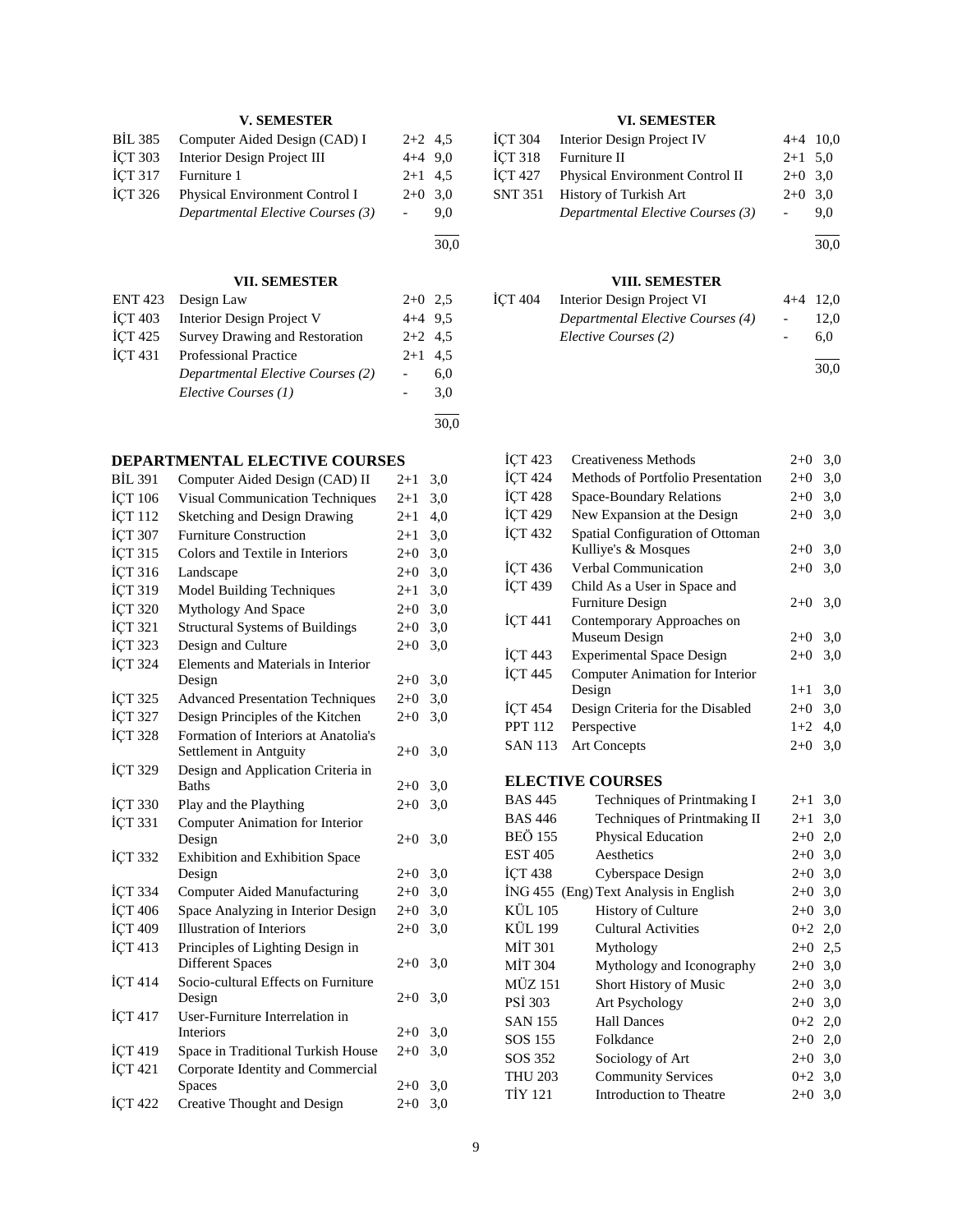| <b>TIY 308</b>                   | Republic Era Turkish Theatre | $2+0$ 3.0 | ING 110 (Eng) Advanced English II | $3+0$ 3.0 |
|----------------------------------|------------------------------|-----------|-----------------------------------|-----------|
|                                  |                              |           | $ING 151$ (Eng) English I         | $3+0$ 3.0 |
| <b>FOREIGN LANGUAGE COURSES</b>  |                              |           | $ING 152$ (Eng) English II        | $3+0$ 3.0 |
| ING 109 (Eng) Advanced English I |                              | $3+0$ 3.0 |                                   |           |
|                                  |                              |           |                                   |           |

#### **COURSE CONTENTS**

**ALM 165 German I 3+0 2,0** Greeting and Saying Goodbye; Introducing Yourself and Others; Giving Personal Information About Yourself; Spelling a Word; Counting up to 100; Communicating in Private Life; Telling Profession; Talking About Occupation and Business; Expressing a Problem; Introducing Family; Telling the Time; Planning Events; Making an Appointment; Saying the Names of Foods; Reading the Menu; Ordering in the restaurant; Shopping at the Market; Making A Complaint; Saying the Names of Vehicles; Asking for Address; Understanding Directions; Talking about the Illness; Reading and Writing Dates; Replying to an Invitation; Making Holiday Plans; Understanding and Talking About the Weather Forecast.

#### **ALM 166 German II 3+0 2,0**

Giving Feedback; Making A Suggestion; Asking Questions; Expressing Ideas; Expressing Requests and Fears; Understanding Signs; Giving Directions; Talking about Sports; Reading and Understanding Newspapers; Ordering by Telephone; Preferring a Profession; Talking about<br>Professions; Making a Complaint; Intercultural Professions; Making a Complaint; Communication; Comprehending Instructions for Use; Making Weather Forecast; Reading Literary Texts; Celebrating; Comprehending and Giving Recipe; Identify Things; Comprehending Adventure Stories and Movies.

#### **ALM 255 German I 3+0 4,0**

Greeting Friends; Asking for Someone's Health; Asking for Directions; Asking Where People are From; Making Requests; Asking for Prices; asking for Prices; Asking for Different Kinds of Food and Drink; Formal Sentences Used in Restaurants and Formal Places; Asking For and Telling People about Preferences; Likes and Dislikes; Asking for the Amount of Something and Telling the Amount of Something: Structures Used in Telephone Conversations; Using Appropriate Grammar Forms for the Given Situations.

#### **ALM 256 German II 3+0 4,0**

Modal verbs: Können, Müssen, Wollen, Dürfen, Sollen, Mögen; Tenses: Simple Present Tense, Future Tense; Nouns and Types of Nouns; Articles; Singular and Plural Forms: Words that are used as Singular or Plural only, Plural Form of the Indefinite Article; Cases of a Noun: Uninflected Case, Accusative, Dative, Possessive Cases; Exercises about these Grammar Points.

#### **ALM 357 German III 3+0 4,0**

Expressing a Request; Expressing Regret; Accusing Someone and Apologizing, Describing People, Asking about Someone's Health; Serious Illnesses and Learning about Human Body; Getting Surprised; Responding in Misunderstandings; Explaining Someone Something;

Requesting Something from Somebody; Giving Opinions about Furniture; Expressing Opinions about Pictures, Clothes and People; Using Appropriate Grammar Forms for the Given Situations.

#### **ARK 105 Anatolian Civilizations 2+0 4,0**

Review of Anatolian Civilizations; Paleolithic Age: Caves and hunters; Mesolithic Age; Neolithic Age: Villages; Chalcolithic Age: Organized villages; Early Bronze Age: Fortresses and chiefs; Middle Bronze Age: Princes and merchants; Late Bronze Age: The Hittite Empire; Iron Age: Neo ? Hittite States, Urartian Kingdom, Phrygian Kingdom, Lydian Kingdom; Persian Hegemony over Anatolia; The Hellenistic Age: Alexander the Great and his successors; Roman Age: Asian Province.

#### **ARK 108 Archaeology 2+0 2,0**

Framing the work.

Definition; Social, cultural and historical role of archaeology; Domain of Archaeology; Age of the World; Production of the Earliest Stone Tools; Scientific Disciplines Revenant to Archaeological Studies; Brief History of Archaeological Excavations; Historical Classification and History of Anatolia: Prehistoric Ages, Historical Ages, Archaeological sites of Anatolia, Archaeological excavations in Anatolia; Archaeological Activities of University.

**BAS 445 Techniques of Printmaking I 2+1 3,0** Printmaking: Definition of Printmaking; History of Printmaking; Examination of Famous Turkish And Foreign Printmaking Artists and their Work; Techniques of Printmaking: Monotype, Material print; Template print, Negative of template printing; Monochrome And Polychrome Printing With Natural And Industrial Materials; Using Template Techniques of Printmaking With One And Two Mould; Monochrome And Multi Colors Printing; Preparing The Black-White (With Black Ink And Pencil) Composition; Study of Either Nature, Interior Or Objects And Applications; Transferring These Compositions On Mould And Printing: Registration, Signature And evaluation,

**BAS 446 Techniques of Printmaking II 2+1 3,0** Intaglio Techniques: Wood and linoleum printing, Preparing the black-white (with black ink and pencil) composition on study either nature, interior or object and applications for Linoleum printing, Multi color printing with one mould linoleum printing; Defining the technical characteristics of Wood mould and tools; Methods of Relief Print; Preparing the Paper for Printing; Serial Prints; Post-printing; Registration; Signature and Evaluation; Multi Color Printing Techniques With Single Wood Mould: Preparing the colored composition and the colored mould; Printing Process.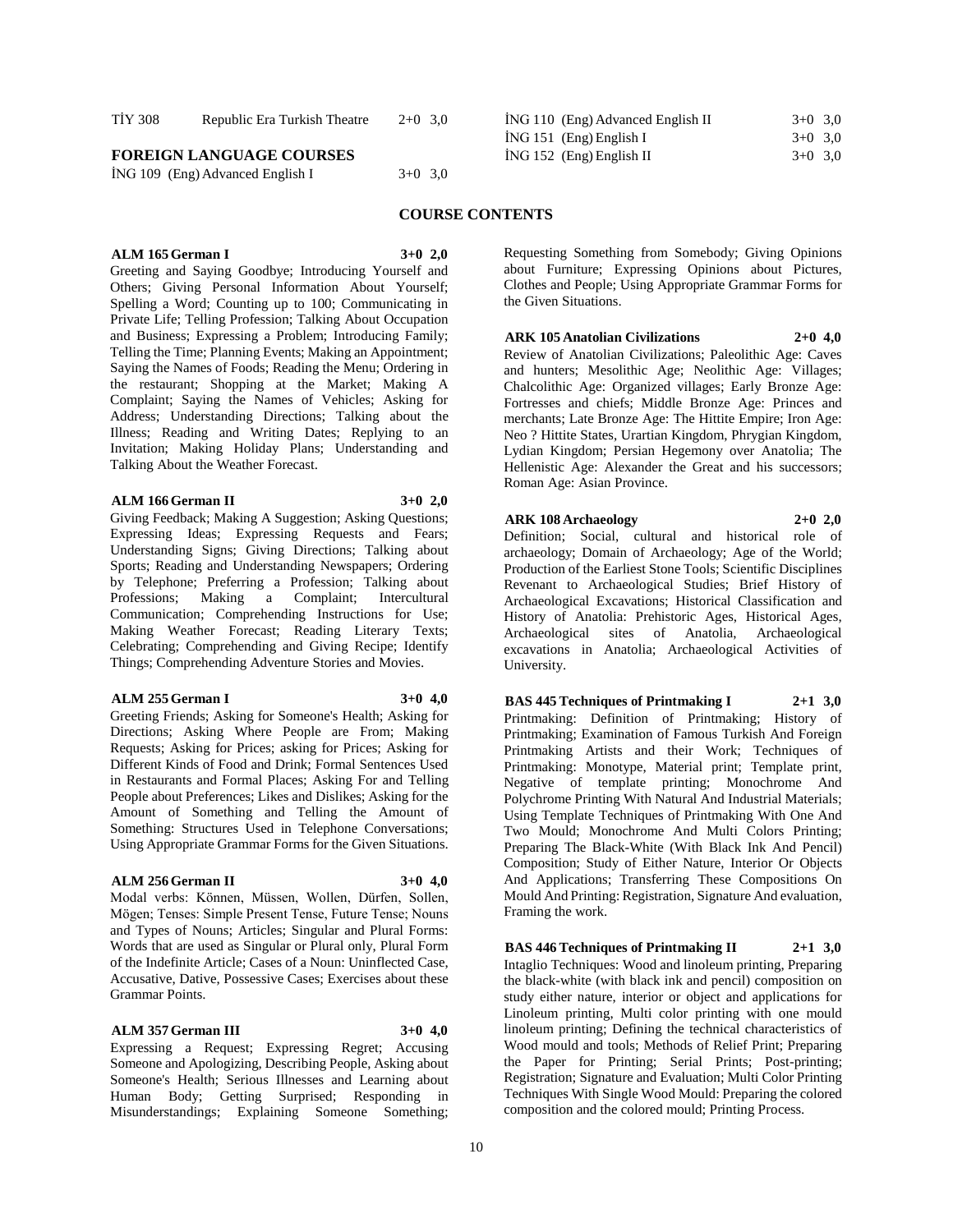**BEÖ 155 Physical Education 2+0 2,0**

Definition of Physical Education and Sports; Aims, Disadvantages of Inactive Life; Various Activities for Physical Education; Recreation; Human Physiology; First Aid; Sports Branches: Definition, Rules and Application; Keep Fit Programs.

#### **BİL 150 Fundamentals of Information Technology 4+0 5,0**

Introduction to Computer: History of Computer; Operating Systems: Introduction to operating systems; Office Software-Word Processors and Document Systems: General Characteristics of the Office Software; Office-Software-Spreadsheets Programs: Spreadsheets Programs; Office Software-Presentation Programs: Presentation Programs; E Mail-Personal Communication Management: General Characteristics of the E Mailing System; Effective use of the Internet and Internet Security; Network Technologies. Computer Hardware and Error Detection: Types of Computers; Social Networks and Social Media: Social Media and Introduction to Social Media; Special Application Software: Multimedia; Law and Ethics of Informatics: Intellectual Property and Informatics Law; E-Learning: Developments in E-Learning; E-Government Applications; Computer and Network Security; Latest Strategic Technologies of Informatics: Factors Affecting Technological Developments.

## **BİL 263 Computer Aided Design I 2+0 3,0**

Two Dimensional Drawing; Description of the System; Hardware And Software; Windows Operating Systems For Personal Computers: File and cluster, Organization, Two dimensional drawing commands, Layers, Object snap, Drawing limits, Block and wblock, Insert, Hatch and styles, Text and styles, Modify, View and format commands.

## **BİL 264 Computer Aided Design II 2+0 3,0**

Three Dimensional Drawing and Modeling: Description of the system; Computer Aided Modeling Techniques: Wire frame, Surface modeling, Solid modeling, Elevation and thickness; Coordinate Systems: World and user coordinate system; View Commands for 3D Computer Aided Models: Perspective, Render shade and hide, Plot.

## **BİL 367 Computer Aided Design III 3+0 4,5**

Professional-Level Modeling; CAD-Based Architectural Programs; Rendering and Animation Tools; 2 d Shaper; 3 d Lofter; 3 d Editor; Materials; Keyframer; Path Animation; Special Icons.

**BİL 385 Computer Aided Design (CAD) I 2+2 4,5** Introduction to CAD in Interior Design; Using the Drawing Editor in Designs; Setting Up an Electronic Drawing and its Coordinate System; Setting Up Graphics Display: Layer, Line type, Color; Editing Objects: Hatching, Text, Dimensioning; Creating Own Object Library; Setting Viewpoints; Getting Started with 3D; Working with 3d Faces; Working with 3d Solids; Rendering; Print Out: Set up print out commands, Print preview

**BİL 391 Computer Aided Design (CAD) II 2+1 3,0** Using the Developed Modeling Techniques in Computer Aided Design: Standard primitives, Extended primitives, Compound objects; Using Modifiers in Developed Modeling Techniques; The Principles of Light and Color in Computer Aided Design; The Principles of Material Mapping; Setting Light and Camera; Rendering Techniques in Computer Aided Design.

## **CAM 443 Glass Techniques 2+2 4,5**

General Information About Glass Techniques: Pate De Verre, Fusing, Slumping, Cold-Hot Glass Blowing, Cold Glass Processing: Free Hand Cutting; Plate Design and Measurement; Fusing and Slumping Mold Practices With Two and Multi-layered Plates; Construction of Bead; Getting into Open Flame; Separations; Rod Wrapping; Artistic and Mold Shaping on the Rod; Coloration; Importance of Cooling; Design and Construction of Eye Bead.

**ENT 110 Introduction to Industrial Design 2+0 2,0** What is Design; Definitions of Product; Mass Production and Industrial Products; What is Industrial Design? ; A Brief History of Industrial Design; Design Product Relationship: Product user relationship; Product Society Relationship, Product-Culture Relationship; Design Process.

## **ENT 118 History of Industrial Design I 2+0 3,0**

Crafts and Gothic Production; Division of Labour and Its Effects; Industrial Revolution and Its Effects on Labour; Effects of Industrial Revolution on Production, Consumption and Daily Life; Mass Production and Aesthetic Degeneration; 1851 Great Exhibition; Responses to Industrial Production: Arts&Crafts in Great Britain; Art and Design in the Beginning of the 20th Century in France: Art Nouveau; Vienna Secession; Deutcher Werkbund; Adolf Loos and Ornament; Avantgardes and Machine Aesthetics; Bauhaus and the Idea of Modernist Design.

## **ENT 127 Basic Design Studio I 6+6 10,0**

Introduction to Basic Design: Description of design elements and design principles; Concept; Harmony; Contrast; Balance; Figure and Ground Relationship; Composition; Texture; Movement; Human Figure and Scale; Visual Perception and Illusion: Gestalt, Visual design; Abstraction; Metamorphosis; Deduction and Conceptualization; Two-Dimensional Visual Works: Compositions with black and white visual elements, Compositions with basic geometrical elements, Shallow relief; Introduction to Three Dimensional Compositions.

**ENT 128 Basic Design Studio II 6+6 11,0** Creative Thinking Techniques: Brainstorming, Visual storming, Brain mapping, Visual archive; Structure: Space and Form, Structure-composition relationship, Design with linear elements; Three Dimensional Form; Geometrical Analysis; System: Basic system design; Space and Form Relationship: Cubic works: Generative thinking on a notion or a concept; Installation Projects: Generative thinking on a chosen concept; Material and Form Relationship; Human Dimensions and Form Relationship; Object Design.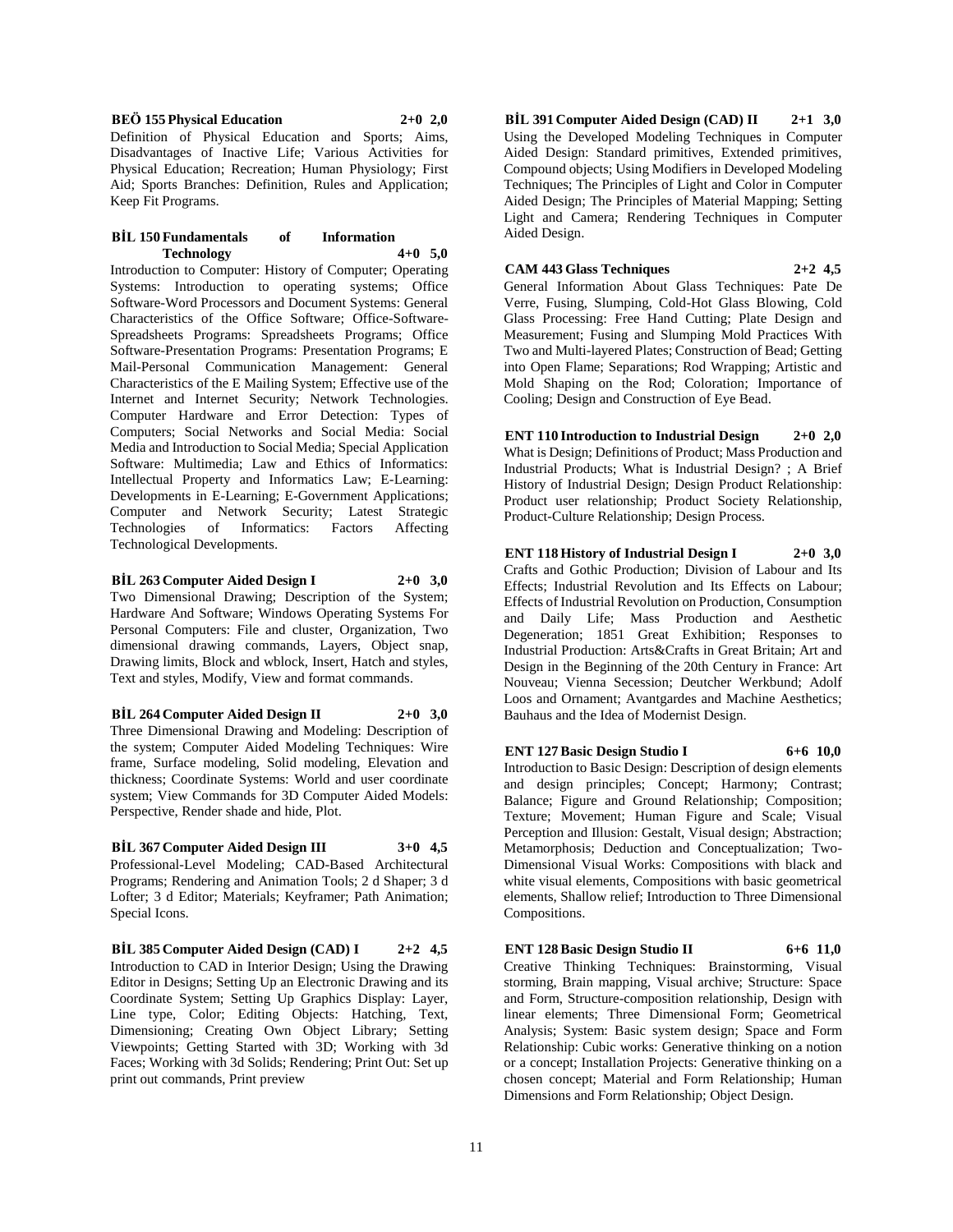Linear Definition of Basic Forms: Various object drawings; Composition: Composition elements, Measurements and scale; Placements; Perspective: One vanishing point perspective, Two vanishing point perspective; Light and Shadow: Black and white works, Monochromatic works; Color: Color pencils, Markers, Pastels; Materials and Material Renderings: Basic materials: Wood, Plastics, Glass, Metals.

## **ENT 130 Design Drawing II 2+1 3,0**

Generative Drawing: Object and volume relationship; Design Drawing: Form and design relationship; Geometric Expression; Abstraction and Deformation; Live Model Drawing: Short time drawings; Linear Abstraction; Detailed Drawings; Contrast and Balance; Detail Studies: Details in industrial design, Exploded drawings, Sectioning, Ghosted drawings; Personal Style Works; Experimenting with New Materials.

#### **ENT 131 Technical Drawing of Industrial Product I 2+1 4,0**

Technical Drawing of Industrial Products with the Cooperation of Designer and Producer; Making Three Dimensional Drawings of Industrial Products by Using Technical Drawing Rules and Standards; Line Types and Use of Lines in Technical Drawing; Simple Industrial Product Drawings; Types of Perspective; Visualization of Technical Drawing Drafts.

#### **ENT 132 Technical Drawing of Industrial Product II 2+1 3,0**

Technical Drawing of Industrial Products with the Cooperation of Designer and Producer; Using Various Techniques for Drawing Three- or Two-Dimensional Industrial Products; Drawing the Details of an Industrial Product; Section: Section types, Sectioning, Defining section lines; Drawing Techniques for Materials; Basic Drawing Techniques Convenient for Basic Production Methods; Sectioning from Perspective; Technical Analysis of A Product, Mock-up Practices with Detail Drawings.

**ENT 206 Manufacturing Methods 3+0 4,0**

Concept of Manufacturing Techniques; Rise and Development of Manufacturing Processes: Casting, Soldering, Welding, Forging, Rolling, Pulling, Powder metallurgy, Panel materials; Shaping Techniques and Testing; Choice Criterions of Shaping Techniques; Effects of Manufacturing Techniques on Design and Cost; Selection of Manufacturing Techniques Based on the Product; Manufacturing Techniques and Design.

**ENT 218 Computer Aided Design I 2+1 4,0**

Basic Concepts, Interfaces, Software Nurbs Processes: Curve, Transactions in 2 Dimensional Spaces; Two Dimensional Model for Consolidation and Deformation, Surface Modeling, 3D Solid Modeling, Mesh Modeling; Dimensioning; Using Layer; Visualization and Light; Material Formation and Surface Mapping; Visualization and Presentation Techniques.

## **ENT 219 Modell Construct Technics 2+2 3,5**

Basic Production Types; Ground Product Types; Methods and Techniques; Model Materials, Three Dimensional Measuring, Hand Tools in Model Making; Machines in Model Making, Experimenting Model Making; Techniques used in the Making of Presentation Models.

## **ENT 220 Iconographical Analysis 2+0 3,5**

Meaning of the Subjects in Paintings; Description and Explanation of E. Panofsky? s Iconographic Analysis; Evaluation of Basic Sources in Different Periods of Byzantine Art and European Paintings and Sculptures; Iconographic Analysis of Paintings and Sculptures Based on their Original Sources; Analysis of Old Testament Expressed in Paintings and Sculpture; Genesis in Old Testament, Prophets of Old Testament: Adam, Abraham, Moses and their Life Stories; The Bible; Virgin Mary, John the Baptist; Life of Christ; Analysis of these Subjects as Expressed in Paintings and Sculptures; Analysis of the Differences of Expression in Works of Art Based on Religious Themes in Different Periods of Time.

**ENT 221 History of Industrial Design II 2+0 3,0** Introduction; Summary and Overview of History of Industrial Design I; Rationalism and Universalism: Le Corbusier; Degenerated Moderns: Art Deco; Speed and Development: Streamlining; Body and Design: Rise of Ergonomics; Consumerism and Affluence Society; Late Capitalism, Pop-art and Pop-design; Postmodernism and Design; Ergonomics of Emotions: Design and emotions; A Summary of History of Industrial Design: Tendencies, Ruptures.

**ENT 222 Design and Communication 2+0 3,0** Communication: Definition of Communication, Elements of Communication; Design Context Before and After the Industrial Revolution and 'Need? in Industrial Design; Human-Product Communication Analysis; Human-Product Interface and Ergonomics; Ergonomic Elements in Human-Product Interface; Communicational Criteria in Industrial Design; Perceptional and Expressive Criteria in Industrial Design; Socio-Cultural Criteria in Industrial Design; Product Design and Semiotics by Means of Meaning and Expression.

**ENT 224 Ergonomics and Accessibility 2+0 3,0** Basic Concepts: Ergonomics, Anatomy, Physiology, Anthropometry; Using Dimensions and Data Concerning Human; The Relationship Between Human and Environment; Analyzing Physical Human Activities; Human Needs According to the Environment; Analyzing the Physical Activities Driven by Need; Needs of Children, the Elderly and the Disabled: Dimensional and measurement requirements of environment and environmental supplies; Accessibility: Accessible transportation, City implementations, Campus, Classes.

**ENT 226 Visual Thinking and Sketching 4+0 4,0** Visual Thinking: Methods of visual thinking, Sources of inspiration, Story boards, Mood boards, Visual storming, Thumbnail sketches; Basic Drawing Theory: Form, Volume, Shade and Shadow, Colour; What is Sketching: Types of

#### **ENT 129 Design Drawing I 2+1 3,0**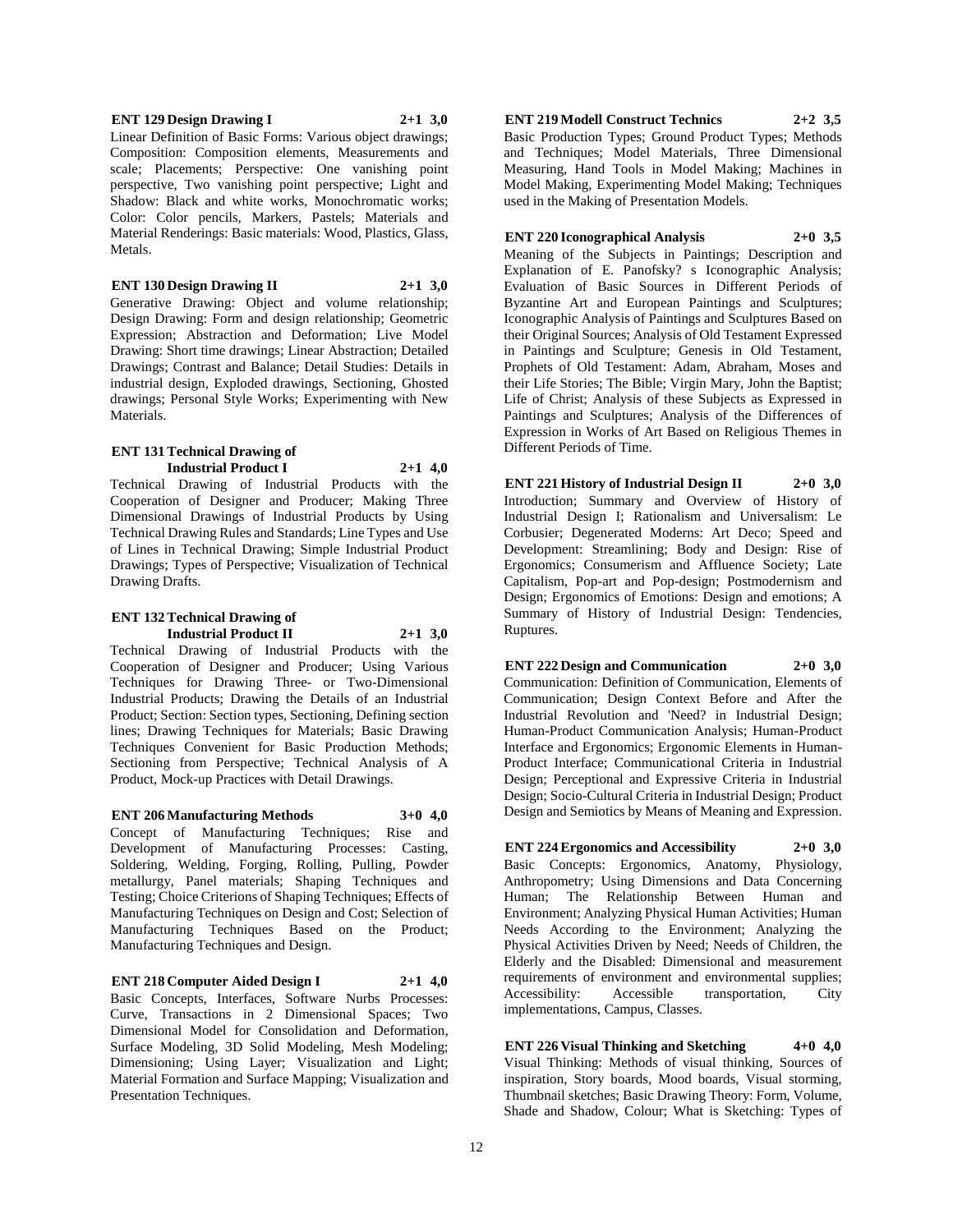sketches, Idea sketches, Explanatory sketches, Explorative sketches, Persuasive sketches, Coded sketches, Layouts, Prescriptive sketches, Mechanism sketches, Assembly sketches, Mock-ups; Computer Aided Sketching: Tools, Software, 3-D sketches; Sketching and Design Process; Sketching and Visual Research: Sketchbook, Designers Journal; Sketching as an Exploration Tool; Sketching as a Communication Tool.

#### **ENT 235 Product Design I 6+6 12,0**

Practicing Basic Design Principles and Concepts by Project Extension: Balance, Color, Volume, Full Empty, Surface; Studying Usability Concepts; Easily Used Objects; Examining Products: Forming a Concept; Sketch, Presentation, Teaching Manufacturing Techniques by the Project Extension; Introduction to Small Scale Product Design; Practicing Project: Determining design criteria, Evaluation and Critique in the studio environment, Evaluation in the seminars and by juries.

#### **ENT 236 Product Design II 6+6 12,0**

User Product Relation in Product Design; User Criteria: Ergonomic data, Cost; Client?s Taste; Customer Profile; Target Market; Material Use; Material Product Harmony; Material User Relation; Practicing Projects: Determining design criteria, Evaluation and Critique in the studio environment , Evaluation in the seminars and by juries.

#### **ENT 313 Visual Perception 2+0 3,0**

Perception and Visualization: Brief history, Senses and Perception; Sight: Human eye, Seeing and comparison with other creatures; Light: Effect of light on seeing, Role of light on seeing and perception, Seeing and Culture; Color and Perception of Colors: Perceiving the third Dimension, Perceiving the third dimension on two dimensional plane; Perception and Perspective; Perception: Cultural and environmental factors influencing perception, Optical illusions; Differences in Perception: Individual differences in perception; Categorization in Perception: Selective Perception; Perceiving Forms; Illusion: Illusion and reality.

#### **ENT 314 Brand in Product Design 2+0 3,0**

Corporate Identity; Product Identity; Concept of Brand; Brand in Local and Globan Concept; Market Research; Local and Global Marketing Conditions; Recollection of Brand; Perception of Brand; Product and Marketing Strategies; Product and Advertising; Perception of Product.

**ENT 318 Metals in Industrial Manufacturing 2+0 4,0** Types of Metals in Industrial Manufacturing; Ferrous Metals, Alloys, Aluminum and its alloys; Surface Hardening; Metal Processing Methods: Forging, Casting, Pressing, Plastering; Assembling Methods: Welding, Riveting, Curling; Types of Welding: Electrode welding, Argon welding, Tack welding; Types of Riveting; Finishing Process; Recycling of Metals.

## **ENT 319 Color 2+1 4,5**

Definition of Color And Its Features; Kinds of Color And Strength of Color; Light and Material Relations of Color; Color Combinations; Basic Colors; Theoretical and Practical

Expressions of Secondary Colors; Harmony of Color and its Psychological Affects; Characteristics of Color; Light-Shadow, Color-Light Relations; Practising Effects of Color in Design; Color Analyses and Importance of Product-Color Relation in Industrial Design; Color from Designer's and User's Point of View.

#### **ENT 320 Furniture Design 2+1 4,0**

Concepts of Furniture Design: Design process, Determining design requirements, Psychological factors, Cultural factors; Approaches; Product Design: Existing Models, Criticism; Introduction to Design, Feedback, Modeling, Model criticism, Prototype, Relation to vision, color and shape, Developing a Model; Production methods; Probabilities; System analysis; Technical problems; Problem solving; Marketing.

#### **ENT 322 Packaging Design 2+1 4,0**

Simple Packaging Practices: Label, Form, Material selection and relations; Material Introductions; Ergonomics in Package Design; Industrial Packaging Techniques; Functional Packaging Techniques; Alternative Material Selection: Glass, Plastic, Wooden boxes; Sector Factors; Package and Color; Psychology and Color Relation; Color and Target Market Relation.

#### **ENT 323 Computer Aided Design II 2+1 4,0**

Notion of Computer Aided Design and Production; Process of Computer Aided Design and Software; Interfaces of Software; Infrastructure; Integration of Software Versions; Sketcher and Sketch modeling- Dimensional and Geometrical Bases; Introduction to Part Design; Part Design; Basics of Solid Modeling; Wire Frame and Surface; Hybrid Modeling; Assembly Design; Assembly of Basic Components; Generative Drafting; 3D-2D Technical Drawing; Sections and Assistant Drawing; Interactive Drawing; Technical presentations; Render and Photorealistic Visualization.

#### **ENT 324 Space Design 2+1 4,0**

Introduction to Space Design; Space Concept; Discussion of Elements that Create Space; Creating Space: Analyzing; Programming; Making Decisions About Design; Evaluation of Concepts; Preliminary Steps in Planning; 2D and 3D Sketches; Designing Space; Research of Materials and Elements in Space; Color; Lighting; Textile; Furniture and Accessories in Designed Space; Technical Matters in Designed Space and Specifications.

**ENT 325 Mechanisms and Machine Dynamics 2+1 4,5** The Concept of Mechanism and Machine; Transmission of Motion, Degree of Freedom; Four-Bar Linkages; Position Analysis; Slider-Crank Mechanism; Balance of Rotors and Mechanical Vibrations; Cams, Internal Combustion Engines; Gear Mechanisms; Constant-Velocity Universal Joints and Application.

## **ENT 327 Plastics in Production 2+1 4,5**

General Properties; Macromolecular Structure of Polymers; Thermoplastics; Thermo sets; Mechanical Behavior of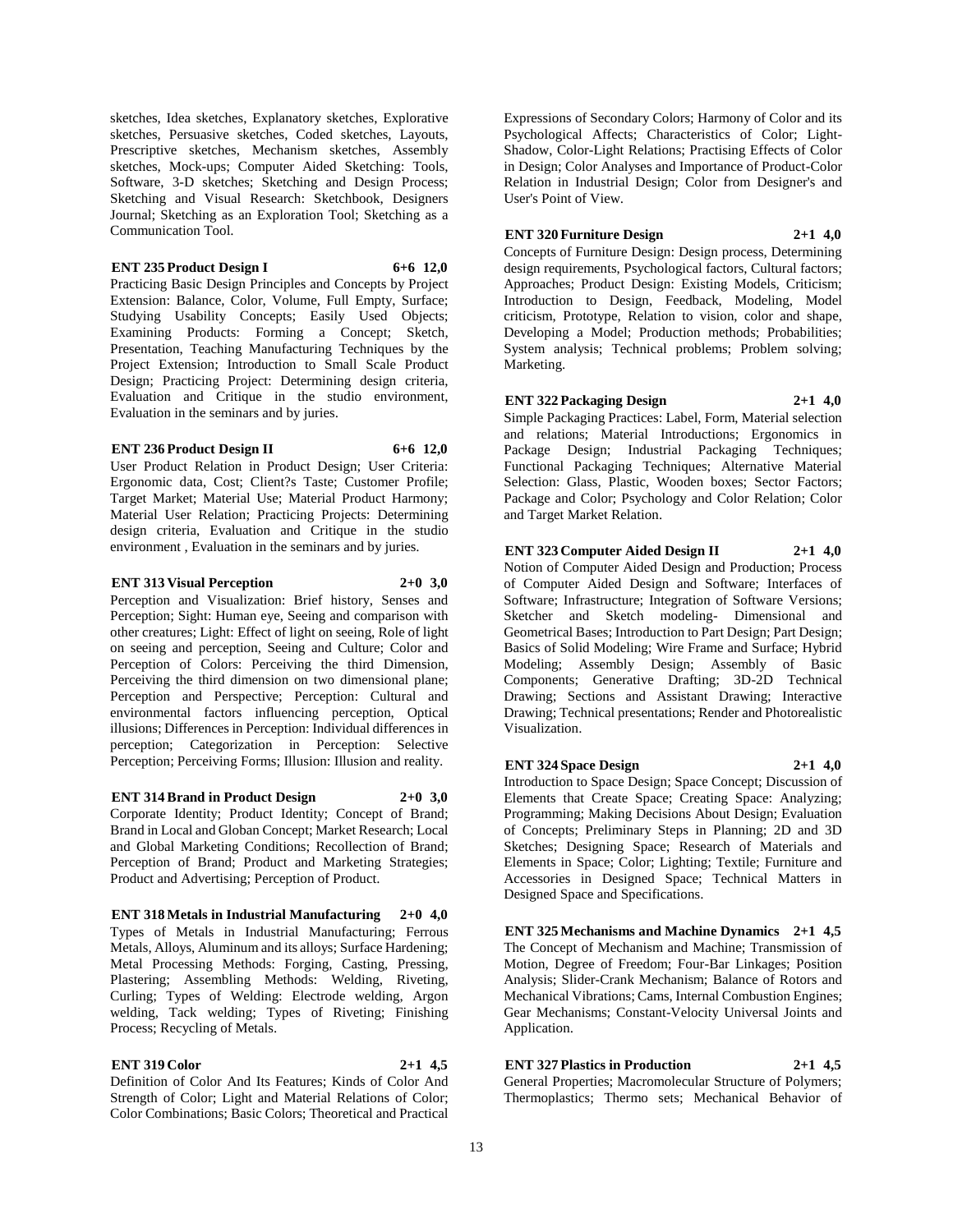Polymers; Extrusion; Mixing; Injection Molding; Secondary Shaping, Blow Molding, Film and Fiber Production.

**ENT 328 Industrial Ceramic Design 2+1 4,0** Industrial Designs: Purpose of design and the fundamentals; Form; Function; Ergonomics; Reducibility; Preparing Plaster Model; Mold shaping; Plaster and Molding Materials; Preparing a Model; Patterning in Lathe; Hand-made Molds; One-piece Molds; Multiple Piece Molds and Double Sided Molds; Industrial Ceramic Design; Sketching; Technical Drawing of a Model in Proportion; Plaster Model and Mold Preparation; Clay Casting: Detailing, Biscuit, Glaze and Decorative Firing; Photography; Portfolio and Presentation; Evaluation; Model Presentation and Evaluation; Cleaning and Polishing.

**ENT 329 Development of Product Quality 2+1 4,5** Quality And Product Concepts; Product In Business Strategy; Product Development Process; ISO 9000 Quality Systems; Total Design Activity; Market And Customer Requirements And Demand; Design Requirements; Conceptual Design; Detailed Designs; Process Designs; Concurrent Engineering And Design.

**ENT 330 Game and Toy Design 2+1 4,0** Game - toy Relationship; Basic Principles of Toy Design; Effects of Toys on Children; Design Applications.

**ENT 331 Detail Analyses 2+0 3,0** Analyzing System Approaches in Industrial Products and Resolving Technicality Problems in Design Process: Mechanical, Hydraulic, Pneumatic, Magnetic, Electric / Electronics etc. Systems; Recognizing these Systems; Explaining Systematic Properties of Structures; Identifying Technical Details of the System; Interpreting the Structure of the System of Industrial Products in General; Making Technical Comments on the Systematic Review of the Structure; Preparing Technical Detailed Draft Drawings; Analyzing Details of Complex Systems; Distinguishing Implemented Systems in a Product; Criticizing Implemented Systems in a Product; Comparison of the Features of Similar Products; Questioning the Technicalities of the System.

**ENT 332 Experimental Design Approaches 2+1 4,0** Innovation and Experimental Design; Unique, Intuitional Design Projects Free of Market and Shopping Concerns Seeking Solutions to Daily Problems; Objects Continuously Changing Shape or Form; Motion; Concepts without Reference to any Object; Metamorphose; Body Extension Tools; Associating between Tool and External Environment; Indefinite Imaginary Constructions and Scenarios.

#### **ENT 333 Design Management 3+0 4,0**

Design as a Managed Process; Design Concept and Design Strategy; What is Creativity; Design and Innovation? What is the Relationship between them? Design Management and its Effects to Business Strategy; Design and Marketing and their Relationship; Design to Manufacture and the Evaluation of Product Development Process; The Effects of Culture to Design; Design Tools and Creating Design Futures.

**ENT 334 Visualization in Virtual Medium 2+1 4,0** Transferring 3D Models to Other Programs; Formats of 3D Models: 3ds; dxf; iges; lwo; obj; Light and Shadow in Virtual Medium; Types of Light: Key light; Fill-in light; Backlight; Types of Lightening Elements in Virtual Medium: Point light, Spotlight, Linear light; Area light; Depth of Field: Lens angle, Aperture value; Principles of Basic Animation and Applications.

**ENT 336 Product Design for Disabled 2+0 4,0**

Design and Accessibility for All; Built Environments and Benefactors; Disabled Persons Law in Terms of Accessibility and Design; Accessibility and Usability in Built Environments; International and National Norms and Standards for the Accessibility; Anthropometrics; Housing; Heights of Fixtures and Fittings; Horizontal and Vertical Circulation; Sanitary Facilities; Accessibility of Outdoor Spaces: Roads, Pavements, Car parks, Urban furniture; Application and Problems in Universal Design; Disabled and Legal Conditions.

#### **ENT 337 Product Design III 6+6 12,0**

Relationship between Product and Manufacturing Techniques; Cost; Material Selection; Relationship between Material and Manufacturing Techniques; Manufacturing Techniques: Mould, Injection, Cast, Shaving Production; Selection of Materials: Plastic, Metal, Timber etc; Project Applications: Determining design criteria; Evaluation in Studio; Evaluation by Seminars and Juries.

#### **ENT 338 Product Design IV 6+6 12,0**

Product Identity in Design; Corporate Identity; Concept of System Design; Improving Individual Design Methods; Designing Consumption Objects; Improving Manufacturing Techniques; Project Applications: Determining design criteria; Evaluation in Studio; Evaluation by Seminars and Juries.

#### **ENT 340 Design Research 3+0 4,0**

New Product Development; Decision Processes; Demand Analysis; Product and Manufacturability Concept: Design; Production and Management Relations: Real Time; Simultaneous Design; Reverse Engineering: Product Oriented Research and Product Development Strategies; User Oriented Research and Product Development Strategies; Company Oriented Research and Product Development Strategies; Observation and Assessment Methods.

**ENT 341 Desingn and Solid Geometry 2+1 3,0** Concept of Solid Geometry; An Overview of the Concept of Dimension, Space and Time; Basic concepts such as Space, Volume, Packing/Coating, Plane Design: Examination of aesthetic and analytical effects of these concepts and definitions on product design processes, Analysis of the application of these concepts to today's product designs on the basis of selected examples, Exercises based on the evaluation results obtained.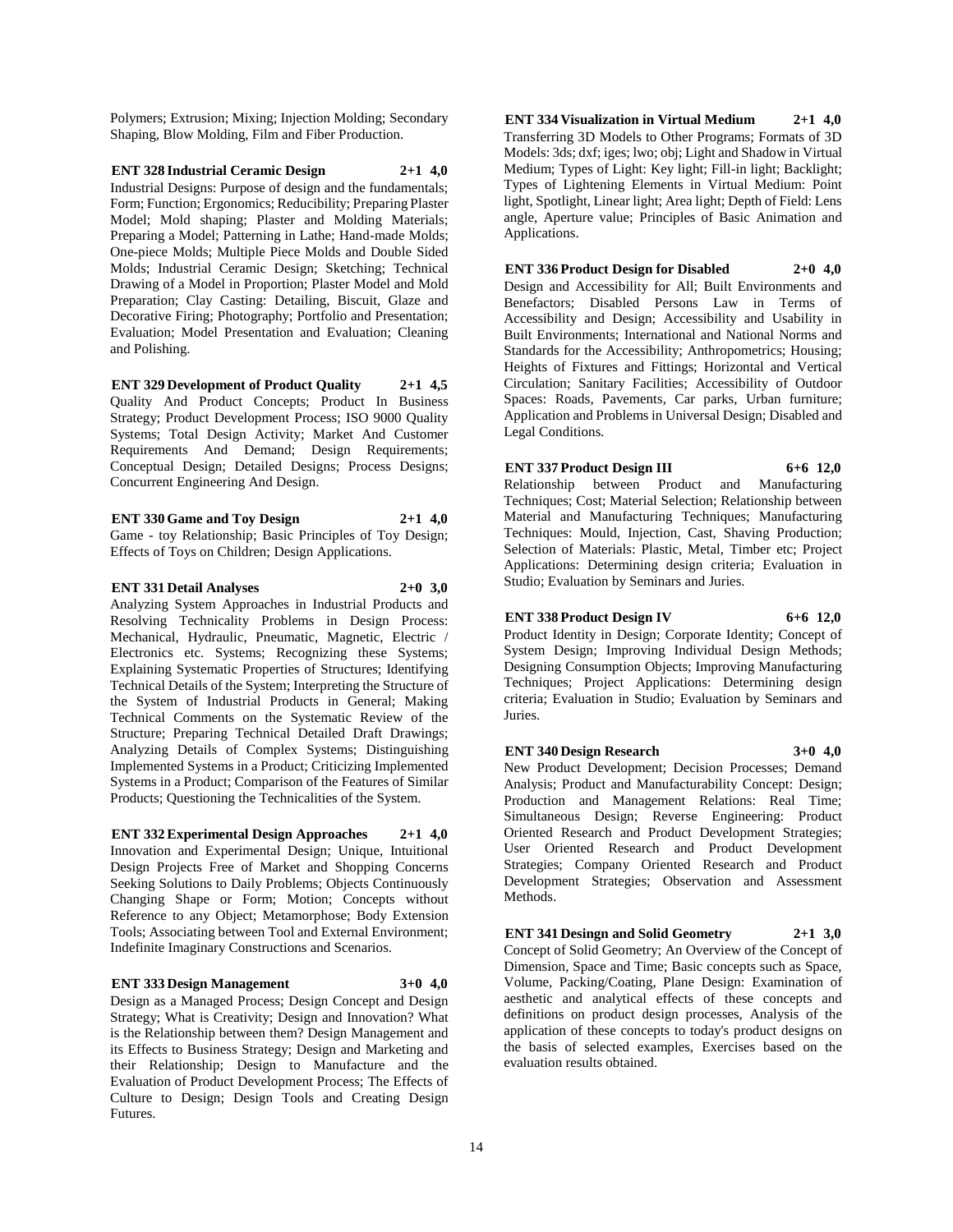**ENT 342 Wood Materials at Industrial Product 2+0 4,0** Wood Materials Production Technologies: History of Wood Production; Wood Materials; Semi-finished Wood Materials; Wood Production Machines ( NC-CNC ); Wood Production Process: Solid wood production, Panel production; Wood Product Design; Factors Effecting Wood Production Design; Company Policies; Marketing Opportunities; Product Properties and Production Possibilities; Ergonomics in Wood Materials; Quality and Control Techniques for Wood Products.

#### **ENT 344 Product Design and Natural Environment 3+0 4,5**

Definition of Environment: Natural Environment; Artificial Environment; Elements of Human Environment; History of Environmental Protection: Organizations; Conferences; Types of Pollution: Air pollution, Water pollution, Land pollution, Noise pollution; Alternative Energy Sources; Production and Pollution; Product and Pollution; Life Cycle of Products and Environment; Life Cycle Assessment of a Product; Energy and Environment; Reducing Environmental Impacts of Products: Reducing environmental impact of production process; Reducing Environmental Impacts of Usage Process; Recycle and Reusability of Products.

#### **ENT 346 Cinema and Design 2+0 2,0**

Cinema: Subjects of the cinema, Cinema industry: Cinema Today, Design elements and technical properties. Cinema and Design: The main elements of film design; Subject: Subjects of the films; Scenario: Designing the scenario; Light: Lighting design; Artistic setup: Relationship between cinema and location, Period films and design; Costume: Designing costumes for the cinema; Make-up: Make-up and cinema;. Music: Film music; Acting: Preparing the act for the film; Shooting: Designing the shots, Shooting angles and scales; Animation: Cartoons, Puppet films; Post-Production: Designing the montage, Designing the sound recording, Show: Designing the Show.

**ENT 415 Advanced Model Making Techniques 2+2 4,5** Three Dimensional Measuring and Measurement; Testing Measures; Product Form and Model Material Relations; Model Material Limits; Modeling Moving Details; Advanced Processing of Model Materials: Welding, Lathe, Band, Saw; Practicing Learned Model Making Techniques in Advanced Level.

**ENT 416 Verbal Communication Technics 2+0 3,0** Features of bodily expression tools and styles in human relationships; Elements that Form Bodily Expression: face and head, Eyes, Hands and arms, Feet and legs, Torso, Voice and speech; Body's Relation to space; Body's Relation to Objects; Body's Relation to Other Bodys; Observation Analysis: Observing a body, observing a group; Discipline of Emotions and Feelings; Body Usage in specific Conditions and Practices for Body Discipline: Mimics, gesture, Body positions, Relationship with objects, Voice and speech, Discipline of feelings ano emotions, Practices with a partner.

#### **ENT 417 City Furniture Design 2+2 4,5**

Urban Places: Open Place, Street, Main Road, Open Market Places, Auto park, Bus stop; Outdoor Human Actions: Human actions and equipment used in these actions; Equipment Examples: Seating units, Benches, Wastebaskets, WC, ATM cabinets, Bus-tramway stops; Determining Traditional, Functional, Aesthetical Problems of Products; Analyzing; Getting Information to Facilitate Product Design; Improving Information to be Used in Design and Synthesis.

**ENT 418 Cost Conception Product Design 3+0 4,5** Cost Concept: Description, Types; Relations of Between Short and Long Term Cost Concept; Total, Average and Marginal Cost; Cost Analyse of New Designed Products, Demand, Supply, Pricing, Income and Return Concepts.

**ENT 420 Quality Control in Production 3+0 4,5** Evolution of Quality Design And Control; Conceptual Framework of Quality Design And Control; Quality And Philosophy of Deming; Process Management; Statistical Process Control; Control Charts And Types; Explanation of Control Charts; Robust Design.

**ENT 421 Development of New Product 2+1 4,0** Identification o of User Demands; Research Methods; Evaluation of Collected Data; Definition of User Needs; Identification of New Products According to Acquired Data; Evaluation of New Products and Manufacturing Conditions; Modification of New Products.

#### **ENT 423 Design Law 2+0 2,5**

Industrial Property Right: Patent, Trademark, Industrial Design, Efficient Model, Geographical Marks; Industrial Property Rights in The Turkey and The world; Decree Law, Applications, International Agreements and International Relations, Sanctions; Establishment and Functions of the Patent Institute and Patent Offices.

#### **ENT 424 System Design 3+0 4,5**

System Concept; Input, Output, Control Variables, Interrupting Variables, Open And Closed Control Cycles, Basic System Elements, Electrical System Elements, Mechanical System Elements, Basic Hydraulic Elements, Basic Thermal Elements, Control Element Types.

#### **ENT 425 Design and Quality 2+0 4,0**

Quality Concept; Position and Importance of Quality in Design; Total Quality Management; Customer Focused Design; Improving Quality Techniques and their Advantages; Quality Improvement Techniques in Design; Phases of Quality Deployment Function; Differences of Quality Function Deployment from Traditional Design Techniques; Studying Product Design Techniques of Present Day Firms.

## **ENT 427 Virtual Medium Design 2+1 4,5**

Basic Principles of Virtual Medium Design; Communication in Virtual Medium; Web Site Concept: Web page design, HTML editor; Examples of Design in Virtual Medium;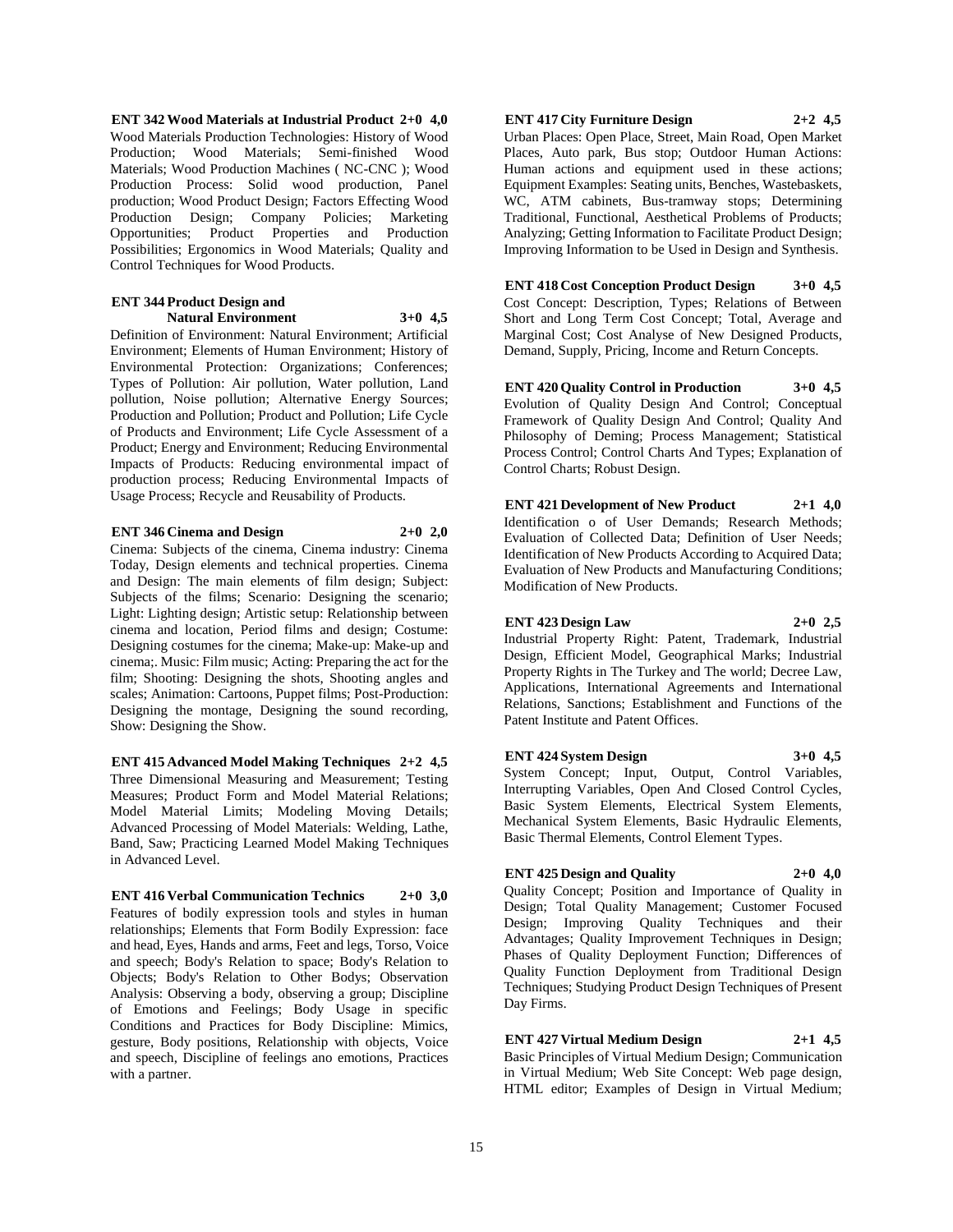Future of Virtual Medium and Legal Applications; Multimedia and Various Interactive Designs.

## **ENT 429 Design and Application Criteria in Kitchens 2+1 4,5**

Definition of Residence: Features; Kitchen in a Residence: Design Criteria for Criteria for Choosing Materials; Ergonomic Evaluation of a Kitchen; Use and Aesthetic Point of View; Productivity; Safety and Sanitary Features.

**ENT 430 Design and Motion Picture 3+0 4,5**

The Components of the Cultural World; Human-specific Design and Communication; Meaning and Language; Meaning and Visual Quality; Design Concept and Design Activity; Photography and Cinema as Communication Tools; Motion Picture and Cinematographic Expression; Visual, Aural, Editable Tools of Cinematography; Time Concept and Space; Body, Perception and Memory; Language; Visual Communication and Time; Language and Visual Quality as Thought Provoking Tools; Visual Thinking and Cinematography as Design Mediums.

### **ENT 431 Illustration 2+2 4,5**

Introduction To Illustration And Illustration Techniques (Equipments, Materials, Mediums); Techniques And Effects of Sketching In Product Design; Decision Making Process of The Right Angle, Type And Techniques; Line Drawings; Charcoal; Colored Pencil; Marker Methods And Techniques; Rendering In Mix-Media, Advanced Illustration Techniques.

#### **ENT 432 Quality Improvement Techniques in Production 2+0 4,5**

The concept of product, production, production processes and quality. The dimension of quality and quality costs; The place and importance of quality in product and production process; The use of quality improvement tools in production and seven basic quality tools; Deming cycle and benchmarking within the context of continuous improvement; The place of ISO 9000 Standards, six sigma, value engineering, concurrent engineering, lean production and quality function deployment in production process and their contribution to quality improvement.

#### **ENT 433 Design Theory 2+1 4,5**

The Concept of Object from Plato to Baudrillard; Subject and Epistemological Relationship between the two; Change in Importance and Meaning Attributed to the Object and to its Predicates; Effects of Economic and Social Structure; Influence of above Theories in Design Practice; Theory of Platonic Forms; Aristotelian Concept 'Techne?; Emergence of Cartesian Subject; Empiricism and Doubt; Marx and Alienation; Ideology and Power; Heidegger on 'Techne?; Semiotics; Postmodern Discourse on Object and Subject; Theory of Simulations.

#### **ENT 434 Media and Design 2+2 4,0**

Social History of Media: Introduction to media, New technologies and processes, Digital era; The Modern Magazine as a Designed Object: Interaction of design and journalism in social, economic and cultural contexts; Evolution of Design Journalism; Analysis of Current Design

Journals; Organisation and Strategies in Design Media: Establishing the mission and content in design journalism; Target Reader; Types and Techniques of Feature and Magazine Writing; News Value; Expression and Language; Typography: Visual texture of language; Developing Hierarchy and Clarifying the Content; Design Criticism; Future of Design Media; Newswriting and Layout Design.

#### **ENT 435 Design Law 3+0 4,0**

Industrial Property Rights: Patent; Trademark; Industrial Design; Efficient Model; Geographical Marks; Industrial Property Rights in Turkey and The World; Rules, Regulations, Decrees and Laws; International Agreements and International Relations; Sanctions; Establishment and Functions of the Patent Institute and Patent Offices.

#### **ENT 436 Design and Science 2+1 3,0**

Overview of the Concept of Scientific; Overview of Scientific Developments in the Last Century: Assessment under the present conditions of concepts such as science fiction, futurism and positivism, Examination of interpretation and utilization of scientific data in fields out of science, Effects of aforementioned issues on today's concept of design, Examination of the aesthetic and analytical existence of these concepts in today's product design processes; Exercises.

#### **ENT 437 Professional Relations and Project Management 3+0 3,0**

Real Time Design; Design; Infrastructure; Manufacturing Systems Network: Product; User; Design Perceptions of Firms: Market Analysis; Market Place and Value of Firms in Relation to Competitors: Market and Product Segmentation of Firms; Corporate Identity.

#### **ENT 439 Product Design V 6+6 12,0**

Culture in Design; Life Style; Design Criteria for Children; Senior Citizens and Disabled People; Effects of Ecology and Globalization; Green Design; Design for Consumer Society; Effects of Market Economy to Markets; Project Applications: Determining design criteria; Evaluation in Studio; Evaluation by Seminars and Juries.

## **ENT 440 Product Design VI 6+6 14,0**

Dealing with a Producible and Applicable Products; Intellectual Dimension; Concept; Sketch; Mock-up; Model; Practicing Step; Prototype; Process Planning; Project Designs Applicable to Industry; Graduation Project: Determining design criteria; Evaluation in Studio; Evaluation by Seminars and Juries.

## **ENT 441 Portfolio Design I 2+2 4,0**

Preparation of a Portfolio Design; Research and Data Gathering; Mock up Design; Shooting the Prototypes and Projects; Preparing the Projects for Digital Medium; Personalize the Project; Designing the Sign and Logos for the Project.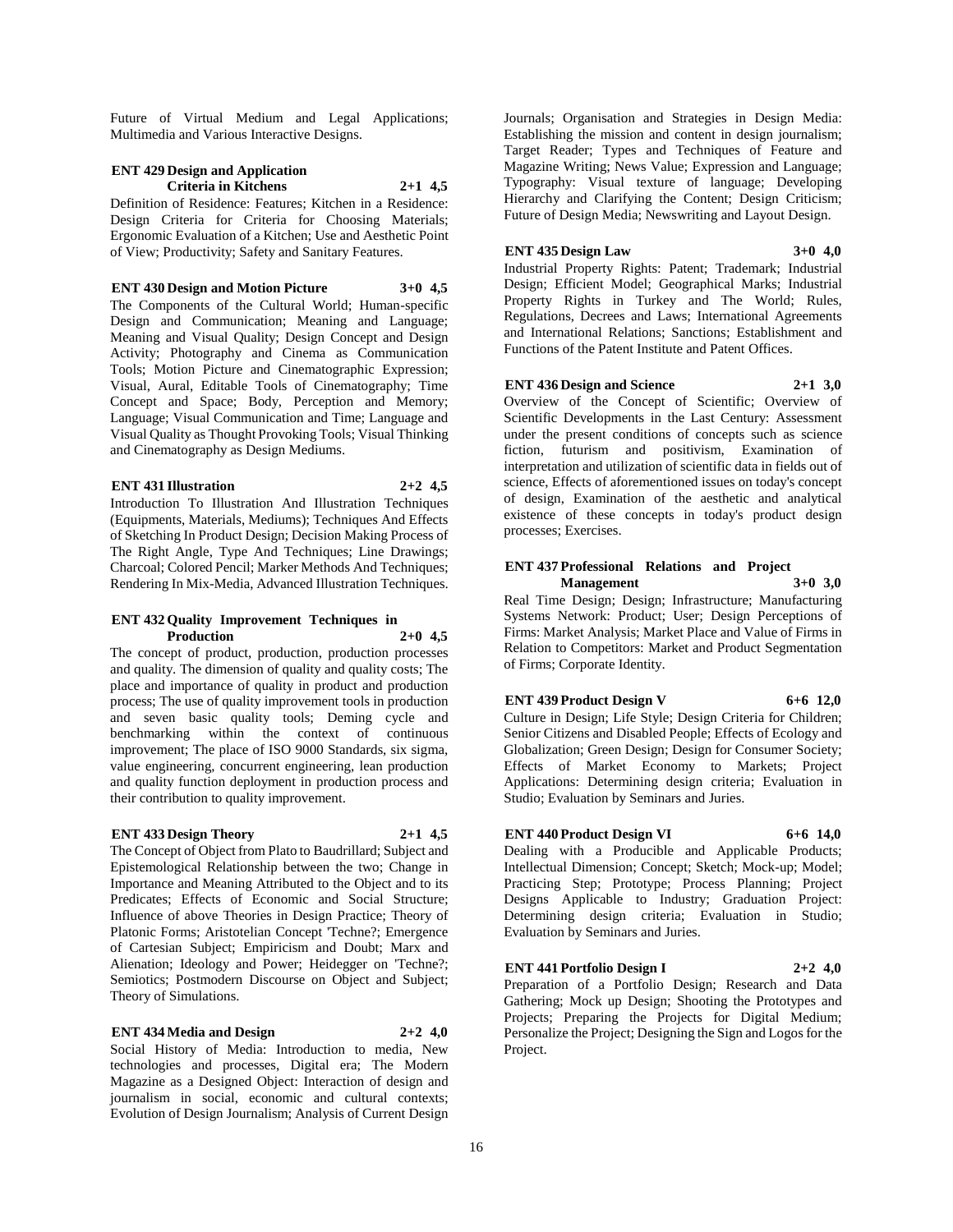#### **ENT 442 Portfolio Design II 2+2 4,0**

Introduction to Presentation Materials; Studying Various Presentation Techniques; Effective Presentation of Completed Projects; Personal Style in Portfolio Presentation; Decision of Portfolio Presentation According to the Target Group; Types and Preparation Techniques for Portfolios; Providing the Materials; Decisions on Printing Style to Reflect Personalities in Portfolio Presentation.

#### **ENT 443 Visual Communication 2+1 4,0**

Introduction to Graphic Design; Relationship between Graphic and Industrial Design; Language of Graphic Description; Symbolic Description and its Types; Conceptual Thinking; Importance of Concepts in Design and their Visualization; Forms Converted to Language of Graphics Description; Symbols; Corporate Identity; Brands; Emblems; Pictograms; Semantics; Designing Visual Identity.

#### **ENT 445 Culture and Design 2+1 4,5**

The Transformation of Definitions "Object" and 'Subject? in Modern and Postmodern Structure; Development of Technology and Capitalist Mode of Production and Distribution; Perception of Time and Space; Consumption; Dynamics of Consumer Society; Mass Culture; Visual Culture.

**ENT 447 Form, Material and Function 2+2 4,0** Natural Existence and Artifact Formations; Evolution; Humanity and Culture; Form and Material Relationship in Natural Essences; Design Activity and the Etymologic Origin of ?Design?; Tekhne and Poiesis Concepts; Technique and Technology; Need and Function in Design; Function and Causality; Components of Causality: Material; Form; Effect and Function; Form and Material Relationship in Artifact Formations; Causal - Instrumental Unity and Designers Position in Totality.

#### **ENT 449 Computer Aided Design III 2+1 4,0**

Advanced Level Studio Paint Use; 2 and 3 Dimension Integration; Advanced 3 Dimensional Modeling Techniques in CAD Environment; Surface Studio Principles; Professional Render Techniques; Animation Techniques in Product Presentation; Computer Aided Production Integration; CAD-CAM-CAE Principles.

#### **ENT 451 Advanced Product Design 3+0 4,0**

Principles in Product Design; Design for Manufacturing; Design for Assembly and Design for Environment; Physical Prototypes and Models and Experimental Design; Robust Design and Taguchi Method; Reverse Engineering and Scope of Application; Design for Customers: Quality function deployment; Speeding the Design Process: Concurrent engineering; Cost Reduction Methods in Product Design: Value analysis/engineering.

**ENT 455 Data Analysis in Design Process 2+1 3,0** "What is knowledge?", "What is Information?", "What is Knowledge Management?": How these are related to design processes; Qualitative Analyses of a Product to Be Designed; Carrying Out Related Analyses; Identifying Product-Specific Outcomes That Are Sustainable, Monitorable and Applicable.

#### **EST 102 Aesthetics 2+0 3,0**

Beauty as a Concept in Art; Beauty in Art; The History of Concept of Beauty in Art and its Philosophical Evolution; Relationship between Aesthetics-Time-Place; Relationship between Aesthetics and Personality: Concept of personality, Intellectual persons and their relation to Art; General View of Aesthetic Theories: Aesthetic Theories and Basic Differences from Plato to Lukacs; Basic Concepts in Aesthetics; Special Relation Between Aesthetic Concept and Fields of Art and their Historical Development; 20th Century Aesthetics and Socio-Cultural Relations.

#### **EST 303 Aesthetics 3+0 4,5**

Aesthetics as a concept. Beauty in nature and in Art. Daily use of Aesthetic concept beauty in Art, Concept of beauty in Art, change of beauty concept in time. The concept of ugliness in Art. Aesthetics as an element of Artwork. Aesthetic criteria, Ancient philosophy and Aesthetics, Renaissance and elements of Aesthetics, Contemporary times; Aesthetics and functions.

#### **EST 405 Aesthetics 2+0 3,0**

In this term Aesthetics will be treated as fine arts science. Discussion of aesthetics in the frame of different thinker?s attitudes and opus. Evaluation of aesthetics in a comparative context. Intellectual expression of whether conceptual or terminological aesthetics in its history. Discussion of aesthetic principals of art works from another viewpoint that has been produced in art history. The aesthetic principals of actual art works that are being produced today will also be evaluated at a view point of history up to date by an interactive deal with abstract and perceptible extensions.

#### **FEL 203 Philosophy of Art I 2+0 3,0**

The Concept of Art: Artist, Client (buyer), work of art, the in and out ways of art, Making an object a work of art; Science of Art Branches: Science of art techniques, Psychology of art; Philosophy of Art: Field of art philosophy, Aim and function; The Method of Making Philosophy of Art: Art ontology, Looking for an idea, Philosophical impressions, Government politics vision to art philosophy; Ontology of Art: In modern ontology art theories, Hartman's ontology theory, the existence of work of arts.

#### **FEL 204 Philosophy of Art II 2+0 3,0**

The vision of philosophical impressions to art philosophy: Reflection theories, Classical reflection theories, Plato, Aristotle and neo-classic reflection theories, Modern reflection theories, Realism in the West, Russian realism, Theories of social realism; Theories of expression: Romanticism, creation of expression and transfer of the expression theories; Theory of Emotional Effect: Hedonism, Aesthetic life and Richards? centralize theory; Theory of Formalism: Anglo American formalism, Russian formalism and structural theory of art philosophy.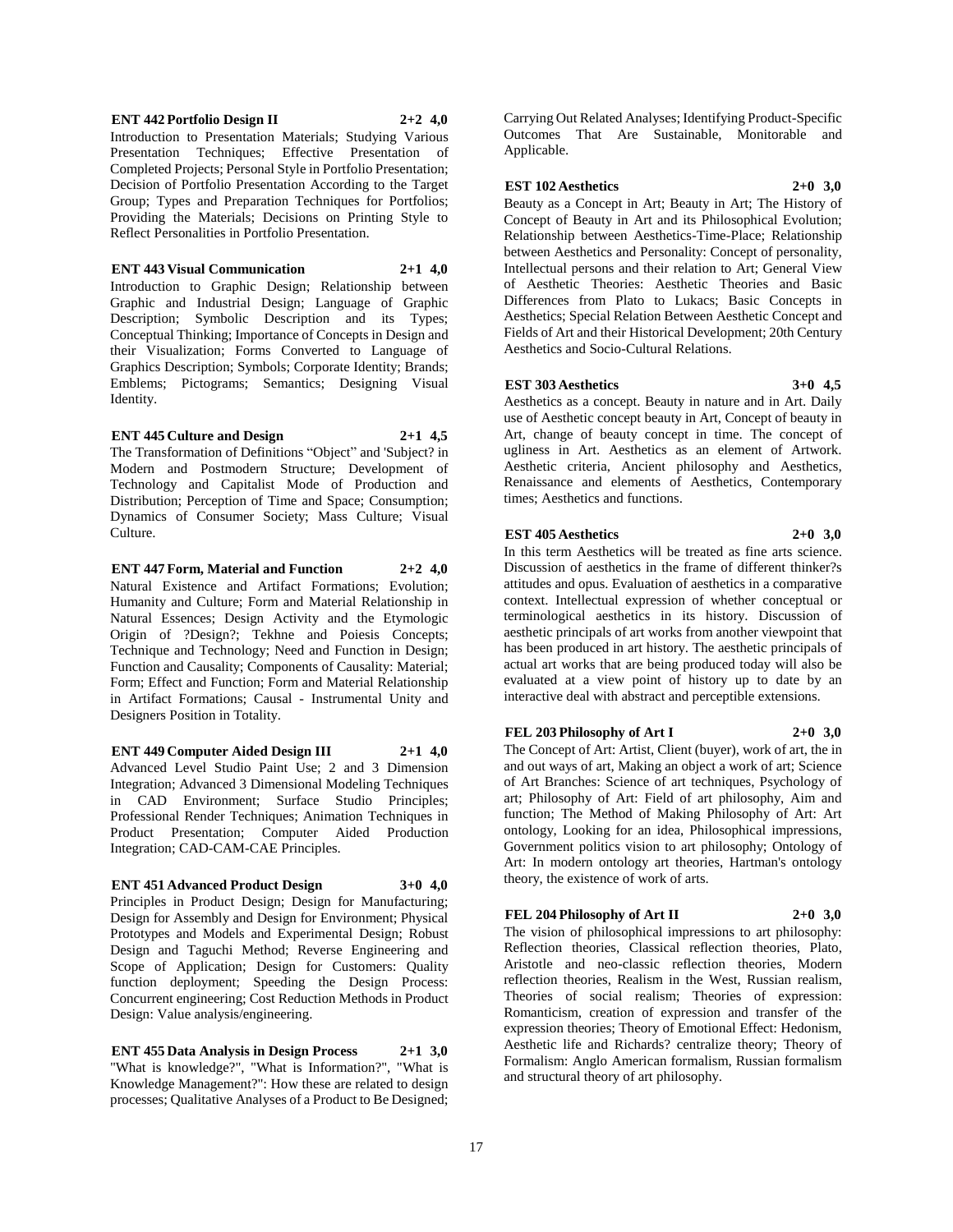#### **FİZ 103 Physics 2+0 3,0**

Vectors; Motion in One Dimension: Average velocity; Instantaneous velocity; Acceleration; One-dimensional motion with constant acceleration; Freely falling objects; Motion in Two Dimensions: Two-dimensional motion with constant acceleration; Projectile Motion; Uniform Circular Motion; Laws of Motion; Work and Energy; Work and Kinetic Energy; Power; Potential Energy and Conservation of Energy; Conservation of Mechanical Energy; Linear Momentum and Collisions: One and two - dimensional collisions.

#### **FOT 201 Basic Photography 2+2 5,0**

The short history of photography: Cameras; 35 mm, Medium and large format cameras; Lenses; Normal focus, Wide angle, Narrow angle (Tele) and Zoom lenses; exposure control mechanisms; Diaphragm, Shutter; Stop motion; Depth of field; Film: Film types according to formats, Film types according to light-power sensitivity, Film types according to color sensitivity, Contrast, Clearness and grain structure; Light: light Measuring, the different ways of light measuring, Exposure modes, Filters and asset accessories; Image design; Developing and printing black and white films.

#### **FOT 202 Photography 2+0 3,0**

Introduction to Photography: Relations between architects and photography, Description of visual aspect of architecture, Use of photography in the presentation of architectural products; The camera; Process of photographing; Film Development Procedure for Black and White Films, Film Development Procedure for Colored Films and Slides; Printing Processes.

#### **FOT 304 Industrial Photography 3+0 4,0**

Fundamentals of Photography; Photographic Composition; Lighting Techniques: Using Natural Light Sources; Using Artificial Light Sources; Exposure and Control Mechanisms: Aperture; Shutter; Freezing the Movement; Depth of Field; Focusing; Product Photography; Photographing Industrial Facilities: Photographing the Production Processes; Photographing Production Tools and Materials; Photographing the Workers and Staff; Architectural Photography.

#### **FRA 165 French I 3+0 2,0**

Greeting and Introducing yourself; Saying the day and hour; Presenting somebody; Talking about occupations; Discovering the environment; Talking about the weather report; Informing oneself about health issues; Locating and Settling; Expressing one's opinion; Suggesting an activity; Expressing one's feelings; Reserving a train ticket; Communicating on the telephone; Talking about work; Expressing one's interest; The progress of an Action; Obtaining information about the press.

#### **FRA 166 French II 3+0 2,0**

Starting a conversation; Describe the physical appearance of a person; Informing oneself on means of payment; Describing clothes; Telling events; Giving an instruction; Talking about one's neighbourhood; Expressing feelings;

Describing the characteristics of a person; Expressing enthusiasm; Telling memories; Talking about an event; Describing an advertisement document; Talking about friendship relations.

#### **FRA 255 French I 3+0 4,0**

Language Functions: Greetings, Invitations, accepting or refusing invitations; Vocabulary Knowledge: Nourishment, Accommodation, Clothing and colors, Bairams and activities; Grammar: Expressions showing quantity, Demonstrative and possessive adjectives, Prepositions and time indicators, Stressed personal pronouns, Imperatives, Verbs with double pronouns; Learning About French Culture: An area in France: La Baurgogne; Pronunciation, Semi-vowels, Gliding.

#### **FRA 256 French II 3+0 4,0**

Language functions: Imperatives and wishes; Evaluation, Proving and Thanking; Vocabulary: Nourishment, Accommodation, Clothing and colors, Bairams and activities; Ordinal Numbers; Grammar: Expressions showing quantity, Demonstrative and Possessive Adjectives, Prepositions and Time indicators, Stressed personal pronouns: Imperative moods, Verbs with double pronouns; Learning about Target Culture: An Area in France: La Bourgogne; Pronunciation: Intonation, Semi-Vowels, Gliding.

#### **GRA 203 Graphic Presentation 2+1 3,0**

Plan: Symbols, Floor plan, Ceiling plan, Interior plan, Roof plan, Land plan, Shadow; Plan as an analytic diagram, 3D plan drawings; Elevation: Anatomy of elevation, Depth, Presentation techniques, Trees, Interior wall facades, Sky, Reflection on the facade, Night facades, Shadow, 3D plan drawings; Sections: Section elevations, Land sections, Perspective sections, Presentation techniques; Axonometric and Isometric: Shadow, Landscape, Trees; Perspective: Figure and trees, Presentation techniques, Interior perspective presentation.

#### **GRA 314 Graphic Design 2+2 4,5**

Introduction to Graphic Design; Relationship between Graphic Design and Industrial Design; Materials of Graphic Design and Their Use; Paining; Concept of Paint; Painting Techniques; Graphic Expression and Its Features; Language as Graphic Expression; Types of Graphic Expression; Visual Thinking; Visual Communication and Visual Learning; Elements of Visual Communication; Language of Symbols; Visual Culture; Usage of Visual Culture's Elements in Graphic Design; Culture and Design.

#### **HUK 252 Labor Law 2+0 2,5**

History of Labor Law; Sources and Basic Principles of Labor Code: Employee, Employer, Representative to the employer; Work place; Contract of Service: Types and termination, Consequences of termination, Severance pay; Regulation of Work with regard to Workers; Groups to be Protected (Women, Children, Handicapped and Sentenced Workers); Health and Security at the Work Place; Working Time; Overtime Work; Night Work; Preparing, Completing and Cleaning at Work.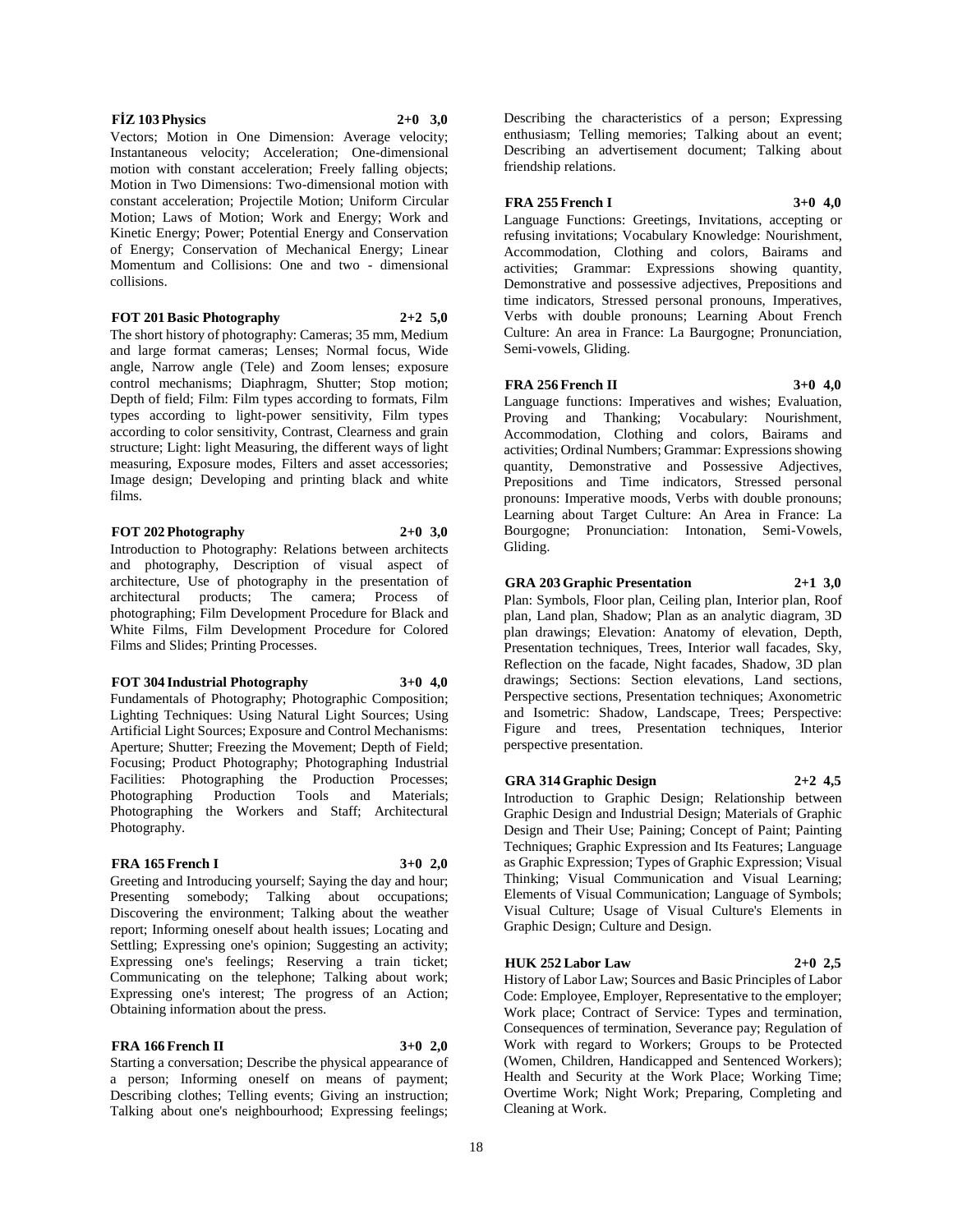**HUK 376 Design Law 2+0 3,0**

Industrial Property Rights: Patent, Trademark, Industrial design, Efficient model, Geographical marks; Industrial Property Rights in Turkey and the World: Decree laws, Applications, International agreements and relations, Sanctions; Establishment and Functions of the Patent Institute and Patent Offices.

#### **İÇT 103 Sketching in Design 2+0 3,0**

Design Sketching: Why we draw, Importance of sketching, Basic concepts; Contemporary Techniques in Sketching: Pencil, Colored pencils, Watercolor, Markers, Examples and practice; Exploratory Drawings; Visual analysis, Field studies for developing visual culture and reading the environment; Developing the Concept; Creative thought and sketching, Examples; Detailed Thinking; Sketching in detailed thinking, Examples; Sketching by Computer: Transforming hand drawings into digital drawings, Computer sketching; Different and Mixed Techniques; Sketching and Visual Communication; Presentation of Sketches.

**İÇT 106 Visual Communication Techniques 2+1 3,0** The 3D Visual animation of design: Principles of perspective, Color, Light, Shadow, Reflection, Dimension, Scale, Lettering, Symbols; Introduction to Materials: Harmony of materials and colors, Texture, Quantity, presentation of materials; Rendering of reflective, unreflective, tough and smooth surfaces of materials in different drawing scales, Rendering texture on different scales, Reflection, Shining, Light and Shadow; principles of rendering: Watercolor, Guage, Pastel, Marker, Charcoal; Rendering on section and elevations.

**İÇT 109 Introduction to Interior Design 2+0 3,0** Introduction To Interior Design Profession: Who Is An Interior Designer?; Application Fields; Relations to Other Professions; Interior Design Projects As Communication; Design-Technical Drawing-Application; Examples; Interior Design: Interior Space, Design Process, Perception; Examples And Studies On Topics.

**İÇT 110 Introduction to Design of Space 2+3 5,0** Space: Definitions of space, Interior-exterior space, Elements of space, Examples and applications, Organizing the space; Analyzing the space, Environmental perception, Transitions of space, Relationship between spaces; Introduction to Design Process: Different space problems, Function and space, User; Object-space relationships, Examples, Applications, Design problems on basic user needs and functions, Problem solving, Sketches, Models and drawings.

**İÇT 112 Sketching and Design Drawing 2+1 4,0** Sketch and Design Methods;Basic Drawing Methods For Beginning Students: Freehand drawing, Mechanical drafting, The way objects and interior spaces look in orthographic projections (plan, section, elevation, and perspective), Free hand paraline drawings (isometric and axonometric), Free hand architectural working drawings and conceptual, presentation drawings; Special Visual Language;

Introducing Designers To All Types of Drawing Used In Design; Investigation of Specific Architectural History; On-Site Drawings of the Interiors and Exteriors; Major Landmark Buildings; Developing Skills; Quick And Accurate Representation of Architectural Forms; Interior Space; Tracing Lineage of Specific City Architecture; Graphic Analysis; Lectures; Daily Critiques of Students? Work; Field Trips To Sites In Outlying Areas.

#### **İÇT 201 Interior Design Project I 4+4 10,0**

Developing an approach of design, for different social, cultural and economic needs of users, involving quality, health and comfort conditions: Design of space for living, working, cooking and washing in optimum dimensions; Defining the conditions, Individual and group interview, Seminars and juries.

#### **İÇT 202 Interior Design Project II 4+4 10,0** Considering the design principles, designing the customer's requirements in displaying and selling different kinds of

goods made from traditional and contemporary materials, Designing the basic space requirements like heating, ventilation and lighting of spaces; Definition of design criteria, Individual and group interview, Seminars and juries.

#### **İÇT 205 Ergonomics 2+0 3,0** Definition of Ergonomics: Historical development and application of fields, Use of ergonomics data in furniture and interior design; Ergonomics and Anthropometrics; Event of Sitting and Determining Ergonomics values (House/office/restaurant, etc.); Ergonomics Dates and Interiors; Application of Ergonomic Dates in Houses: Kitchen, Living room, Bed room, Bathroom, etc.; Application of Ergonomic Dates in Offices: Director room, Secretary room and Waiting room; Application of Ergonomic Dates in Restaurants and Cafes; Ergonomics for

Elderly, Disabled and children.

 $\text{ICT } 209$  Space and Imagination  $2+0$  3,0 Analysis of the Concepts 'Space', 'Dwelling' and 'House'; House as an Object of Desire; Heidegger's Philosophy of 'Dwelling'; Semiology and Roland Barthes' Ideas on Semiology of Objects; Wofgang Haug and the Critique of Commodity Aesthetics; Issues and Discussions on the Society of Consumption; The Relationship Between Design And Politics; Architecture, Design and Biopolitics; Deleuze and Guattari for Designers.

**İÇT 214 Introduction to Furniture Design 2+0 3,0** Relation of Interior Space and Furniture in the 20th Century: Design principles in furniture, Tangible design characteristic, Intangible design characteristics; Creation of Design Principles in Furniture Design: Introduction to project using design criteria, Sketching Detailing, Modeling (1/5), Perspective; Basic Concepts of Furniture Design Methods Depending on a Small Scale Interior Space; Sketching, Detailing, Modeling (1/5), Perspectives.

## **İÇT 215 Structural Materials 2+0 3,0**

Relationship between Production Technology and Materials: Historical development of the materials, The factors that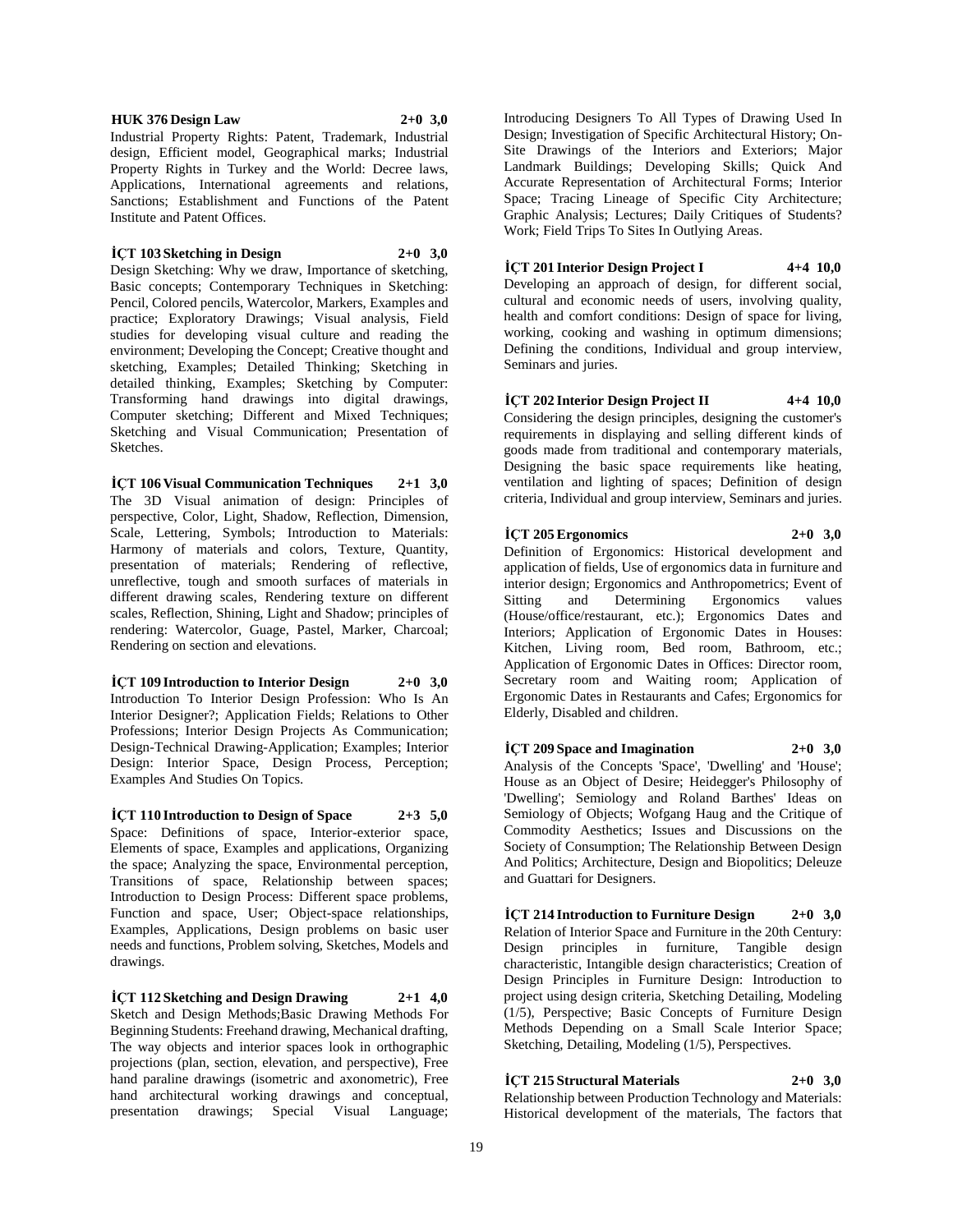determine product design and relationship with structural materials, Design and technical characteristics of materials; Structural Materials: Natural and artificial stone materials, Metals (Steel, iron, copper, lead and alloys), Ceramics, Brick, Glass, Natural and artificial wood materials, Connecting materials (Plaster, lime, concrete), Synthetics (Plastics, rubber), Fabrics and Paint.

#### **İÇT 217 Construction I 2+0 3,0**

External Structure: Foundations, The nature of soils, The relationship between building and soil, Types of Foundations; Walls: Functions of walls, Construction of walls, Opening in walls; Arches and Lintels; Floors: Functional requirements, Ground floors, Upper floors, Construction of floors; Stairs: Introduction, Functional requirements, Balancing of stairs, Construction of stairs according to materials; Roofs: Functional requirements, Types of roofs, Pitched roofs, Flat roofs; Roof Coverings.

#### **İÇT 218 Construction II 2+0 3,0**

Internal Structure; Partitions: Functional requirements, Load bearing partitions, Relatively permanent non-load bearing partitions; Doors: Functions of doors, Construction of external and internal doors, Types of doors; Windows: Function of windows, Types of windows, Window construction according to materials, Sills and Thresholds; External and Internal Effects on Building: Thermal insulation, Water and moisture insulation, Sound insulation.

#### **İÇT 301 Histories of Interior Design and Furniture I 2+0 3,0**

Social Changes: Cultural, Economic and Political Effects on Social Change; Building and Interior Usage in Pre-historic Cultures; Building and Interior Formation in Social Structures of Egypt and Mesopotamia; Interior and Furniture Formation and Design in the Ancient World; Social Changes, Concepts in Interior Design in Middle Ages; Renaissance, Design Principles in Furniture and Interior Design in European Countries: Design principles in furniture and interior design in Baroque, Rococo Periods, Classicism and Victorian Age; Social Changes in the 19th Century Cultural, Economic and Political Effects on Social Change; Furniture and Interior Design in Industrial Revolution; Social Structure, Furniture and Interior Design Principles in Arts and Crafts Movement; Aesthetic Movements and Art Nouveau Period.

#### **İÇT 302 Histories of Interior Design and Furniture II 2+0 3,0**

Effects of the 20th Century Thinking; Modernism, Space in Modernism and Formation of Interiors; Interiors and Interior Design in 1900-1910 Period; 1910-1945 1st Period in Design, Development in Furniture and Interior Design of Werkbund, De Stijl, Bauhaus and Art Deco; Interiors and Interior Design in 1900-1910 Period; 1945-1960 2nd Period in Interior Design, Development in Furniture and Interior Design of International Style; Interiors and Interior Design in 1900-1910 Period; 1960-2000 3rd Period in Interior Design, Development in Furniture and Interior Design of Deconstruction and Post-modernism; 20th Century

Designers; Islamic Architecture; Turkish Architecture in the 20th Century.

**İÇT 303 Interior Design Project III 4+4 9,0** Designing Office Spaces and Furniture with Various Functions for Different Kinds of Professional Groups: Defining the functional requirements and the user needs according to the aim of the space in interior design, Organization of the functions and the space, Choosing the materials, Individual and group interview, Seminars and juries.

**İÇT 304 Interior Design Project IV 4+4 10,0** Design of General Public-use Interiors Involving Different Requirements of Social and Economic Groups: Individual activity, Group interaction, Cultural relationships Needs and requirements of the handicapped, Health, Safety, Comfort and technological factors for space design, Relations between interior space and physical environment, Individual

and group interview, Seminars and juries.

## **İÇT 307 Furniture Construction 2+1 3,0**

Joint Techniques of Wood, Side joints, Groove joints, Wood spline joints, Tongue-groove joints, Dowel joints, Mortise and tenon joint, Mortise joint; Massive Construction: Wooden construction, Frame corner joint, framed construction, Finger joint, Construction of equipment made of wood.

**İÇT 315 Colors and Textile in Interiors 2+0 3,0**

Interiors: Designing Colors in Interiors, Harmony in Using Colors; Psychological Effects of Color, Choosing and Application of Colors According to The Customer's Profile, Color in Different Types of Function at Interiors; Textile: Kinds of Textiles, Designing Textiles in Interior, Choosing and Application of Textiles According to The Customer's Profile, Textile in Different Type of Function at Interiors; Using Color and Textile as Daily Tastes, Effect on Interiors, Fashion.

## **İÇT 316 Landscape 2+0 3,0**

Improving the Criterion of Environmental Arrangement; Types of Plants; Elements of Exterior Equipment; Construction of Land Etc; Making Exemplary Practices on Environmental Arrangements.

#### **İÇT 317 Furniture 1 2+1 4,5**

In this furniture discipline, concepts, methods and principles based on relations between user-place-furniture in the interior place are discussed. In this sense, within student's insights from other disciplines, students are asked to practice on how new furniture design use systematic design methods.

## **İÇT 318 Furniture II 2+1 5,0**

Furniture Design: Research and inquiry, Definitions of objects, Full range of human activities, Expansion on Definition of Furniture; Conceptual, Ergonomic, Historical and Theoretical Methods Used In the Study of Human Form; Activity And Interactivity With Scaled Forms, Everyday Environment; Concept Development And Material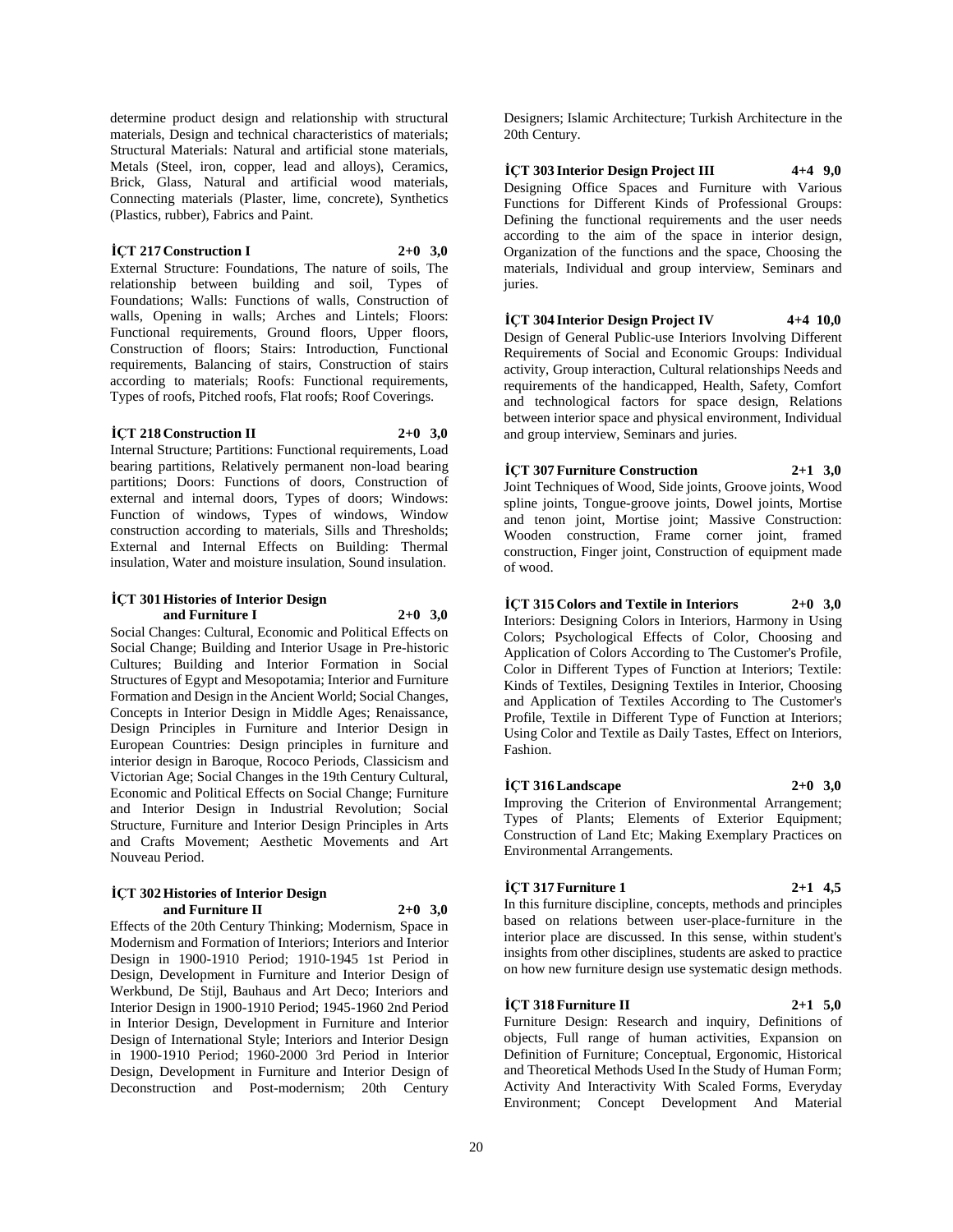Explorations; Traditional and Contemporary Issues; Process Investigations; Materials And Construction Techniques; Introduction To Available Shops; Fabric Industries; Designers; Developing Designs for Individual Pieces; Fabrics; In Depth Critique of Cultural Content; Material Selection; Details; Finishing; Some Classes Are Held In Shops.

#### **İÇT 319 Model Building Techniques 2+1 3,0**

Model Building: Combining skills from a range of studies, Designing and producing objects, Working with a variety of tools, Learning how to design, Finishing presentation models, Use of simple hand tools in conjunction with wood shop machinery, Painting equipment, Learning techniques commonly employed in accurate scale-model fabrication, Assembly, Finishing, Advanced study, Practice with hand tools, Techniques, Materials, Equipment used to construct professional-quality models, Prototypes related to interior and furniture design; The Emphasis: Producing useful process models, Presentation of models, Workshop practice and safety.

**İÇT 320 Mythology And Space 2+0 3,0**

Mythology and Space: What is mythology?, Legends, Epics, Tales, Proverbs; Space: Dimensions, Area, Cont, Entropy, Anti-entropy, Closing of space, Defined space, Natural space, Artificial space; The Significance of Space in Mythology; Surrealism, Fiction; Metaphors; Adaptation; Imagination; Mystery; Action Space; Position Space; Space of Gods; Creature Space; Turkish Mythology; Turkish Gods, Cults; Sky Space and Ground Space; Symbols; Using Element of Space for Creativity.

**İÇT 321 Structural Systems of Buildings 2+0 3,0** Introduction of Structural Systems; The Relationship Between Building and Structures: Structural requirements; Structural Materials: Masonry, Timber, Steel and reinforced Concrete; Structural Forms; Masonry Structures; Frame Structures; Reinforced Concrete, Steel and Timber Frame Structures; Shells; Space Grid Structures; Tensile Structures; Pneumatic Structures.

#### **İÇT 323 Design and Culture 2+0 3,0**

In contrast, what the nature produces, everything that human produces is Culture: The research and the study of the reasons of why people from different cultures produce different solutions; Identification and determination of main human necessities: Why people produce different design solutions, from different cultural structures, to satisfy their main necessities such as housing, cleaning, catering, security, recreation etc.; Housing: Comment and research on the reasons of different designs to satisfy housing needs according to climate, geographical location, demographic situation etc; Determination and evaluation of the other basic human needs in the same way.

#### **İÇT 324 Elements and Materials in Interior Design 2+0 3,0**

Types of Materials Used in Interiors: Wood, Masonry, Metals, Glass, Plastic; Material Selection: Evaluating materials, Materials in their setting genuine versus imitation; Materials in Relation to Elements; Walls: Load-Bearing walls, Partition walls; Windows: Window types, Window treatment; Structure: Columns; Stairways: Steps, Railings, Designing stairways; Ceilings; Miscellaneous Elements; Recycling Materials, Pollution and Waste.

**İÇT 325 Advanced Presentation Techniques 2+0 3,0** Presentation and Rendering Techniques: Exploration, development of technique, Application of rendering skills for architectural interiors, Exteriors, Furnishings, Accessories and details through a variety of media including pen and ink, color pencil and markers; Emphasis Placed on Material Simulation; Delineation Techniques; Development of Skills in Graphic, Oral Presentation of Design Projects; Lectures, Demonstration and Practical Exercises; Introduction to a Range of Techniques: To enabling students to present their work in a professional, cohesive manner, Being proficient in creating clear presentations, Utilizing a variety of media and types of approach, each suitable for a different audience expected.

**İÇT 326 Physical Environment Control I 2+0 3,0** Climate and Elements of Climate; Climatic Comfort Conditions; Climate and Energy Efficient Design Criteria in Physical Environment; Heating and Ventilation Systems, Concepts of Designing Air Conditioning System in Interiors; Sanitary Fittings in Buildings: Design of cold water supply systems and design of drains; Design of functional areas related with sanitary fittings; Safety Systems: Fire control and protection from fire; Technical Matters, Standards and Regulations About Buildings in Turkey.

**İÇT 327 Design Principles of the Kitchen 2+0 3,0** Ergonomics and Kitchen Design; Dimensions about Kitchens: Anthropometry, Equipment used in kitchens; Design Principles: Kitchen types, Materials used in kitchens, Programming kitchen, Planning kitchen, Primary work centers in kitchens, kitchen layouts, Storages in kitchens, Wall surfaces in kitchens, Ceiling materials in kitchens, Miscellaneous items, Performance criterions in kitchens.

#### **İÇT 328 Formation of Interiors at Anatolia's Settlement in Antguity 2+0 3,0**

Antiquity: Philosophy, Cultural, Economical, Belief and Political Structure of The Society, Antiquity in Anatolia, Social Structure, Formation of Settlements and Structural Aspects; Settlements in Anatolia, Features; Developing Functions Related to The Usages in Period, Usage of Interior and Furniture in Buildings and Its Features.

#### **İÇT 329 Design and Application Criteria in Baths 2+0 3,0**

Baths and Lavatories: Definition, Features; Baths and Lavatories Residence, Commercial and Public Interiors; Design Criteria: Materials and Choosing Material Criteria in Baths and Lavatories; Physical Environments Data and Its Evaluation; Evaluation of Materials as Using and Aesthetic Point of View; Evaluation of Materials as Design and Application Point of View, Hygiene and Security Factors.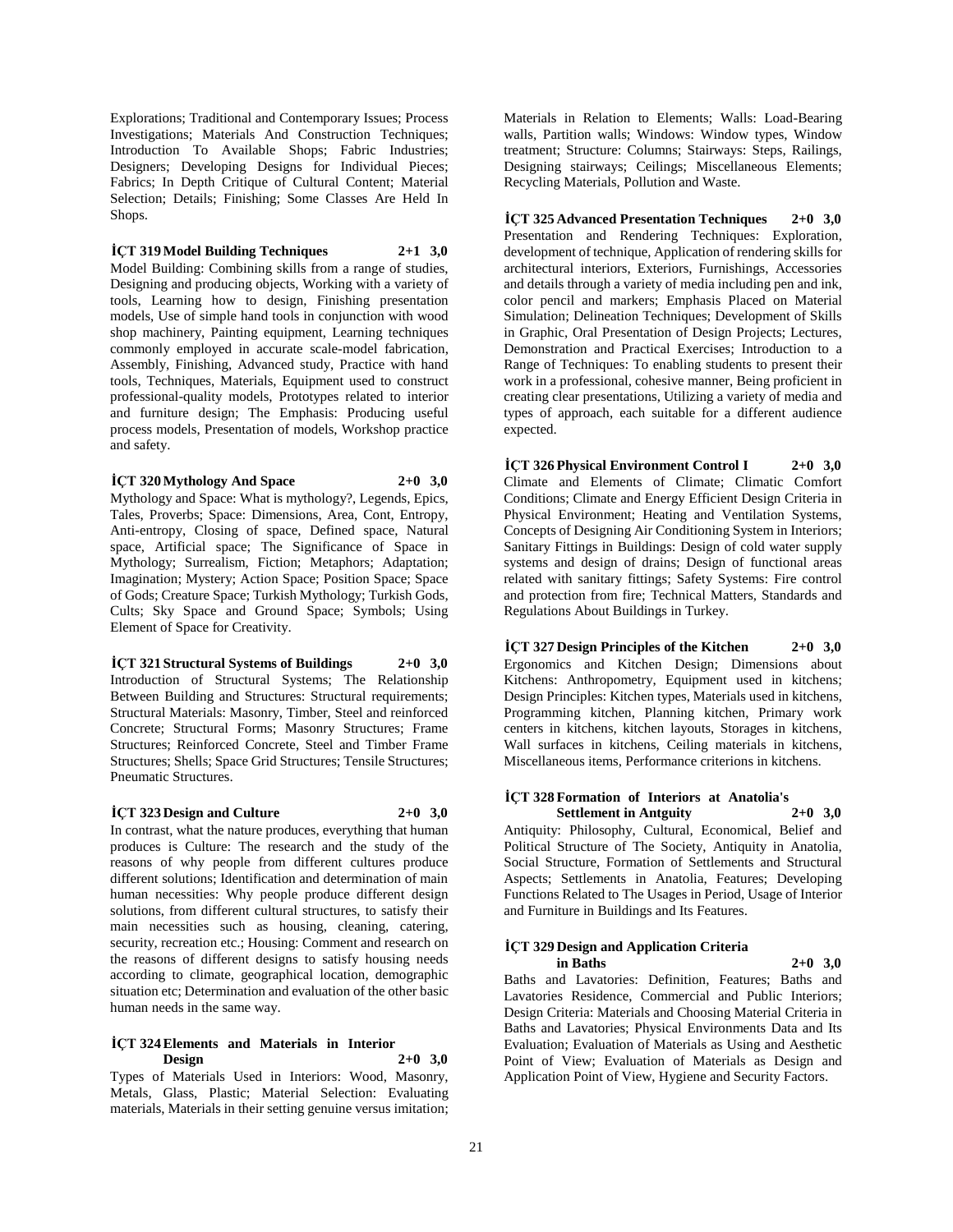$\text{ICT}$  **330 Play and the Plaything**  $2+0$  **3,0** Relations of space, play, and plaything. Play, and plaything design approaches. The effects of play, and plaything on children. Sociological, psychological, and environmental factors effecting play. Design examples and practices.

#### **İÇT 331 Computer Animation for Interior Design 2+0 3,0**

Computer Animation: Movement and animation, timing in computer animation, cameras, lights, animation frames, motion tracks, keyframes; Video: Video types, video codecs, data export options; Presentation: Data use in various environments; Multimedia; Post-processing: Effects, filters, video composition

#### **İÇT 332 Exhibition and Exhibition Space Design 2+0 3,0**

Approaches For Exhibition Design: Behavioral approach, Constructivist approach; Examinations for datas: Exhibition context, Exhibition space, Human factor; Approaches for the exhibition context: Positivist approach, Critical approach; Approaches for accessing to the context, Communication methods: Communication as transmission, Cultural communication: Approaches for evaluating data related to exhibiton space.

## **İÇT 334 Computer Aided Manufacturing 2+0 3,0**

History of Computer Aided Manufacturing; Methods in Computer Aided Manufacturing: Addition, Subtraction, formation; Computer Aided Manufacturing Tools: Axis, energy types, domains of use, laser cutters, water jets, mechanical drillers and cutters; Rapid Prototyping; Design Approaches for Computer Aided Manufacturing: Sectioning, tesselation, folding, forming, contouring; Materials for Computer Aided Manufacturing

## **İÇT 403 Interior Design Project V 4+4 9,5**

Designing Spaces with Complicated Functions with a specific emphasis on the Corporate Identity: Adaptation of existing spaces by new functions, Space organizations for the complicated functions on large scale projects, Establishment the relations with Interior Space-Environment-Urban, Adding technology and material to design related to economic and aesthetic value, Individual and group interview, Seminars and juries.

## **İÇT 404 Interior Design Project VI 4+4 12,0**

Research on Programming and Designing Large Complex Public Use Interiors, Service and Care Facilities: Developing design requirements and programs for public spaces, Research on the relations of Building, Environment and Urban. Creating solutions for aesthetic, physiologic, technological requirements, Individual and group interview, Seminars and juries.

**İÇT 406 Space Analyzing in Interior Design 2+0 3,0** Space: Definition of space, Concepts of Space in interior design, Elements of interior design, Principles of design in interior space; Design: Definition, Design elements, Design methods; Perception: Definition of perception, Perception process, Perception psychology, Gestalt theories, Perception of interior spaces; Analysis: Definition of analysis, Goal of analyzing, Methods of analyzing, Space analyzing, Physical and psychological analysis in interiors.

#### **İÇT 409 Illustration of Interiors 2+0 3,0**

What's Illustration? Illustration and elements of interiors: Crayon, Aqua colored pencils, Watercolor, glimmer, reflection, visual relief; Rendering of Furniture: Section rendering, Plan rendering, Perspective rendering; Fantasy and Illustration: Texture rendering, Techniques of shadowing, Fantastical illustration, Mythological illustration, Rendering interiors.

#### **İÇT 413 Principles of Lighting Design in Different Spaces 2+0 3,0**

Lighting Design: General principles of lighting design, Day lighting, Artificial lighting; Principles of Lighting Design in Different Spaces; Home Lighting: Lighting design problems of entrance, living room, bedroom, bath and stairs of the house; Office Lighting: Lighting design problems of general and private offices; Hotels and Restaurants Lighting: Lighting design problems of dining rooms, bars and guest rooms.

#### **İÇT 414 Socio-cultural Effects on Furniture Design 2+0 3,0**

Development of Design Concept within Historical Period; Changing design approaches since Bauhaus, Socio-cultural effects in development process, Effects of socio-cultural developments on furniture design and conclusions; Various Socio-Cultural Structures and Changing Ideas of Design: Socio-cultural effects in Scandinavian countries and Europe, Socio-cultural effects in Japan and furniture design, Sociocultural effects in America and furniture design.

#### **İÇT 417 User-Furniture Interrelation in Interiors 2+0 3,0**

Space Organization: Environment and space; Interrelationship between Culture-Action-Space; Physical environment; User Needs: Determining and defining the needs; Space Organization: Determining the user and his/her needs and furniture; Personal Space: Sovereignty area, Privacy; Space Psychology: User culture, User psychology, Color psychology; Examining the User-Furniture Interrelation: Prototype applications and research.

**İÇT 419 Space in Traditional Turkish House 2+0 3,0** Elements of Traditional Turkish City: Creating conditions, Street pattern, Public buildings, Blocks of houses, Traditional Turkish House as the most important element of the city, Elements of house and creating, developing, changing conditions; Sofa, Rooms, Courtyard, Relation between street and house, Room as the most important element of the traditional Turkish house; Elements of the room; Walls, Cupboards, Door, Fireplace, Ceiling, Evaluation on the typology of traditional Turkish house in history, Case study.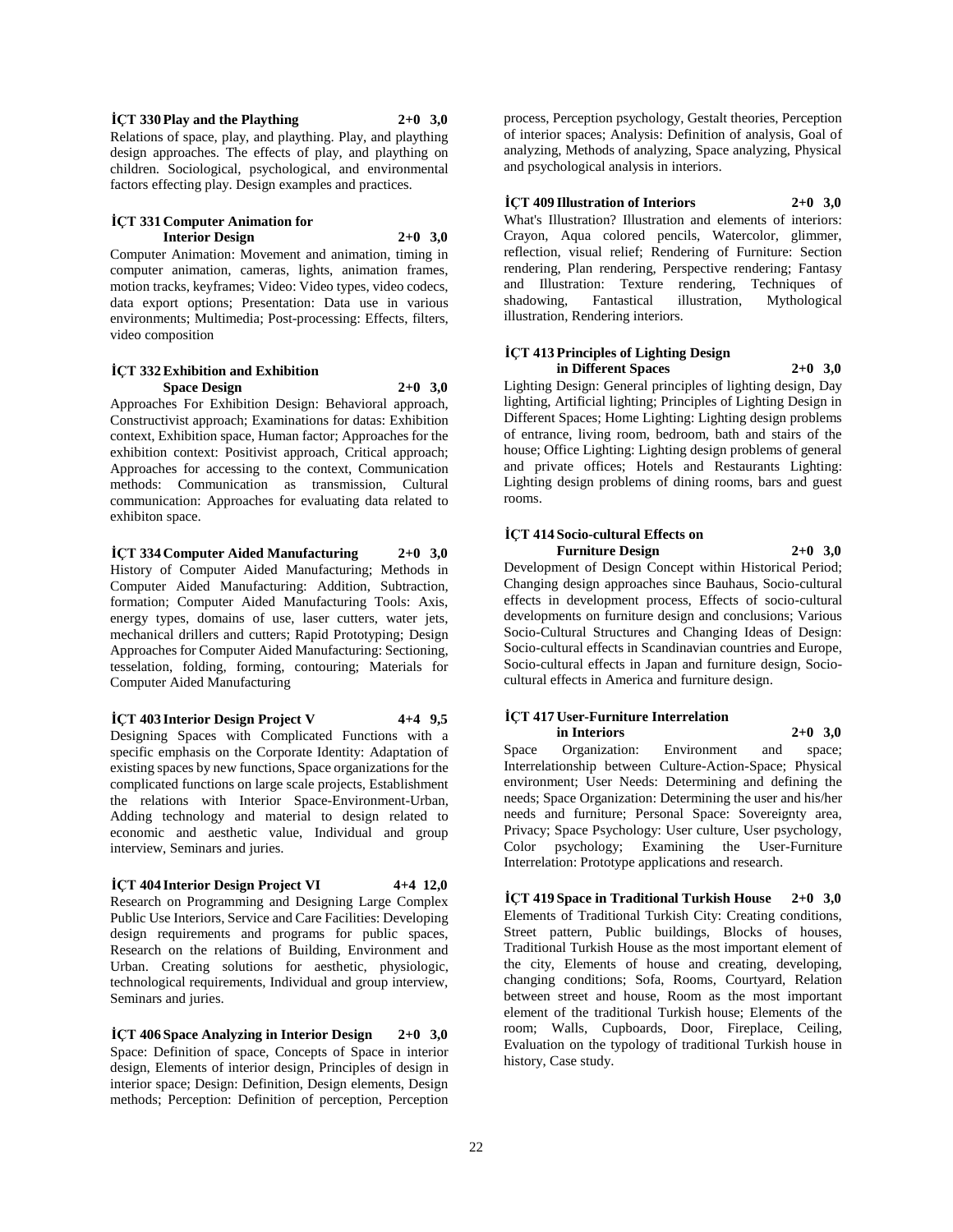#### **İÇT 421 Corporate Identity and Commercial Spaces 2+0 3,0**

Definition of Identity and Meaning Concepts: Symbolic aesthetics; Corporate Identity: Corporate identity as a concept, Importance of the corporate identity, Development of identity, Applications from the past, Corporate image and strategy, Need for corporate identity, Organization of the program, Visual Application Guides; Reflections of the Corporate Identity on the Visual Identity: Space identity, Identity of architecture and interior design; Examples from the commercial spaces: Banks, Other commercial spaces.

**İÇT 422 Creative Thought and Design 2+0 3,0** Design and Designing Activity: Design as a product, As a process, As mental activity; Creative Design and Problem Solving: Thought and ways of thought, Creation, Thinking and learning, Concept developing; Creative Process in Design: Fantasy, Concepts of Imagination and Reality, Metaphor and paradox, Explanation of creativity; Ordinary design, Original design, Creative design.

**İÇT 423 Creativeness Methods 2+0 3,0** Superficial-Deep Memory. Transformation of aesthetics intellect, Exercises of brain development. Physiological workings, Intellectual workings. Method of brain storming, Methods of dialectic thinking, Methods of lateral thinking, Brain storming, Synectic method, Methods of analysis. Methods of escapism, Methods of game tree, Metamorphosis, Transformation, abstraction, conceptualization, Camouflage, Adaptation, Deformation, Analogy.

**İÇT 424 Methods of Portfolio Presentation 2+0 3,0** Application of jop: presentation varieties, quality, features. Curriculum vitae: definition of curriculum vitae, features, varieties and its writing. Application. Portfolio; definition of portfolio, features, varieties and its design. Application. Enviroments of Job: Definition, Feature, Methods of searching job, talking with employer. Talking: Presentation; Definition of presentation, varieties, features, methods. Dimension of behavior.

**İÇT 425 Survey Drawing and Restoration 2+2 4,5** Techniques of Survey Drawing and Scale: Preparation of photography and sketch drawing, Measuring horizontal dimensions, Taking notes, Transferring the measures to the paper, The technique of survey drawing; The Development of Preservation Idea: Romantic sight, Historical Restoration, Contemporary Restoration; Values to Preservation and Criteria of Preservation: Mobile cultural properties, Immobile cultural properties and natural properties, Criteria of preservation; The facts about the distortion of monuments, Interior Facts, Exterior Facts: Techniques of restoration; To get strong, Unifying, Renewing, Contemporary addition, Reproduction, Cleaning, Transporting, Archeological Restoration.

**İÇT 427 Physical Environment Control II 2+0 3,0** Physical Properties of Light and Photometric Quantities: Luminous flux, Luminous intensity, Illumination, Luminance; Visual Comfort Conditions; Physical

Environment Factors in Lighting Control; Lighting and Human; Light Sources: Concepts of Day Lighting Design, Artificial Lighting Design and Mixed Lighting Design; Sound and Properties of Sound; Relation Between Sound and Human Health; Acoustical Phenomena in Enclosed Spaces; Sound Absorbing Materials and Constructions; Acoustical Requirements in Auditorium Design

**İÇT 428 Space-Boundary Relations 2+0 3,0**

Boundary Concept: Philosophy of boundaries, Boundaries as social, politic and economic Tools; Boundary and Human Beings: Theory of environmental perception, Privacy, Territory, Public- private space, Personal space and personal distance; Boundary- Space: Concepts of space, Dwelling, Interior-exterior, Closure and the openings, Transitiondirection; A Historical View on Boundary-Space Relationships.

**İÇT 429 New Expansion at the Design 2+0 3,0** Current approachs at contemporary design subjects and evaluations, Criticism of special design problems, evaluations of design problems at current condition. Giving example on problems that occure design and application process. Critical approachs on design applications in the Turkey and in the World. Evaluations of relationships between educational field and applicational field.

**İÇT 431 Professional Practice 2+1 4,5** Interior Architecture/Interior Design: Definitions, Fields of study, Formation Period in the 20th Century, Design process; Interior Architect and Interior Designer: Definition, Features, Duties, Responsibilities, Conditions of occupation; Areas of Occupation; Associations in Profession: Associations found abroad, Foundation period, Definitions, Fields of study; Chamber of Interior Architects of Turkey: Definition, Rules and regulations, Goals of foundation, Marketing control and checking; Interior: Definition of interior, Concepts of interior design, Formation of elements in Interior Design, Materials, Principles of materials in Interiors; Drawing Standards; Presentation; Goals and Methods of Presentation; Application Methods; Measuring and Units of Using Materials; Cost: Definition, Elements of cost, Calculating the first offer, Calculating the area, unit of prices, Calculating the cost; Agreement; Types of Firms: Definition, Features; Relation of Employer-Designer; Relation between

#### **İÇT 432 Spatial Configuration of Ottoman Kulliye's & Mosques 2+0 3,0**

Külliye consept, The components of kulliye, The configurational arrangments, the evolution of Ottoman Külliyes, Example of külliye's from Sinan's era. Mosques, The elements of spatial configuration, The evolution of spatial configuration in mosque sand examples of various spatial configurations.

**İÇT 436 Verbal Communication 2+0 3,0** Features of Bodily Expression Tools And Styles In Human Relationships; Elements that Form Bodily Expression: Face and head, Eyes, Hands and arms, Feet and legs, Torso, Voice and speech; Body's Relation to Space; Body's Relation to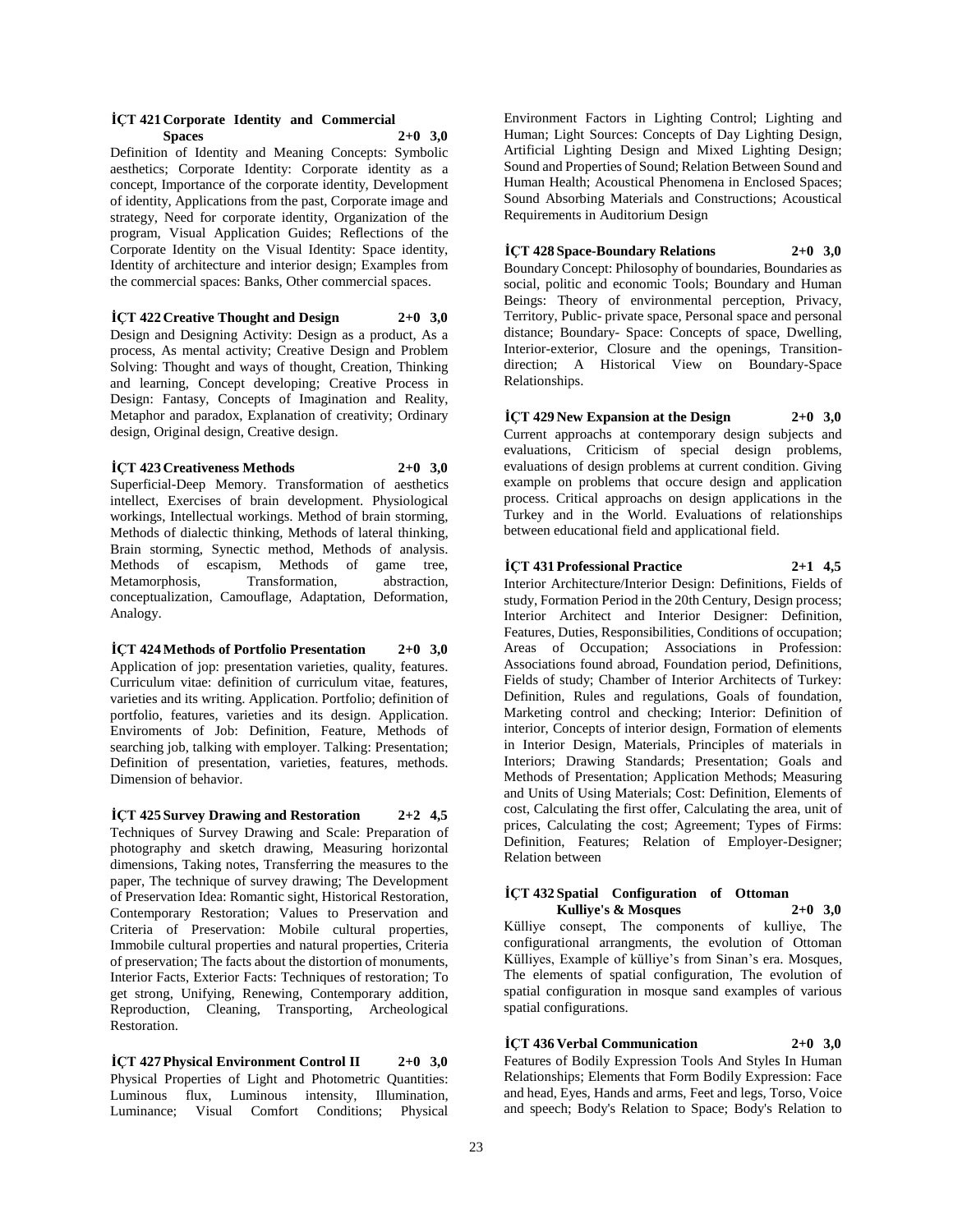Objects; Body's Relation to Other Bodies; Observation Analysis: Observing a body, Observing a group; Discipline: Mimics, Gestures, Body positions, Relationship with objects, Voice and speech, Discipline of feelings and emotions, Practicing with a partner.

#### **İÇT 438 Cyberspace Design 2+0 3,0**

Basic Principles of Web Design; Examining The Concept of Cyberspace; Tools and Techniques For Web Design; Investigation of Web Graphic Samples; Basis of Internet and HTML; Design of Basic Web Page With Frontage; Interactive Graphics And Interface Design at a Web-Centered Stage; Transferring FTP Files to Server and Updating Site and It's Technique, Project Study.

#### **İÇT 439 Child As a User in Space and Furniture Design 2+0 3,0**

Properties of Growing; Physical, Auto growing, Language acquisition, Emotional growing, Social growing; Environment of Family and School; House as a Social Environment; House As a Physical Environment; Perception; Child's Spatial Perception; Perception of Objects by a Child; Relation Between Object-Function; Design Criterions And Furniture: Functional criterions, Psychological criterions, Technical criterions, Economic criterions.

#### **İÇT 441 Contemporary Approaches on Museum Design 2+0 3,0**

Museum Concept's Past, and Today: Changing museum concept; Art museums, Social history museums, archeology museums, science museums, and etc. Changing museum design approaches: Changing requirement programs, and the elements effecting design, Museum renovations, Contemporary additions to existing museum, New museum buildings, Evaluating potential city spaces, Museum blocks and museums relations with each other, Interior space and displaying; Museum's changing function: Social-cultural changing, Changings on communication sciences and technology; Museum as a cultural structure: Social function of the museum, Museum as a means of understanding, and explaining yourself, Museum and children; Musem Making Meaning and Expansion to Future: Lecture is supported by visual materials prepared via different scale and approaches from different countries.

#### **İÇT 443 Experimental Space Design 2+0 3,0**

Concept of Experience; Factors Affecting Experience: Factors on human, Factors on space; Types of Space-Rekated Experience: Object-oriented experiences, Cognitive experiences, Introspective experiences, Social experiences; Experiential Spaces and Design Inputs.

#### **İÇT 445 Computer Animation for Interior Design 1+1 3,0**

Computer Animation: Movement and animation, Timing in computer animation, Cameras, Lights, Animation frames, Motion tracks, Keyframes; Video: Video types, Video codecs, Data export options; Presentation: Data use in various environments; Multimedia; Post-processing: Effects, Filters, Video composition.

**İÇT 454 Design Criteria for the Disabled 2+0 3,0** Designer: Definition of interior architect/Interior designer, Features, Duties, Responsibilities, Sensitivity of designers; Disabled: Definition, Features, Ergonomic criteria, Design principles, for spaces; Design Criteria: Relationship between space and disabled, Design methods; Design for Elderly: Features of spaces, design methods, Choice of furniture.

#### **İLT 212 Non-Verbal Communication 3+0 3,0**

Concept of Nonverbal Communication; Importance of Nonverbal Communication in Daily Life; Communication Environment: Effects of environment on human communication; Use of Personal Space in Communication; Cultural Differences in Nonverbal Communication; Effects of Physical Environment Characteristics on Human Interaction; Emotional Expressions in Nonverbal Communication; Vocal Codes and Listening; Effects of Signs about Gestures, Posture, Clothing, Touching, Face, Eye and Voice on Communication; Methods of Improving Nonverbal Skills; Nonverbal Skills in Different Environments.

## **İNG 107 Advanced English I 2+0 2,0** General Review: Tenses, Verbs, Noun Phrases, Compound Nouns, Noun Clauses: Using participles in noun clauses; Tenses Used in Narration: Past Simple, Past Progressive,

Past Perfect Simple, Past Perfect Continuous; Reflexive Pronouns; Irregular Verbs; Comparative Structures: As..... as; Modals: Modals of Possibility, Obligation, Permission, Ability and Request; Idioms; Synonyms; General Review: Passive voice.

#### **İNG 108 Advanced English II 2+0 2,0**

General Review: Verbs; Use of Get+adverb/preposition; Reported Speech, Formal and Informal Language; Conditional Sentences: Type 1, Type 2; Adverbial Clauses of Time; Punctuation; Adjective Clauses: Defining, Nondefining; Use of Participles: Using participles in adjective clauses, Using participles in adverbial clauses of time, Using participles after some certain verbs; Possessives; Hypothetical Statements; Wish Clauses: Present Simple, Past Simple; Advanced Listening and Note Taking Skills.

## **İNG 109 Advanced English I 3+0 3,0**

General Review: Tenses, Verbs, Noun Phrases, Compound Nouns, Noun Clauses: Using participles in Noun Clauses; Tenses Used in Narration: Past Simple, Past Progressive, Past Perfect Simple, Past Perfect Continuous; Reflexive Pronouns; Irregular Verbs; Comparative Structures: As...As; Modals: Modals of Possibility, Obligation, Permission, Ability and Request; Idioms; Synonyms; General Review: Passive voice.

#### **İNG 109 Advanced English I 3+0 3,0**

General Review: Tenses, Verbs, Noun Phrases, Compound Nouns, Noun Clauses: Using participles in Noun Clauses; Tenses Used in Narration: Past Simple, Past Progressive, Past Perfect Simple, Past Perfect Continuous; Reflexive Pronouns; Irregular Verbs; Comparative Structures: As...As; Modals: Modals of Possibility, Obligation, Permission,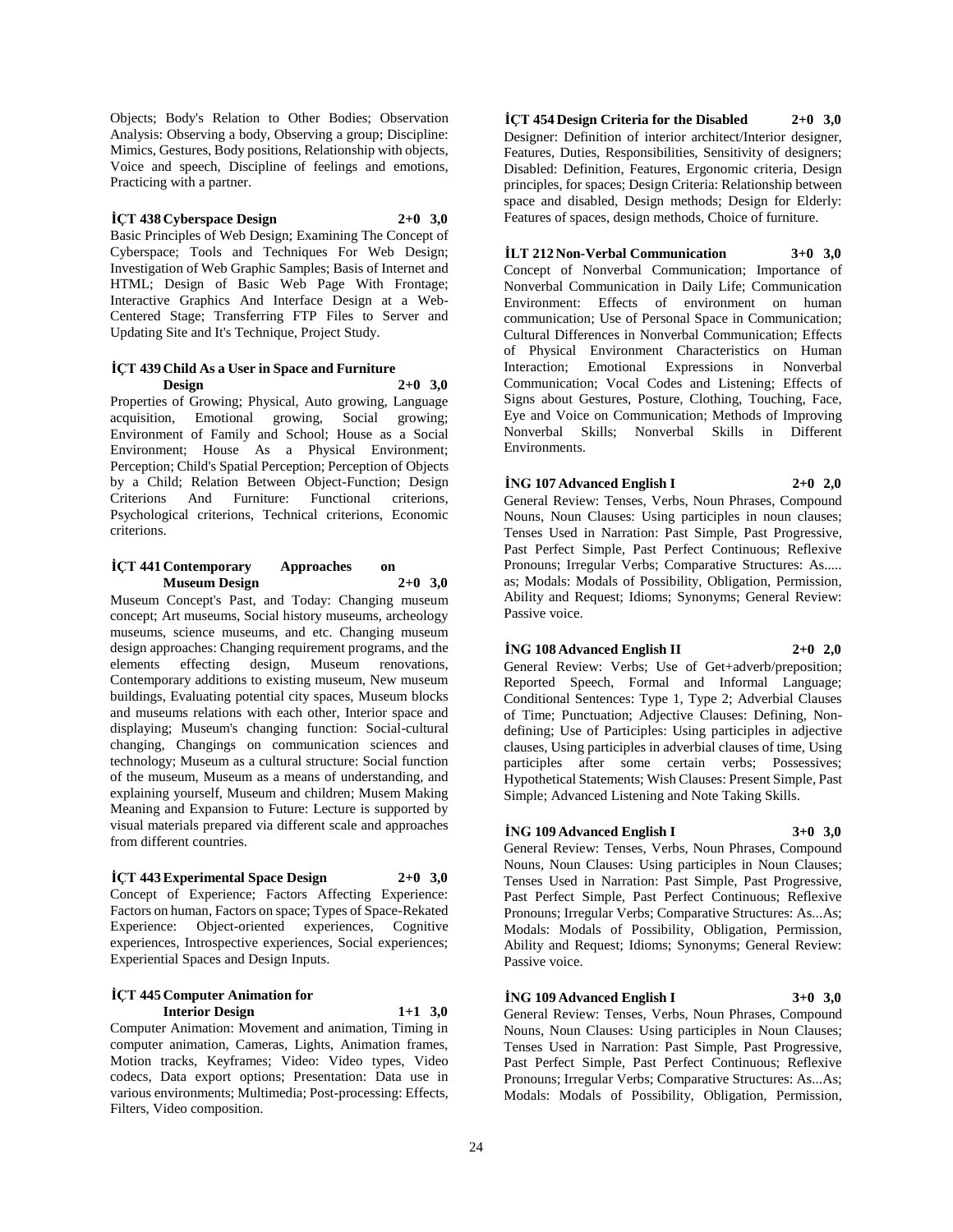Ability and Request; Idioms; Synonyms; General Review: Passive voice.

#### **İNG 110 Advanced English II 3+0 3,0** General Review: Verbs; Use of Get Adverb/Preposition; Reported Speech, Formal and informal Language; Conditional Sentences: Type 1, Type 2; Adverbial Clauses of Time; Punctuation; Adjective Clauses: Defining, Non-Defining; Use of Participles: Using Participles in Adjective Clauses, Using Participles in Adverbial Clauses of Time, Using Participles after Certain Verbs; Possessives; Hypothetical Statements; Wish Clauses: Present Simple, Pat Simple; Advanced Listening and Note Taking Skills.

#### **İNG 110 Advanced English II 3+0 3,0**

General Review: Verbs; Use of Get Adverb/Preposition; Reported Speech, Formal and informal Language; Conditional Sentences: Type 1, Type 2; Adverbial Clauses of Time; Punctuation; Adjective Clauses: Defining, Non-Defining; Use of Participles: Using Participles in Adjective Clauses, Using Participles in Adverbial Clauses of Time, Using Participles after Certain Verbs; Possessives; Hypothetical Statements; Wish Clauses: Present Simple, Pat Simple; Advanced Listening and Note Taking Skills.

#### **İNG 151 English I 3+0 3,0**

The English Alphabet; Pronunciation Practice; Objects: The objects in the classroom; Pronouns: Personal pronouns, Possessive pronouns; Greeting Structures; Sentences: Affirmative and negative sentences, Imperatives; Subject-Verb Agreement; Tenses: Present simple, Present continuous, Past simple; Verb "To Be"; Interrogatives: Questions asked by using an auxiliary verb, Why-Questions; Nouns: Countable and uncountable nouns; Modals: "Can", "Must", "Have to"; Prepositions of Place; "In", "On", "At", "Between", "Above", "Over", "Below"; Adverbs of Frequency: "Often", "Always", "Never".

#### **İNG 152 English II 3+0 3,0**

Modals: Should, Ought to, Had better, May, Might, Could, Can; Writing: Organizing ideas, Writing a paragraph; Reading: Understanding a written text and answering comprehension questions; Vocabulary in Context: Guessing the meaning of words from the context, Synonyms and antonyms; Tenses: Present perfect tense, Past progressive tense; Interrogatives: Positive and negative questions; Passive Voice: Simple present and simple past tense; Adjective Clauses.

#### **İNG 165 English I 0+0 2,0**

All About You: Use the verb be with I, you, we and it; In Class: Use the verb be with he, she, they, this, and these; Favorite people: Use my, your, his, her, our their; Everyday Life: Use simple present statements, yes-no questions, and short answers; Free time: Ask simple present information questions; Nieghborhoods: Use Theres and There are; Out and about: Use the present continuous; Shopping: Use like to, want to, need to, and have to with other verbs; A wide world: Use can in statements, questions, and short answers; Busy lives; Looking back; Fabulous food.

#### **İNG 166 English II 0+0 2,0**

Making friends: Use the simple present and present of be (review); Interests: Use different verb forms; Health: Use the simple present and present continuous; Celebrations: Use going to and the present continuous to talk about the future; Growing up: Use the simple past in statements and guestions (review); Around town: Use is there? And are there? To ask about places in a town; Going away; At home; Things happen; Communication; Appearances; Looking ahead.

#### **İNG 455 Text Analysis in English 2+0 3,0**

Methods for Examining and Analyzing Novels and Texts: Finding main ideas, Character-Main character analysis of the events chronologically, Summarizing, Establishing Causeeffect relationship between events; Analysis of Novels and Texts from American and English Literature.

#### **İSP 151 Spanish I 4+0 4,0**

Introduction: Greeting, Giving information; Gender in Nouns and Adjectives; Verbs in the Present Tense; Demonstrative Adjectives and Pronouns; Plural Forms of Nouns and Adjectives; Description: House, Objects, Numbers; Asking Questions; Asking for Directions and the Time; Verbs in the Present Progressive Tense; At a Restaurant: Ordering, Asking for the Bill, Talking about Preferences; Describing People; Reflexive Verbs; Shopping: Cost, Likes and Dislikes, Quantity; Invitation: Accepting, Refusing; Gerunds; Seasons.

#### **İSP 152 Spanish II 4+0 4,0**

The Past: Near and remote past, Prepositions, Indefinite pronouns; The Future: Future plans, Making a phone call, Comparison; The Future Perfect Tense; Habits in the Past; Regular and Irregular Verbs; Senses; Some Grammar Rules: Obligation, Personal pronouns, Passive construction, conjunctions; Reading Texts: Biography, Narration, Picture stories.

## **İŞL 423 Entrepreneurship and**

**Venture Creation 3+0 3,0** Concept of Entrepreneurship; Characteristics of Entrepreneurship; Main Functions of Entrepreneurship; Developments in Entrepreneurship; Creativity and Innovation in Entrepreneurship; Preparing the Business Plan; Process of the New Venture Establishments; Entrepreneurship and Intrapreneurship; Technological Innovation and Economic Performance; Competition and Entrepreneurship in Market Economy; International Entrepreneurship; Entrepreneurship in Turkey; Entrepreneurship in Developed and Developing Countries.

## $\dot{T}A$  **203 Occupational Italian I 2+0 2,0**

Introductions in daily speech; Describing self; The verbs "stare" and "eserse"; Singular GENDER; The verb "abitare"; Pronunciation of the letters "c" and "g"; Agreeing and disagreeing; Describing aims and purpose; The verbs "essere";"abitare"; "andare"; Making Reservations; Using of "c"e" and singular nouns; The verb "chimarsi"; The alphabet; Spelling of "sc" and "sch"; Ordering in a restaurant; the verbs "prendere" and "avere"; Numbers 1-20; Numbers to 100; Talking about breakfast habits; Plural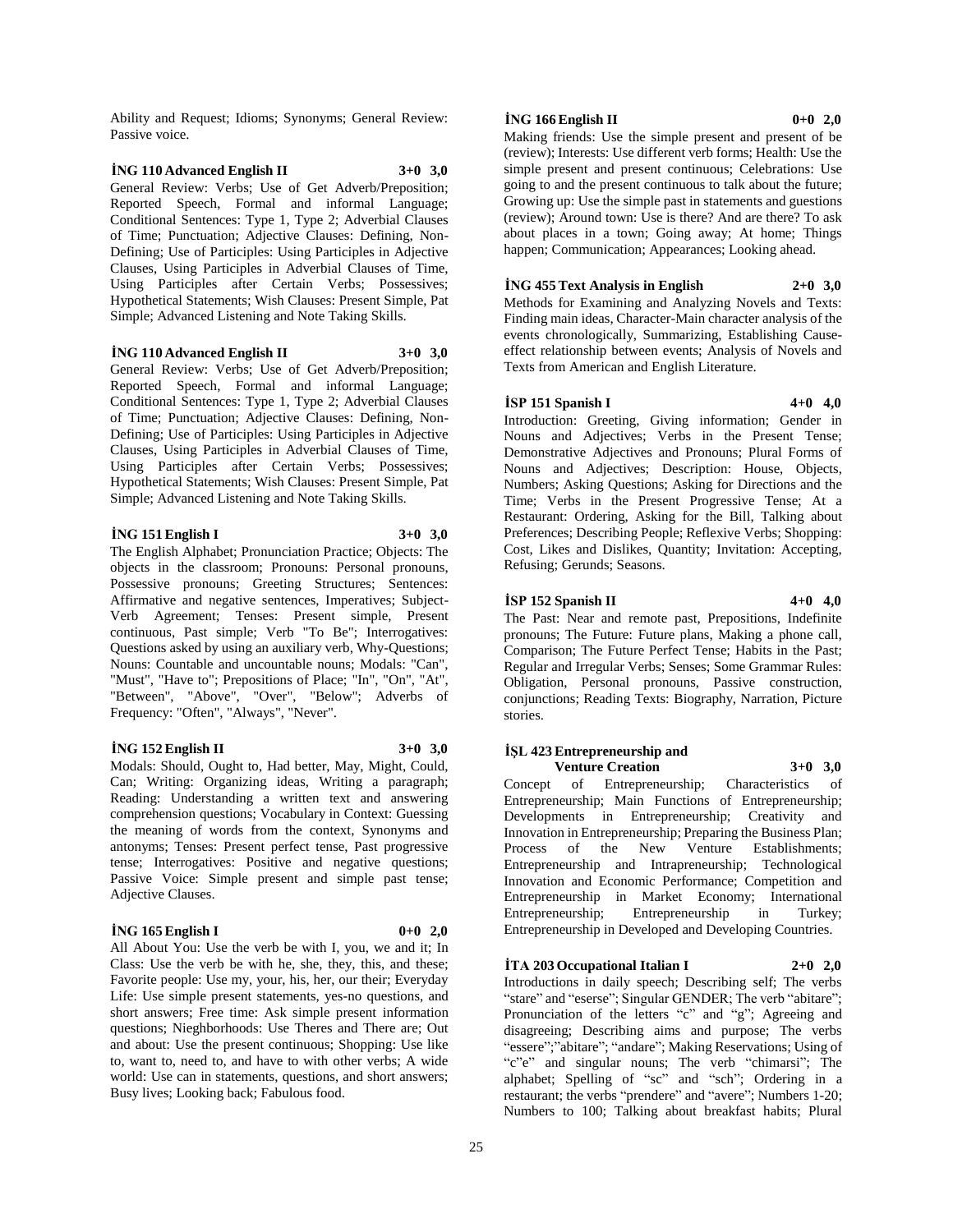nouns; Singular adjectives; Numbers to 2000; Plural gender; Spelling of "gn" and "gl"; The verb ?fare?; Occupations for women and men; Plural adjectives; Describing a day; The verb "finire"; Possessive adjectives; The verbs ?potere? and "dovere"; Days of the week; Spelling of double consonants; Strategies in vocabulary building ; Developing listening skills; Talking about family and work; Prepositions "a";"da"; Describing a place using the preposition ?a?; The verbs "aprire"; "venire.

#### $\dot{T}A$  **204 Occupational Italian II 2+0 2,0**

Using the verbs "avere' and "eserse" in past tense; Past forms of irregular verbs; Singular and plural possessive adjectives; Writing skills; Colors; Descriptive prepositions; The verbs "volore" and ?dire?; Direct adverbs: lo; la; li and le; Reflexive verbs (present tense) da; fra; fa; Time adverbials; Describing time and place; Developing speaking skills; Expressing opinion on daily events (shopping, holiday, festivals, etc.).

#### **İTA 255 Italian I 3+0 4,0**

Sounds in Italian; Masculine and Feminine Definite Articles; Personal and Demonstrative Pronouns; Use and Conjugation of Verbs 'Essere? and 'Avere?; Introducing Oneself; Improving Reading Comprehension by means of Dialogs; Describing People ; Days ; Months ; Years ; Asking the Time; Ordinal and Cardinal Numbers.

#### **İTA 256 Italian II 3+0 4,0**

Simple and Compound Prepositions; Past Tense and Conjugation of Verbs in this Tense; Transitive and Intransitive Verbs in Past Tense; Improving Reading Skills; Analyzing Paragraphs and Texts; Interrogatives: Asking Questions; Introduction to Italian Culture and Daily Language.

#### **KOZ 401 Cosmetic Preparations 2+0 3,0**

Skin, Definition and History of Cosmetics; Classification of Cosmetics: Preparations Applied to Skin, Preparations Applied to Oral Mucosa, Preparations Applied to Hair, Preparations Applied to Nails; Ingredients Used in Cosmetics; Cosmetic preparations: Emulsion Cream, Skin Cleansing Preparations, Masks, Peeling and Exfoliating Preparations, Skin Toning Preparations, Moisturizing and Softening Preparations, Soaps, Bath Preparations, Body Shampoos, Baby Preparations, Body Deodorants, Antiperspirant Preparations, Sun preparations, Make-up preparations, Manicure preparations, Hair preparations, Oral and dental care preparations, Skin antiaging preparations.

#### **KOZ 403 Cosmetic Preparations 2+0 3,0**

Skin, Definition and History of Cosmetics; Classification of Cosmetics: Preparations Applied to Skin, Preparations Applied to Oral Mucosa, Preparations Applied to Hair, Preparations Applied to Nails; Ingredients Used in Cosmetics; Cosmetic preparations: Emulsion Cream, Skin Cleansing Preparations, Masks, Peeling and Exfoliating Preparations, Skin Toning Preparations, Moisturizing and Softening Preparations, Soaps, Bath Preparations, Body Deodorants, Antiperspirant Preparations, Sun preparations, Make-up preparations, Manicure preparations, Hair

preparations, Oral and dental care preparations, Skin antiaging preparations.

## **KÜL 105 History of Culture 2+0 3,0**

Culture History in General: Culture as all told humans all activities, Culture as the source of walue ideas Culture and Civilization: Civilization as one walue Criterion of Culture; Relationships between language and History facts with Culture. Art as cultural fact. Art in context of idea Culture; History of critical idea and development of Art, Art and Cultural Geography; Development of Art in various stages of Culture History; Modern Culture History perceptiveness and Art.

## **KÜL 199 Cultural Activities 0+2 2,0**

Participating Actively or as a Spectator in Sports Activities; Participating in Activities Arranged by the Counseling Center; Participating in Workshops in Art; Education on Museums; Participating in Art Trips; Participating in Cultural Trips; Participating in and Taking Duty in activities such as Cinema, theatre, scientific Meeting etc.; Taking duty in Clubs; Being a Student Representative and Participating in Environmental Activities.

## **MAT 195 Calculus 3+0 3,0**

Algebraic Numbers; Correlation; Functions and Their Types; Definition Set; Limit and Continuity; Right and Left Side Limits and Continuity; Special Limits; Indefinite Forms; Derivative - Derivable Functions; Derivatives of Invert and Parametric Functions; Tangent; Normal; Sub tangent; Subnormal Lengths; Mean Value Theorem; Graphic Drawing; Parametric; Polar Equations-Their Drawings; Definite and Indefinite Integrals; Mean Value; First and Second Basis of Integral Calculus; Volumes and Areas of Solids of Revolution; Length of Curve; Moments-Mass Center; Pappus Theorems; Moment of Inertia.

## **MEK 104 Statics Strength of Materials 3+0 4,5**

Introduction to Mechanics; Static of Rigid Materials; Truss Systems; Distributed Forces; Center of Gravity; Analysis of Structures; Forces in Beams and Cables; Method of Virtual Work; Friction; Mechanical Properties of Materials; Linear Elasticity; Hooke's law; Moments of Inertia; Bending Moment.

## **MİM 104 Construction Elements 2+2 4,0**

Concepts Related to Construction; Foundations: Function and Types; Floors: Function and Types; Walls: Function and Types, Openings in the walls; Windows: Function and Types; Doors: Function and Types; Roofs: Function and Types, Roof constructions, Roof covering materials, Gutters and rainwater pipes; Chimneys: Function and Types; Stairs, Ramps and Lifts: Function and Types.

**MİM 110 Introduction to Architecture 2+0 2,0** What is Architecture? Who is an Architect?; Thought of

Architecture and Its Field of Activity; Specialization in Architecture; Non-solid Elements of Architecture; Culture and Architecture; Art and Architecture; History and Architecture; Economy and Architecture; Technology and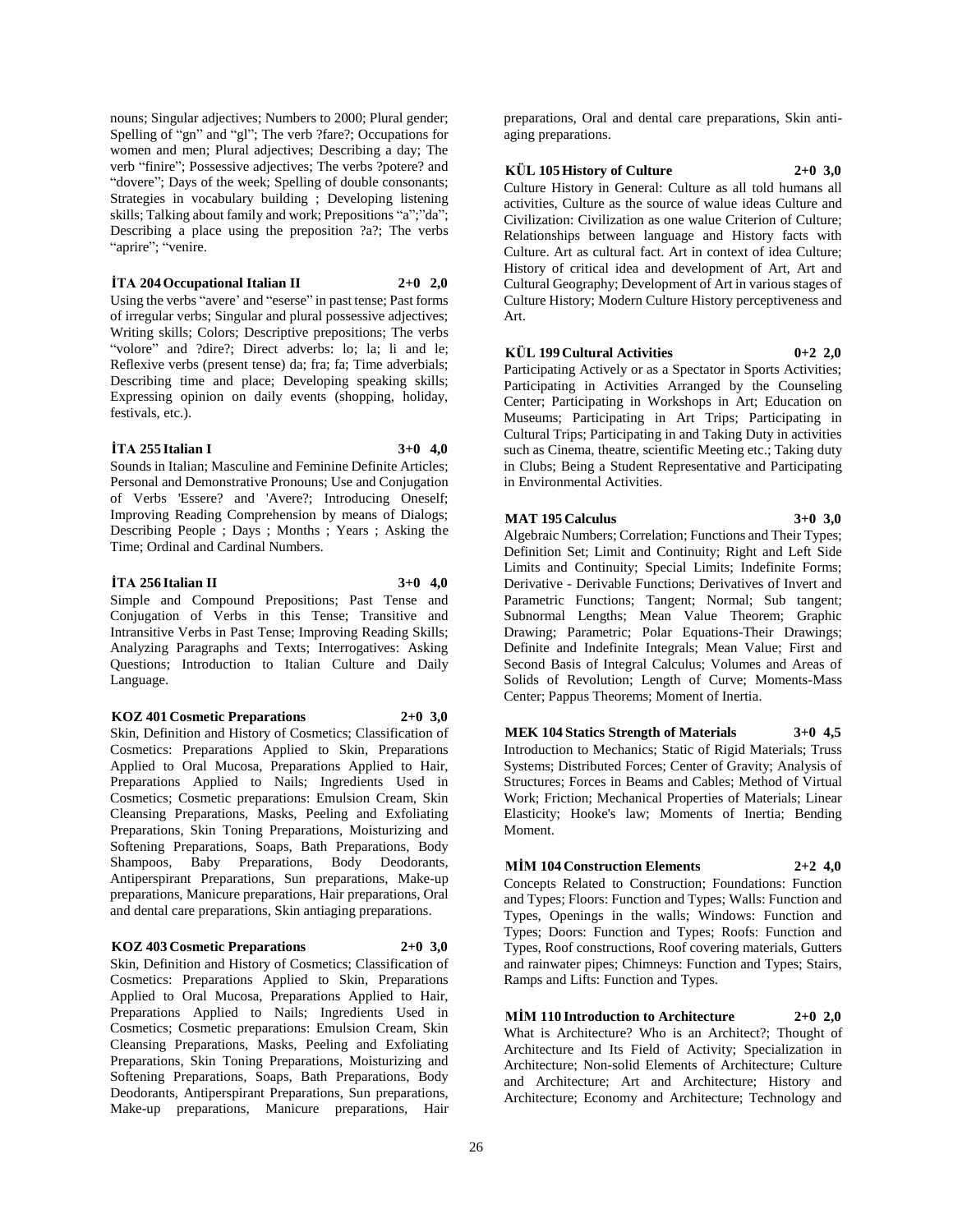Architecture; Relationship between Architecture and Engineering; Furniture and Architecture.

**MİM 115 Introduction to Architectural Design I 2+4 5,0**

Introduction to Spatial Concepts Definitions in Architecture; Basic Understanding of Qualities and Physical Elements That Construct and Define Architectural Spaces; Human Dimensions, User Requirements, Human-Environment Relationships, Architectural Planning Process (Programming-Designing-Application-Using)

Understanding of Relationship Between Needs and Spatial Organization; Full Comprehension of Scale and Proportion; General Understanding of Structure in Architecture and Basic Knowledge of the Environmental Conditions and Qualities.

#### **MİM 116 Introduction to Architectural Design II 2+4 5,0**

Understanding Physical Environmental Qualities; Analysis of Natural and Artificial Qualities of Place-Climate-Topography-Environment; Place-Structure-Space Relationships of a Building with Physical and Socio-cultural Qualities; Experience of a Design Process in Line with Program and Material+Structure+Performance Criteria.

**MİM 117 Basic Design I 2+4 5,0**

General Design Information and Concepts: Point, Line, Plane; Point-Line Issues; Point Applications, Line Applications; Axis and Direction; Effects of Axis and Direction in Architectural Design; Forms in the Nature; Color-Texture, Light-Shadow, Measurement, Rate Issues; Basic Design Principles.

#### **MİM 118 Basic Design II 2+4 5,0**

Design Organization Principles; Destruction of Basic Forms; Deformation of Basic Forms; Processing of Basic Forms; Transformation of Basic Form Processing; Analogy in Processing of Basic Forms; Creative Methods in Design; Design Studies on Three Dimensional Structures.

**MİM 119 Architectural Presentation 2+4 5,0** Writing and Drawing Exercises; Definition of Design Geometry and Technical Drawing: Drawing plans in architecture, Drawing elevations, Drawing sections, Scaling in architectural projects, Dimensioning architectural drawings; Intersection of Lines, Opposite Lines, Free Hand Sketches; Perspective Drawings: Axonometric, Isometric, Single vanishing point, Double vanishing point.

#### **MİM 120 Computer Applications in Architecture 2+2 3,0**

Introduction to Information Technologies; Information Age and Information Society; Concept of Algorithm: Definition, Principles of algorithm; Basic Elements of Computers; Hardware and Software; Software Hierarchy, Operating System; Presentation Programs; Internet Usage; Office Applications; Computer Graphics and Presentation Techniques.

#### **MİM 131 Design Information 2+2 4,0**

Visual Expression of Form in Design; Basic Concepts, Elements and Principles of Art; Elements and Principles of Composition, Their Functions, and Their Relations with Each Other; Looking, Seeing, Perceiving, Analysis; Introduction to Composition: Emptiness-fullness, Balance, Contrast-convenience, Movement in composition, Description of size and proportion elements, Practices with composition principles and elements by collage techniques, Relations between surface and volume; Linear Expression of 3D Geometric Forms: Forming composition, Relation between piece and whole, Linear animation, Light and shade studies, Use of different lines; Knowledge of Color: Definition of color, Color systems, Use of color; Color-Form-Space Relations in Shop Window Design: Defining and identifying needs, Choosing materials, Space organization.

#### **MİM 211 History of Architecture I 2+0 3,0**

Concepts and Theoretical Framework; Role of Architectural History in Architectural Education; Pre-historic Period; Architecture in the Neolithic Period, First High Civilizations, Architecture of Mesopotamian Civilizations, Architecture of Ancient Egypt, Architecture of Crete, Anatolian Civilizations and Their Architecture: Hittites, Urartian, Phrygian, Western and Mediterranean Civilizations, Greek Architecture, Roman Architecture, Byzantine Architecture, European Medieval Architecture: Romanesque and Gothic.

#### **MİM 212 History of Architecture II 2+0 3,0**

Rebirth: Renaissance and its Architecture; Baroque Architecture; 18th Century: Search for Style; 19th Century: Industrialization and Eclecticism; Formation of Modern Architecture in the 20th Century; Pioneers of Modern Architecture and their Works: Walter Gropius; Frank Lloyd Wright; Mies Van der Rohe; Le Corbusier.

#### **MİM 214 Structural Analysis I 3+0 3,0**

Description of Mechanics; Statics of Particles; Planar Equilibrium of Particles; Rigid Bodies, Equivalent Force Systems; Equilibrium of Rigid Bodies; Load Types and Support Responses; Analysis of Structures; Structural Trusses; Internal Forces; Weight Centers; Moment of Inertia; Stress Analysis; Mohr Circle Method in Uniaxial Tension; Biaxial Strain; Plane Strain.

#### **MİM 215 Model Making 2+2 3,0**

Basic Concepts of Model Making; Data Required for Model Making; Properties of Models in Various Scales; Model Making in a given Scale, Techniques of Model Making in Scale of 1/50; Techniques of Model Making in Scale of 1/100; Techniques of Model Making in Scale of 1/200 and 1/500; Classification of Models; Models for Different Purposes; Models byt Their Properties; Models by Their Colours.

**MİM 224 Architecture and Phılosophy 3+0 3,0** The Concept of Object from Plato to Baudrillard; Epistemological Relations between Subject and Object; Historical Evolution of Importance and Meaning Attributed to Object and its Predicates; Effects of Economic and Social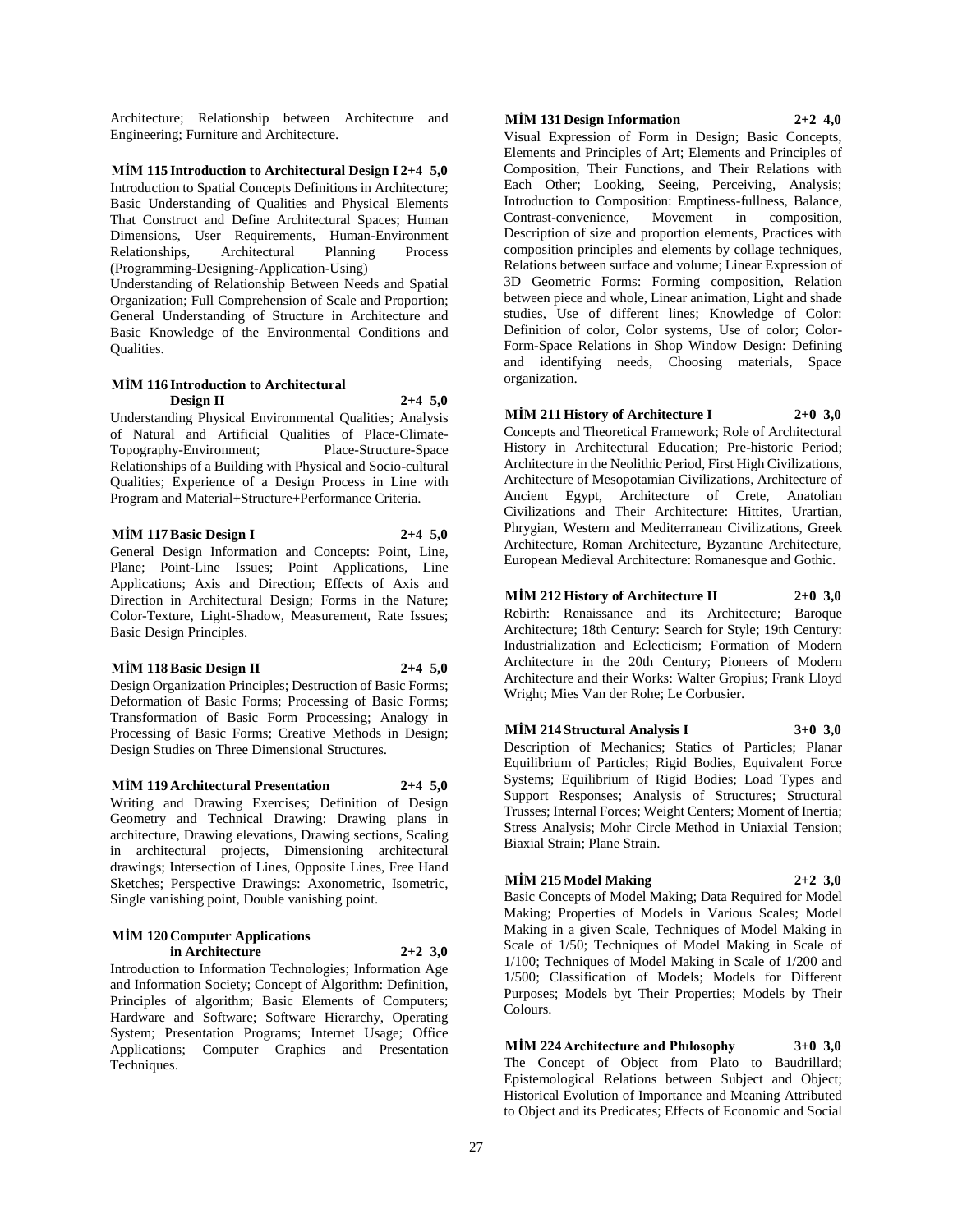Structure; Influence of Theories in Design Practice; Theory of Platonic Forms; Aristotle?s Concept of 'Techne?; Emergence of the Cartesian Subject; Empiricism and Doubt; Marx and Alienation; Ideology and Power; Heidegger and 'Techne?; Semiotics; Postmodern Discourse on Object and Subject; Simulation Theory.

#### **MİM 239 Architectural Design Project I 4+8 9,0**

Bringing Solutions and Alternatives to an Architectural Design Problem in an Integrated and Systematic Context with Space Concepts; Evaluating Design Problems from Different Aspects and Developing Multiple Alternatives; Organization of Researches-Presentations-Seminars to Learn and Use Architectural Terminology and Concepts; Reading and Evaluating Built Environment from Technical and Conceptual Points of View; Evaluating Contemporary Architectural Productions and Approaches.

#### **MİM 240 Architectural Design Project II 4+8 9,0**

Working on Multiple Architectural Design Problems and Issues to Improve the Skills for Using and Evaluating in the Creative Process with the Concepts of Scale, Territory, Place, Material, Scenario, Program, Identity, Function and Structural Constructs; Organizing Seminars, Lectures and Presentations to observe and Discuss these Concepts on Contemporary Examples; Developing Alternative Solutions to Design Problems on Different Scales and Details; Working on non-Complex Structural Designs and Incorporating Technical Data.

**MİM 241 Physical Environment Control I 2+0 2,0** Concept of Physical Environment and Elements of Building Physics; Basic Principles of Solar Control; Heat and Temperature; Thermal Comfort; Heat and Humidity; Climate and Its Elements; Heat Transfer from Building Envelope; Thermal Design in Building; Architectural Acoustics (Building and Room Acoustics), Sound and Noise, Physical Events of Sound; Noise, Indoor and Outdoor Noise Sources; Basic Principles on Noise Control.

**MİM 242 Physical Environment Control II 2+0 2,0** Room Acoustics; Sound Absorption and Reflection; Sound in the Open and Closed Area; Acoustical Design in Architecture; Reverberation Time; Lighting; Visual Perception; Vision and Light; Object and Light; Illuminance Concept; Quantity and Quality of Lighting; Daylighting; Natural and Artificial Lighting; Relationship Between Lighting System and Architectural Design; Color Design; Using Color in Architecture.

**MİM 243 Building and Construction Methods I 2+2 5,0** Evolution of Concrete and Concrete Buildings; Structural Behavior of Concrete Elements; Structure and Building Loads; Design Criteria for Concrete Framed Structures; Elements of Concrete Framed Structures: Foundation, Floors, Stairs; Wall Design; Exterior Wall Design: Wall types and Assemblies; Drawing a Wall Section: Points to consider, Drafting guidelines; Reinforced Prefabricated Buildings; Application Systems; Assembling Techniques of Panel Facade Elements and Joint Analysis.

**MİM 244 Building and Construction Methods Iı 2+2 5,0** Steel in Architecture; Evolution of Steel Structures; Steel-Framed Structures: Developments and Achievements; Example of Steel-Framed Buildings; Principles of Design and Construction: Fundamentals of planning, Load bearing systems, Columns, Bracing, Flooring systems; Steel Stairs; External Walls: Curtain walls, Facade claddings; Internal Walls: Glass walls, Suspended ceilings, Raised floors; Roofs: Glass roofs; Corrosion and Protection, Fire Protection; Wood in Architecture: Wood Construction Components; Principles of Design and Construction: Fundamentals of planning, Load bearing systems, Bracing, Floor structures, Construction of floors, Integration of building structure with building insulation, Wooden stairs; External Walls and Facade Claddings; Internal Walls Construction; Roofs.

#### **MİM 245 Building Materials 3+0 3,0**

Main Characteristics and Classification of Building Materials; Natural Stone Building Materials: Their classification, Main characteristics, Use in buildings; Wooden Building Materials: Classification, main characteristics, use in buildings; Adobe and Brick Building Materials: Classification, Main characteristics, Use in buildings; Aggregates: Classification, Main characteristics, Use in buildings; Lime, Gypsum and Cement: Classification, Main characteristics, Use in buildings; Mortar and Concrete Building Materials; Ceramic Building Materials; Glass Building Materials; Metal Building Materials.

#### **MİM 256 Art and Architecture Terms and Definitions 3+0 3,0**

Introduction: Scope of the Course; Drawing Terminology in Historical Buildings: Plan, Section, Elevation; Architectural Surveying; Restitution; Building Types and Architectural Elements of Prehistory; Building Types and Architectural Elements of Greek and Rome Architecture, European Building Types and Architectural Elements from Byzantine and Middle Age to Industrial Revolution; Building Types and Architectural Elements of Anatolian Seljuk and Ottomans; Concepts: Styles in Architectural History; Terms and Definitions of Modernism and Post Modernism.

#### **MİM 312 Traditional Turkish House 3+0 3,0** Development of House Design in Anatolia; House Designs by Geographical Regions; Influence of Traditional House Design in Urban Design; Social, Cultural and Regional Components: Life Style, Social Structure, Cultural Characteristics; Economic Formation; Effective Factors in Creation of Traditional House Design; Materials and Construction Techniques; Facade Design and Functional and Physical Design; Interpretation of Traditional House Design with Present Day Facts and Factors.

**MİM 315 History of Architecture III 2+0 3,0** Criticism of Modern Culture, Architecture and City; Theories and Approaches to Culture/Art/Architecture after<br>the Second World War; Postmodernism and the Second World War; Postmodernism and Culture/Art/Architecture; Postmodern Architecture and History; High-Tech and Technology; Neo-Rationalism and Urban Morphology; Post-Structuralism and Deconstruction;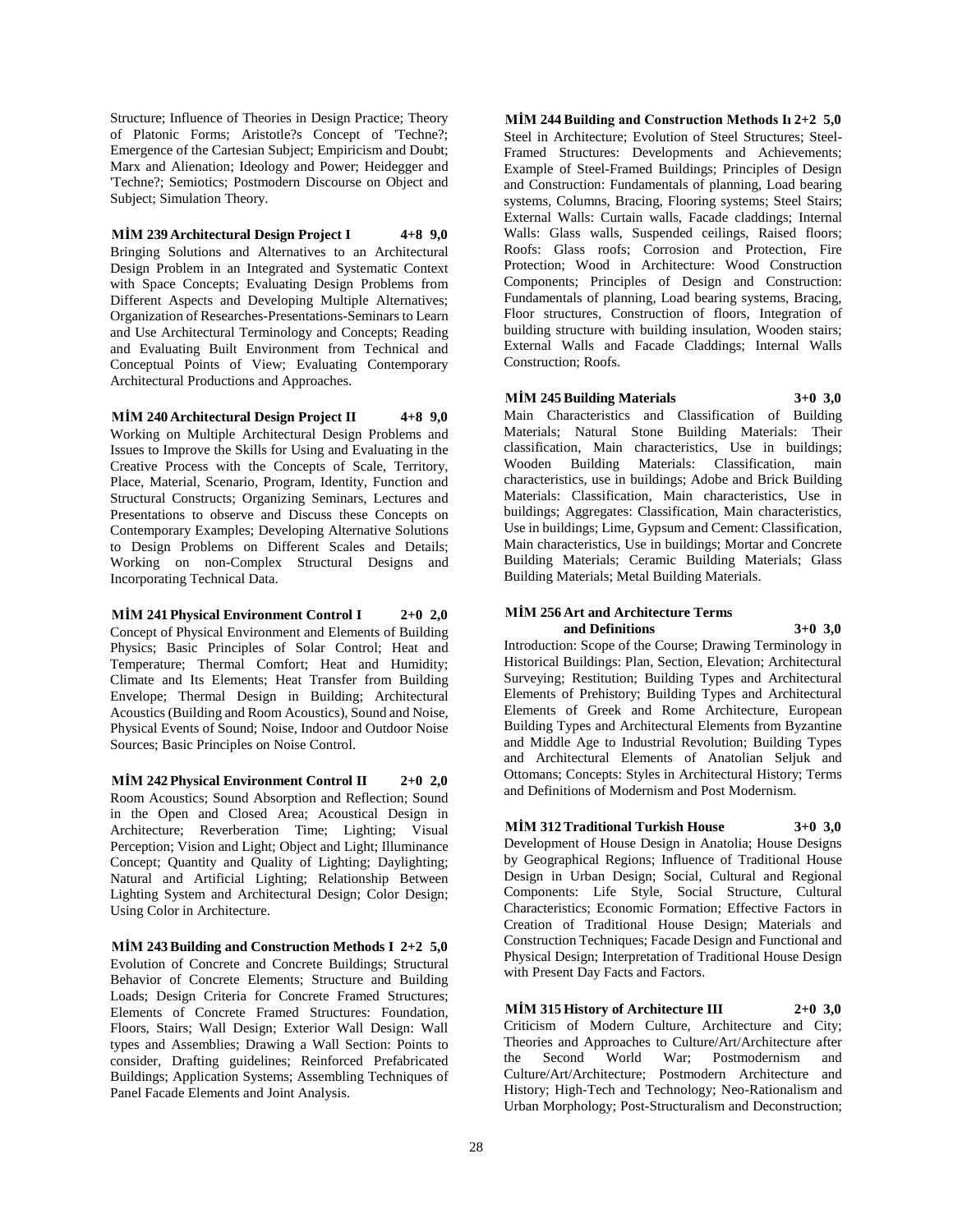Regionalism and Question of Cultural Identity; Ecologic Architecture and the Concept of Sustainability; Problem of Form in Architecture and Non-Standard Architecture.

**MİM 316 History of Architecture IV 2+0 3,0** Turkish Architecture: Terminology, Concepts and Theoretical Framework; Architecture of Saltuks, Architecture of Danishmends, Architecture of Mengujeks, Architecture of Artukids, Architecture of Anatolian Seljuks, Architecture of Anatolian States, Early Ottoman Architecture, Classical Ottoman Architecture, Late Ottoman Architecture.

**MİM 318 Architectural Design Theories 3+0 3,0**

Introduction: Aim, scope and content of the course; Historical Relationship Between Architectural Thought and Product I; Historical Relationship Between Architectural Thought and Product II; Architectural Design Theories in the Ancient Age; Architectural Design Theories in the Middle Age; Architectural Design Theories in Renaissance; Architectural Design Theories in the 17th and 18th Centuries; Architectural Design Theories in the Industrial Age; Modern Architecture Design Theory; Postmodern Architectural Design Theories I; Postmodern Architectural Design Theories II; Architectural Design Theories in the Contemporary Turkish Architecture; Criticism of Contemporary Architecture.

**MİM 321 Structural Analysis II 3+0 3,0** Introduction to Structural Systems and Categories; Carrier Internal Forces of Structural Elements (Cross-Sectional Effects) and Signal Assumptions; The Plane Equilibrium Differential Equations of Bar Elements; Simple Beam and Beams in the Console, Console Loads of Beams and Determination of Internal Forces; Specified Beams; Concrete and Steel Materials; Floor Slabs, Load Analysis of

Floor Slabs; Beams, Load Analysis of Beams; Columns; Mats; Determination of Earthquake Loads; Reinforced Computing after Determination of Earthquake Loads.

**MİM 323 Architectural Design Project III 4+8 9,0** Dealing with Architectural Design Problems in Different Production Processes; Exploring Different Layers and Concepts of Space with Various Scale and Details on Structural Systems; Materials and Construction System Alternatives; Analysis and Simplification of Complex Design Problems; Evaluating Design Data and Transition between Solutions for Different Scales.

**MİM 324 Architectural Design Project IV 4+8 9,0** Bringing Alternatives to a Complex and Multi-Functional Architectural Design Problems in a Historical Urban Environment Area; Investigating the Dynamics of Form and Tectonics of These Historical Urban Areas; Working on Analysis and Synthesis of These Urban Dynamics as a Systematic Whole; Exploring the Possibilities, Contributions and Problems of Proposed Alternatives; Exploring Different Materials, Details, Structure-Constructions and Systems Through Series of Seminars and Discussions in the Studio; Examining Relations between Context and Space on

Contemporary and Historical Examples, Discussions on These Issues in Seminars and Presentations.

## **MİM 325 Building Acoustics 3+0 3,0**

Building and Room Acoustics; Noise and Its Causes; Sound and Sound Components; Phsical Events Related to Sound; Noise; Harmful Effects of Noise; Indoor and Outdoor Noise Sources; Basic Principles on Noise Control; Acceptable Noise Levels; Noise Control Standards and Regulations.

#### **MİM 326 Room Acoustics 3+0 3,0**

Basic Principles of Sound and Hearing; Sound Field Differences Between Open and Enclosed Spaces; Sound Absorption and Reflection in Rooms; Room Acoustical Parameters; Reverberation and Reverberation Time; Acoustic Design in Architecture; Acoustic Defaults and Precautions in Rooms.

**MİM 328 Housing During Republic Period 3+0 3,0** Traditional Turkish Settlements; Features of Traditional Turkish Houses; Effects of Westernization on Housing; Housing in the Early Republican Period; Effects of Modernity on Housing; Housing during World War II; Housing and Integration with the International System; Housing of Pluralism; Solution Seeking for Housing Problems; Housing during Post-Modern Period; Student Presentations I; Student Presentations II.

**MİM 329 Architectural Conservation I 2+0 2,0** Definition of Cultural Heritage and Its Conservation; History of Architectural Conservation and Approaches to Conservation; Conversation Legislation in Turkey; National and International Developments in Conservation Processes; NGOs Active in Conservation Projects of Cultural Heritage.

**MİM 330 Architectural Conservation II 2+2 4,0** Components of the Conservation Process: Contemporary Conservation Approaches; Physical Aspects of Conservation Process: Variety in material utilization, Decays of material, Construction techniques and technologies, Interventions; Social Aspects of Conservation; The Risk in Conservation Process; Documentation Process of Conservation.

**MİM 334 Approach to Dwelling Design 3+0 3,0** Evaluation of Shelter and Dwelling from Past to Present: The Impact of industrial revolution on dwelling design, Spaces of dwellings in utopias, Dwelling in modernism; Evolutions in today's dwelling design; Different Design Approaches (participatory design, open architecture, flexibility); Different Interpretations in Different Architectural Tendencies; Discussions about the Stages of Dwellings and Dwelling Regions from past to present in the Light of Values such as Spatial Design, Character, Identity, etc.

**MİM 335 Building Services System 3+0 3,0** Heating Systems: Thermal installations, Energy sources, Heat transfer mechanisms, Direct heaters, Central heating, Boiler, Fuels, Room emitters, Control of heating installations; Ventilation Systems: Air tranking, Air distribution systems; Solar Heat Gain: Sun's movement,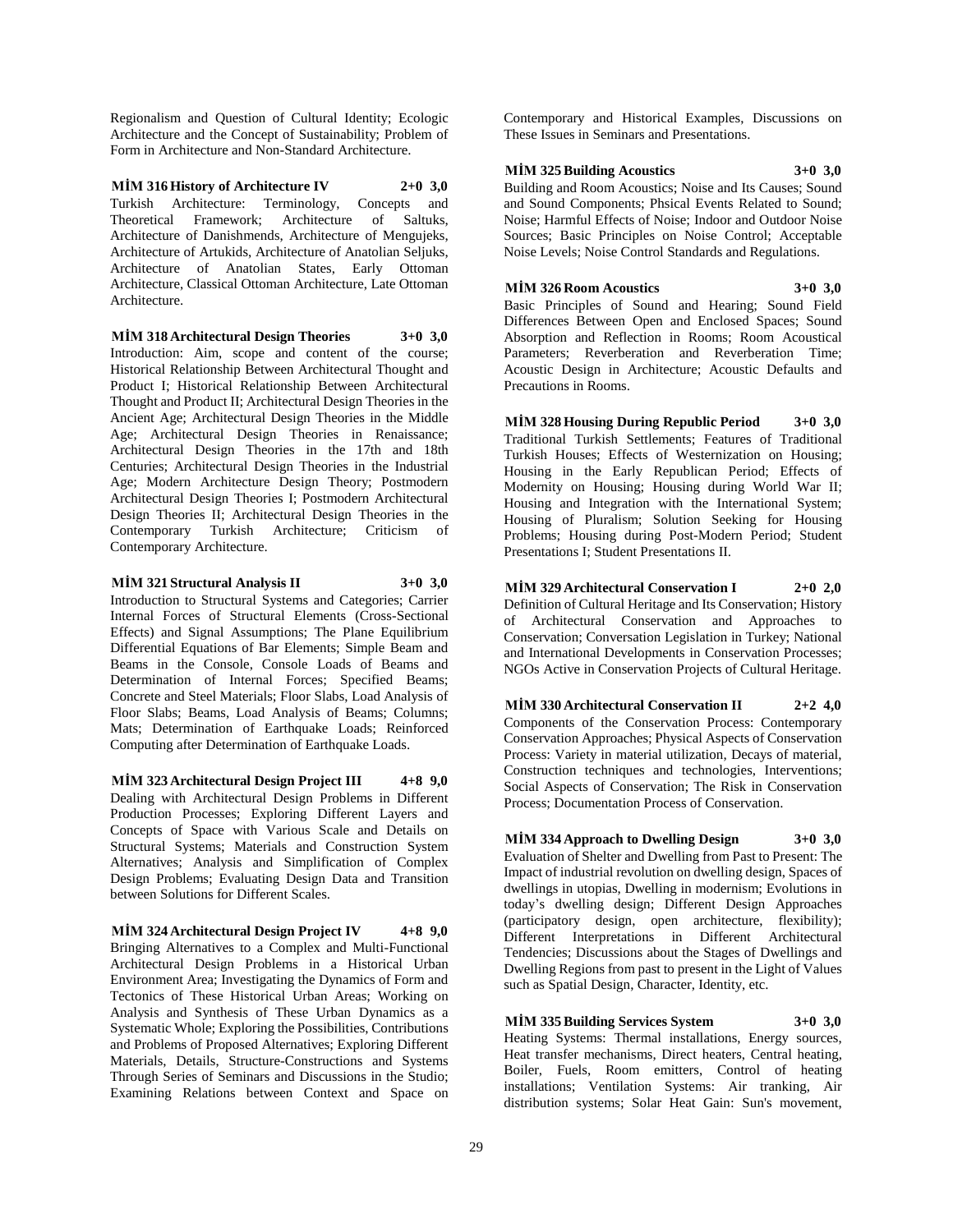Sunlight criteria; Water Supply: Source, Distribution in the house, Distribution in larger buildings; Electrical Supply: Distribution, Domestic buildings, Larger buildings; Gas Supply; Drainage: Design principles, Drainage above ground, Drainage below ground; Mechanical Transportation; Fire Safety.

**MİM 336 Urban History in Anatolia 3+0 3,0**

Definitions and Concepts; Settlements in the Neolithic period; Emergence of Early Cities and States; Ancient Cities: Citizens, Components of cities, Physical Characteristics of Cities; Byzantine Cities: Citizens, Components of cities, Physical characters of cities; Seljukid Cities: Citizens, Components of cities, Physical characters of cities; Ottoman Cities: Citizens, Components of cities, Physical characters of cities; Theoretical approaches.

#### **MİM 337 Timber Structures 3+0 3,0**

The Characteristics of Timber: Biological structure, Chemical structure, Physical properties; Timber and Architecture: Horizontal timber elements in timber mass buildings, Timber structural systems; Developments in the 20th century; Timber skeleton systems: Constructional principles of structural systems, Basic constructional elements, Second constructional elements; Regulation on Timber structures; Different designs for timber skeleton structures.

**MİM 341 History of Housing in Anatolia 3+0 3,0** Definition and Concepts; Accommodation and Physical Environment; Houses in the pre-historical period, Housing and settlement-the Neolithic period, Emergence of houses and cities: Calcolithic and Bronze Age; Houses in the Ancient Period; House in the Byzantine Period; Turkish Houses in Anatolia: Houses in Anatolian Seljukids, Houses in the Ottoman period; The Concept of Traditional Houses and Theoretical Approaches: Origins of traditional houses, Climate, Materials, Traditional and regional properties, The Concept of history in 1950s and Sedat Hakkı ELDEM, Doğan KUBAN, Ayda AREL, New Approaches; Tradition and Modernization in House Architecture.

**MİM 343 Building Application Project 2+2 5,0** A Project Whose Structural System is Reinforced Concrete, Wood or Steel Frame System; Analysis of the Structural System (Reinforced Concrete, Wood or Steel Frame System); Dimensioning Building Elements; Analysis and Details of Material Properties; Drawing the Project Drafting

Rules.

**MİM 345 Architecture and the Media 3+0 3,0** Analysis of Media on Architecture; Media Coverage of National and International Issues Related to Architecture; Reflections of Contemporary Architecture Discussions in Turkey; An Inquisitive Approach to Architecture; Role of Media in the Relationship Between Architecture and Quality.

**MİM 350 Prefabrication 2+2 3,0** Principles of Modular Coordination and Planning: Modular coordination, Basic module, Joints and tolerances; Prefabrication and Industrialization: Development of

Prefabrication, Industialized construction methods, Classification of Prefabrication Methods; Production methods: Analysis of production, Pretension procedure, CAD/CAM aided production; Variety in Prefabricated Structural Systems: Framed system, Panel system, Box frame (cellular) system, Composite system, Prefabricated element joints; Precast Claddings: Design, Production and Assembly, Types of Joints; Precast Floorings; Precast Stairs.

**MİM 354 Landscape Design in Architecture 3+0 4,5** Basic Principles of Landscape Design, Basic Principles in Use of Design Materials in Landscape Architecture: Planning Site, Texture and Light, Color, Location, Shape, Axis, Dimension; Defining parts of Plants; Ecological Necessitities of Plants; Basic Principles of Using Plants in Landscape Design: General Principles of Plant Use, Principles of Using Cover Plants (pasture and lawn), Principles of Using Mosaic Plants, Principles of Using Fence Plants. Principles of Using Trees, Principles of Using Shrubs, Principles of Using Hedera and Pergola Plants.

#### **MİM 360 Distance Education in Architectural Design 3+0 4,5**

Distance Education, Information Technology, ICT, E-Design, Synchronous E-Design, Asynchronous E-Design, Participatory Design Method, Definitions; Content in Architectural Design: Participation Processes, Decision-Making Process, Organization; Information Technology in Architectural Design Process, Involvement of Distance Education Technology; Active Participation, Different Techniques and Processes, Examples, Practices.

#### **MİM 366 Conservation Theories 3+0 3,0**

Development of Conservation Idea and its Theoretical Base: The concept of conservation, Theory of historical and contemporary restoration; Values to be Conserved and Evaluation Criteria: Conservation of a historical environment, Conservation criteria; Pre-Restoration Process: Historical and archaeological research, Art history and technical research, Legal status of monuments; Restoration Techniques: Consolidation, Reintegration, Renovation, Contemporary addition, Reconstruction, Cleaning, Moving, Archaeological restoration; Designing a Restoration Project.

## **MİM 401 Interior Design I 2+2 4,5**

Introduction to Interior Design; Definition of Space: Outer and inner spaces; Architectural Concepts: Problems and Solutions for Houses: Presentation, Furniture, Colour, Lighting and features of materials; Perspective: Eye level and other features, View point and its properties, Height in Perspective, Interior perspective, Shading: Shadow of objects and candle lighting shades.

## **MİM 402 Interior Design II 2+2 4,5**

Introduction to Furniture Design: Structure of furniture, Function and dimensions of furniture, Details of furniture, Materials of furniture, Equipment and lighting, Applications, Relationship between exterior spaces and interior spaces, Harmony in architectural aesthetics, Harmony in structure; Criteria in office furnishing: Safety, Project management, Project approval and Final modifications.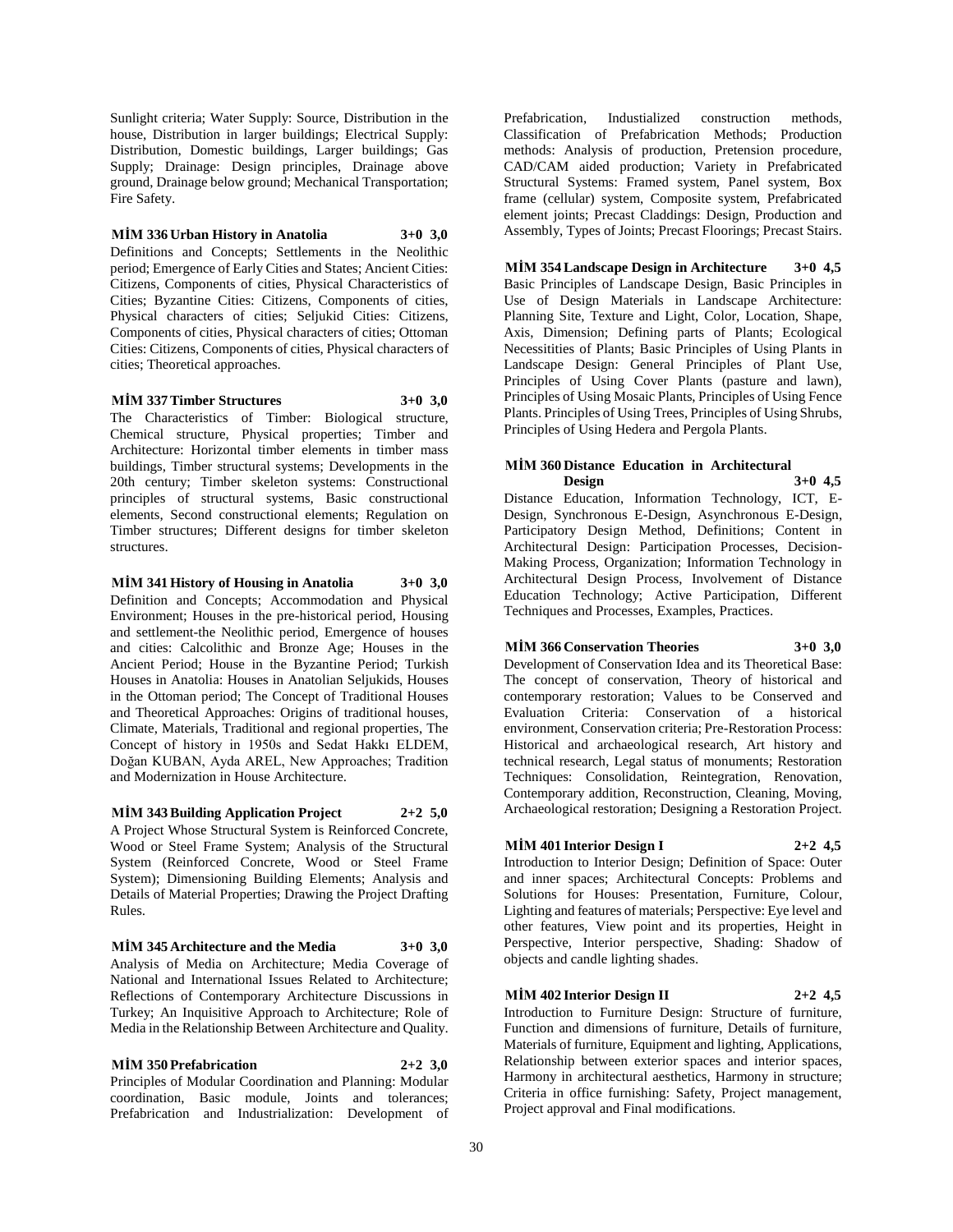#### **MİM 406 Construction Management and Cost Analysis 3+0 3,0**

Introduction to Construction Management; Jobsite Organization; Project Planning Techniques and Jobsite Applications; Construction Contracts, Management Techniques, Construction Safety and Jobsite Safety Management, Risk Management; Web-based Project Management and e-Construction Management; Subcontractor Management; Construction Equipment Management; Introduction to Construction Cost; Basic Definition of Cost Analysis Terms; Blue-Print Reading; Quantity Takeoff; Bidding Law-Procurement and Applications; Optimum Proposal Preparation; Bonds, Final Cost Analysis, Project Acceptance, Feasibility Studies.

#### **MİM 419 History of Architecture V 2+0 3,0**

Pre-Republic Period Turkish Architecture under the Effect of Western Architecture; First Nationalistic Architecture Period; First Period of Modern Architecture I ? Period of Foreign Architects; First Period of Modern Architecture II ? Period of Turkish Architects; Second Nationalistic Architecture Period; Architecture of Sedad Hakkı Eldem; 1950-1980 Period I ? Second Period of Modern Architecture; 1950-1980 Period II ? Importance of 1960s and its Reflections to Architecture; 1950-1980 Period III - Architecture of 1970s; Architecture after 1980 I; Architecture after 1980 II; Architecture of Today.

**MİM 421 Accessibility for All 2+2 4,5**

Architecture, Accessibility for all and built environment; Built Environment, Users and Mobility Equipment; Accessibility and Usability in a Built Environment; International Norms and Standards for Accessibility; Anthropometrics, Heights of fixtures and fittigns, Horizontal and vertical circulation, Sanitary facilities, Accessibility of outdoor spaces, roads, pavements, car parking; Practise and Problems of Universal Design; Disabled People and Legal Conditions.

**MİM 422 Architecture and Ecology 2+2 3,0** Ecology and Ecosystem Terms; Sustainable Design; Integration of Ecosystem Concepts and Ecological Considerations with Design Applications; Balance between Environmental Issues and Functional, Structural and Aesthetic Principles; Reinterpretation of Existing Life and Design Habits: Codes, rules and regulations; Creation of ecological design codes, Examples at International, National, Local Level.

**MİM 423 Ecological Planning and Design 2+2 3,0** Sustainable Architecture, Ecological terms and principals; Renewable Energy Sources; Fossil Fuel Consumption and Environmental Problems; History of Solar Energy - Architectural Design Relations; Passive Solar Energy in Architecture; Active Use of Solar Energy in Architecture; Wind Energy; Low Energy Building Design; Ecological Settlements.

**MİM 425 Architectural Design Project V 4+8 9,0** Developing Analytical and Systematic Approaches to Solve an Architectural Design Problem Consisting of Multi-

Functional and Diverse Contexts; Studying Different Architectural Design Processes; Studying Design Problems Requiring Fast Productions; Creating and Presenting Collective Solutions to Design Problems; Organizing Researches, Excursions and Seminars to Understand the Fundamentals of Multidisciplinary Nature of Architectural Practice; Developing and Enhancing Control over Different Scale and Contextual Problems (Structure, Construction Systems, Context, User-Environment).

**MİM 426 Architectural Design Project VI 4+4 10,0** Defining an Architectural Design Problem, Creating the Program, Analysis and Synthesis of Contextual and Physical Problems; Defining Suitable Approaches, Priorities and Strategies of the Architectural Problem; Use of These Strategies and Concepts in Spatial Relations and Forms; Developing and Presenting Design Proposals with Aesthetic and Technical Values; Developing Original and Creative Architectural Approaches at the End of Design Processes.

### **MİM 427 Architectural Design Analysis 3+0 3,0**

Architectural Design; Definition and Organization of Space: Interaction between space and place, Space, environment and place, Problems of built environment and built environment analysis, Research methods for architectural space analysis; An Experimental Space Analysis Model: Investigation of historical axes of Istanbul, purpose and scope of space analysis, Definition of urban space structure, Interaction among environment, culture and space, suggestions for analysis, examples, Evaluation of the model.

#### **MİM 430 Landscape Design 2+2 4,5**

Basic Principles of Landscape Design, Basic Principles in the Use of Design Materials in Landscape Architecture: Texture and Light, Color, Location, Shape, Axis, Dimension; Use of Plants in Landscape Design; Ecological Requirements of Plants; Basic Principles of Using Plants in Landscape Design: General Principles of Plant Use, Principles of Using Cover Plants (pasture and lawn), Principles of Using Mosaic Plants, Principles of Using Fence Plants, Principles of Using Trees, Principles of Using Shrubs, Principles of Using Climbing Plants, Landscape Construction, Grading.

**MİM 432 Contemporary Structure Systems 2+2 4,5** System Definition and Classification of Structures; Need for Modern Structures; Long Span Structures: Folded Slab Structures, Curvature Shell Structures; Space Truss Structures: Flat Truss Systems, Barrel Vaulted System, Dome System; Tensile Structures: Steel Cabled Shells, Membrane Shells, Accessories, Roof Shapes, Cable Systems, Tent Systems, Forms of Tensile Structures; Pneumatic Structures: Low Pressurized Systems, High Pressurized Frame Systems.

**MİM 434 Design Criteria of Cultural Buildings 3+0 3,0** Library Buildings; Exhibition Spaces; Design Principles forf Exhibition Spaces and SAmple Applications, Project Analysis and Design, Modeling, Museum Buildings: Design principles for museum buildings and case analysis, Project, Theatre Buildings: Design principles for theatre buildings, Examples of analysis and practices, Opera and Concert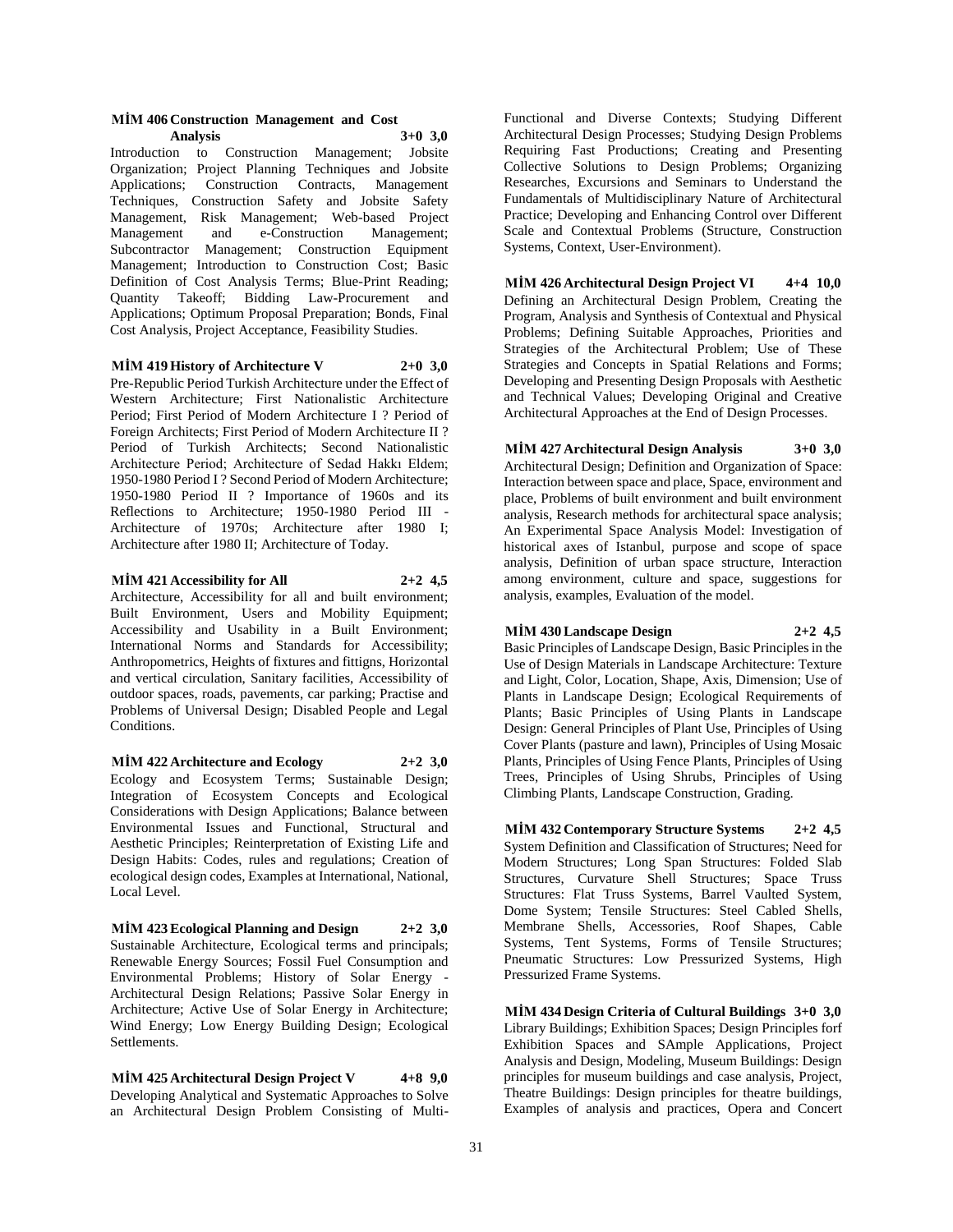Halls: Design criteria, Examples of analysis and practices; Sitting and stage parts of halls and design criteria, Examples of analysis and practices; Analysis of a Given Case: Spatial design and process, Evaluation, Representation, Generating a model; Approaches to the Design of Cultural Buildings; Modeling and Representation.

#### **MİM 454 Building Design in the Historical Environment 3+0 3,0**

The Concept of Historical Environment; The Concept of New and Historical Environment; Integration of New Environment with Historical Environment; Design in a Historical Environment; The New Material; Renovation; The New Function; Urban Transformation; Addition to a Building; Addition to a Historical Environment; the New Building; Analysis of Different Approaches by Examples.

#### **MİM 470 Material and Structure Problems in Old Buildings 2+2 4,5**

Types of Materials and Structures Used in Old Buildings; Characteristics of Materials and Structures Used in Old Buildings, Man-Caused Effects and Problems, Biological Effects and Problems, Mechanical Effects and Problems, Water Effects and Problems; Moisture Effects and Problems, Thermal Effects and Problems, Physio-Chemical Effects and Problems.

#### **MİM 471 Urban Landscape 3+0 3,0**

What is urban landscape?; Emphasizing the historical developments in urban landscape; The spatial quality; Scale and texture of cities; Urban form as a composite of building typologies; Public domain; Infrastructure; Assessment of the measure of the design?s impact on landscape, building and garden; Plan configuration, spatial form, appearance, route; Program and Meaning; Synthesis; Assessment tasks as international case studies, seminar and major research paper.

#### **MİM 483 History of Modern City 3+0 3,0**

Consept City and its Historical Development; Historical Relation between Civilizations and Cities; Features of Cities Before Industrial Revolution; Formations that Led to the Modern Age; Modernism as Cultural and Intellectual Period in the History of Mankind; Beginning of the Modern Period; Reflections of Baroque Period and Urban Planning; Principles in the Urban Space; Industrialization and the Physical and Spatial Structure of the Industrial City; Suggestions and Utopias for the Modern Urban Design; Modern Cities in Europe and America; Modernisation Efforts in the Cities of Developing Countries and the Consequences; Problems in Contemporary Urban Design and the Post-modern Conditions.

#### **MİT 301 Mythology 2+0 2,5**

Mythology and Iconography; Mythos; Similarities and Differences Between Mythos and Historical Facts; Identification of Common Cultural Heritage; Near Eastern Mythology; Egyptian and Greek Mythology; Creation of Universe; Creation of Man; Olympian Gods and Goddesses; Heroes and Regional Legends; The Reflections of Myths in European Paintings and Sculpture.

**MİT 304 Mythology and Iconography 2+0 3,0** Description of Panofskyís iconographical analysis; Evaluation of basic sources with Byzantine and European paintings; Iconographical analysis of European paintings

which consist of some stories from Old Testament and the Bible; The Prophets of the Old Testament and their life stories; The Bible: Virgin, John the Baptist, and the life of Christ; to examine this subject with the paintings.

## **MLZ 219 Material Science 2+0 3,0**

Physical and Chemical Properties of Materials; Processing Options; Introduction of Materials; Technical Properties of Materials; Detailed Physical Properties of Materials; Production, Shaping, Conservation of Materials and Consuming Fields; Essential Materials: Wood, Glass, Stone, Earthenware, Metals, Plastics, Weavings, Ceramics, Organic and inorganic materials.

## **MOD 103 Introduction to Design 2+2 5,0**

Linear Expression of Basics Form in Nature: Study in Drawing Objects, Forming Composition, Measurement and Rate, Reference Points, Use of Helping Lines, Linear Perspective, Relations Between Surface and Volume; Linear Expression of 3D Geometric Forms, Forming Composition, Relation Between Piece and Whole, Linear Animation, Light and Shade Studies, Use of Different lines; Knowledge of Color: Definition of Color, Color Systems, Use of Color.

## **MOD 107 Drawing and Painting 2+2 5,0**

Color: Color relations, color contrasts, color harmonies, color mixtures; Observation based drawing principles: color perspectives, line perspectives, plan and proportion; interpretation by landscape, interpretation by still life, figurative interpretation by interior spaces, interpretation by objects, proportions in drawing, measure, plan concept, plan relations in geometric volumes, plan relations in live model applications, plan relations in interior space and outer space; Techniques and figure drawing: different lines, different lines relations, potential of different drawing material.

#### **MOD 112 Presentation Techniques 2+2 4,0**

Presentation of Materials; Presentation of Equipment in Presentation Techniques; Painting Techniques: Gouache, Crayon, Marker, Colored Pencils, Water Color Techniques; 3D Animation in Fashion Design: General Perspective Principles, Light, Shade, Reflection, Painting; Choice of Appropriate Material to The Technique and Practice, Surface Practice; Appearances of Materials in Various and Different Plans and Scale. Presentation Techniques in Fashion Design and Practicing Features. Practices on Color and Material.

#### **MOD 113 Figure Drawing I 2+1 4,0**

Main principles of figure drawing: Proportion, form and composition in figure, geometrical figure drawing, cubic form in figure, motion plans in figure, plaster, bust and torso drawing; The main principles of portrait drawing: Portrait drawing, live model drawings: male, female, child figure drawing, drawing moving figures, sketching techniques, figure-cloth relations, integration of figure and cloth.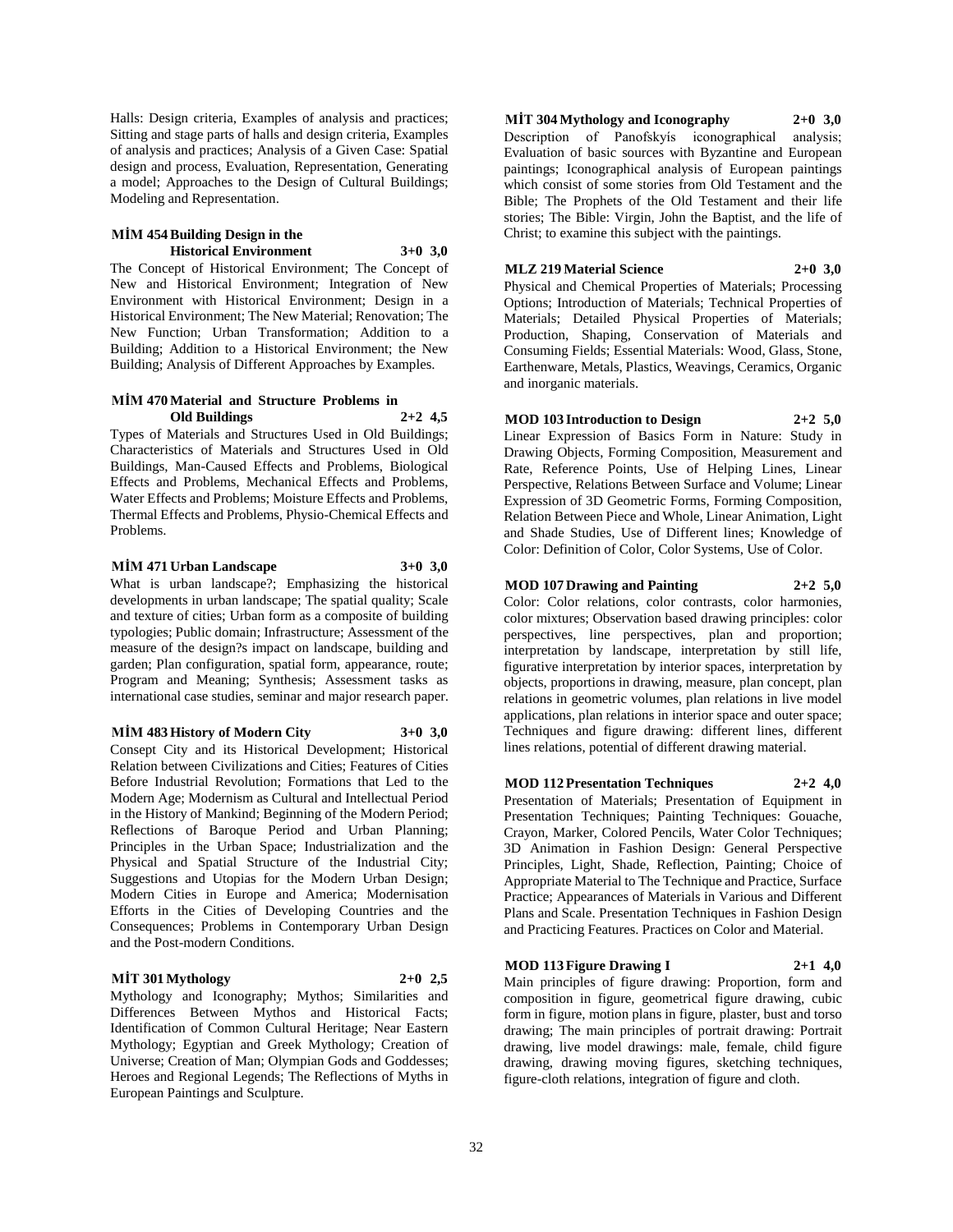## **MOD 114 Figure Drawing II 2+1 4,0** Model Drawing: Plaster bust, Torso, Live model drawings;

Theoretical Drawing Knowledge: Measurement and proportion, Motion, Perspective, Anatomic structure; Movement Plans on Torsos: Torso drawing, Cubic Form of torso, Geometric, Simplified, Moving and functional figures; Portrait Drawings: Woman, man, kids drawings. Characterization of Figure; Giving Motion to a Figure; Sketching Techniques; Integration of Figure and Cloth, Clothing details: Collar, sleeve, cuff drawing techniques.

**MOD 115 Basic Sewing Techniques I 2+2 5,0** Machines and Tools Used in the Production of Garments; Machine Using Exercises; Materials Used in the Production

of Garments and Features of These Materials; Definition of Felling and Its Types: Where felling is used, Applications with types of felling; Edge Cleaning and Blind Stitch Techniques: Edge cleaning types, Applications with edge cleaning types; Buttonholing - Button Sewing Techniques; Ironing Processes.

**MOD 116 Basic Sewing Techniques II 2+2 5,0** Information on the Production of Cloth Details: Lining techniques and applications, Cuff sewing techniques and applications, Zipper sewing techniques and applications, Collar sewing techniques and applications, Band sewing techniques and applications, Pocket wewing techniques and applications; Use of Sewing Techniques in Creative Design.

**MOD 118 Technical Drawing in Clothing Design 2+2 4,0**

Importance of Technical Drawing in Clothing Design; Materials Used in Technical Drawing; Technical Drawing Practices: Types of skirts and their technical drawing, Technical drawing of tops such as blouse, shirt, coat, etc., Types of trousers and their technical drawings, Technical drawing of underwear, Drawing of details such as arm, sleeve cuff, fly, zipper, hook and eye etc.; Measurement and Technical Drawing Plans Ready for Production.

**MOD 119 Basic Art Principles I 4+3 8,0** Visual Expression of Form in Design; Basic Concepts, Elements and Principles of Art; Elements and Principles of Composition, Their Functions, and Their Relations with Each Other; Looking, Seeing, Perceiving, Analysis; Introduction to Composition: Emptiness-fullness, balance,

contrast-convenience, Movement in composition, Description of size and proportion elements, Practices with composition principles and elements by collage techniques.

#### **MOD 120 Basic Art Principles II 4+3 8,0**

Use of Color with Other Elements of Expression such as Line, Point and Stain; Color and Color Scale; Relation between Color and Form; Color Psychology; Relation between Color and Function; Color Contrasts; Color and Space Relations on a 2D Plane; Structure; Analysis of Geometric Basis of Organic Objects and Their 3D Applications; 3D Form Practices by Using Waste Materials, Organic and Inorganic Approaches.

## **MOD 122 Basic Pattern Making 1+1 2,0**

Basic Garments: Basic information for preparing garment patterns, Methods for obtaining patterns; Fitting Systems for Each Type of Garment: Primary and secondary<br>measurements, Measurement calculations, Standard measurements, Measurement calculations, measurements; Basic Skirt Pattern Drawing and Model Applications.

#### **MOD 124 Clothing Culture 2+0 2,0**

Definiton of Clothing Culture; Relationship among Clothing Culture, Nature, Culture and Social Environment; Information on Traditional Clothing; Analysis of Research Data on Local Culture and Clothing; Evaluation of Traditional Clothing; Definition of Fashion; Causes of Fashion Spread; Effects of Traditional Clothing on Fashion: Comparison of examples of traditional clothing and fashion clothing, Variability of clothing culture.

#### **MOD 201 Fashion Design I 4+4 8,0**

Definition of Fashion Design; Concept of design, Importance of fashion design in the field of design; General Information About Fashion Sector: Textile and ready-to-wear clothing, Haute Couture clothing; Notion of Fashion Designer; Basic Terms of Fashion Design; Principles and Methods; Design Process in Fashion; Related Documents; Introduction of Tools; Detail Studies in Clothing; Technical specifications, Texture studies.

**MOD 202 Fashion Design II 4+4 8,0** Applications of Principles and Methods Related with Fashion Design; Creation of Design Criteria in Fashion Design; Identifying, Research, Determining the Target Market, Choosing a Theme, Identifying the Material, Creating a Storyboard; Sketching; Solution of Details; Color-Form Relation; Pattern-Model Applications: Two dimensional design, Creating a sample product; Presentation of Design.

**MOD 203 Pattern Application I 2+2 4,0** Basic Pattern of Female Body; Body Pattern, Arm Pattern, Application of Collar Pattern; Pleats and Position of Pleats; Removing and Getting Rid of Pleats on Basic Body Pattern: Blouse- Shirt Patterns and Their Model Applications; Basic Drawing of Trousers Pattern and Model Applications.

**MOD 204 Pattern Application II 2+2 4,0** Women's Top Clothing: Jacket, Coat; Basic Patterns; Preparing Arm and Collar Patterns and Their Model Applications; Using Models in Jacket and Coat Basic Patterns.

**MOD 211 Professional Application Techniques 2+2 4,0** Introduction of Tools and Machines Used in Cloth Making: Technical terms and concepts, Sewing machines, Printing machines, Cutting machines; Basic Sewing Knowledge; Maintenance and Usage of Tools and Machines; Cloth Forms: Applying pattern to fabric, Cutting and sewing processes.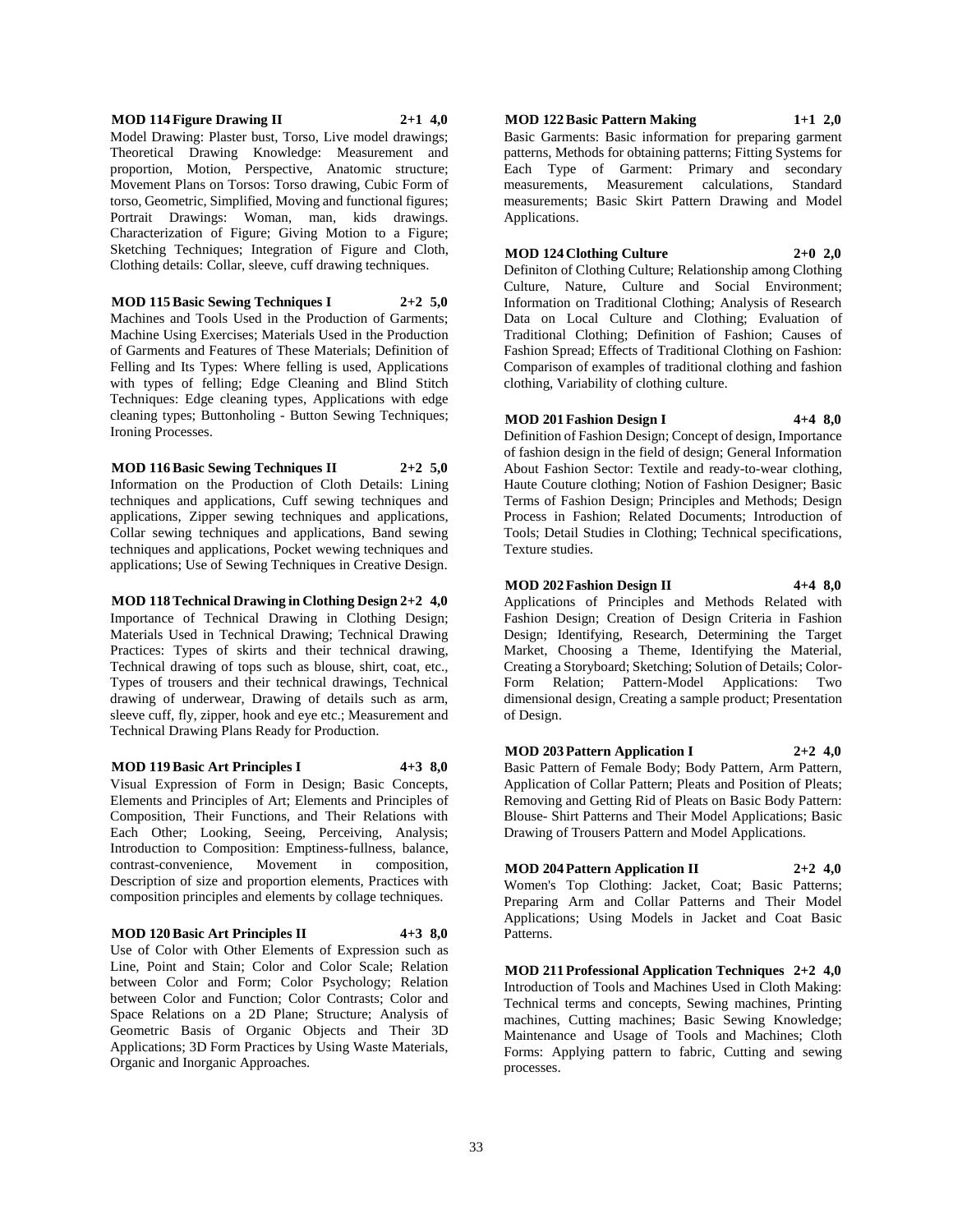#### **MOD 215 Color Theory 1+1 2,0**

Color and Properties: Definition of color, Types of color, Hue, Saturation; Visual Effects of Color: Light, Matter, Visual analyzing; Color Combinations: Basic colors and secondary colors, Color harmony, Psychological Effects of Color; Properties of Color: Hue and saturation, Light and Shadow, Color, Light, Shadow, Color Concept: Color Analysis in Design; Color in Designers and Customers Point of View.

**MOD 216 Ornamental Arts and Application 2+1 3,5** Introduction to Ornament Arts: Basic terms and concepts, Definition of ornament arts, Importance of decorative arts in art history; Ornament Arts: Fabric and ornaments, Weaving, Writing, Wood; Turkish Decorative Arts: Gilding, Handwriting, Miniature, Fabric, Ornamenting, Weaving, Metal, Wood, Applications; Application Areas: Printmaking applications on basic clothing elements and analyzing of contemporary designers? applications.

#### **MOD 218 Fashion Production Application 2+1 3,0**

Manufacturing Processes in Factories and Workshops: Design, Cutting and Assembling processes; Manufacturing Flow Information; Preparing of a Production Pattern; Preparation of Pastal Cutting and Positioning Plans; Preparation of Sewing Plan; Sewing Processes; Post-Sewing Controls; Quality Control; Distribution Process.

#### **MOD 219 Fashion Illustration I 2+2 4,0**

Definition of fashion drawing: Basic principles and methods in fashion drawing, related documents, equipment, main principles of silhouette drawing: male, female and child silhouette drawings, etude studies from silhouettes of fashion designers, silhouette works from fashion magazines, original silhouette works, main principles in cloth drawing: sketching on ready made silhouettes, fabric-cloth relations: fabric etudes, texture of fabrics, appropriate design for a specific type of fabric, slection of appropriate fabric for a design.

#### **MOD 220 Fashion Illustration II 2+2 5,0**

Technical drawings in clothing; Working on the details of clothes: collar, pocket, sleeve, skirt, trouser, blouse types and their technical properties, dressing by different age groups and sex, coloring of cloth designs, design and drawing of underwears, design and drawings of outer clothes, Creation of appropriate designs for a selected subject, Creation of a collection.

#### **MOD 224 Ready-made Clothing Business Management 2+0 3,0**

Establishment of Ready-to-wear Business; Types and Functions of Ready-to-wear Business: Basic information and concepts of management, Establishment stages, Basic functions of firms, Production management in ready-to-wear clothing business, Marketing management in ready-to-wear clothing business, Financial management in ready-to-wear clothing business, Public relations management; Stress; Career; Brand Management; Human resource management in ready-to-wear clothing business; Establishment of a Prototype Firm: Establishment and organizational structure of prototype firm.

#### **MOD 225 Textile Materials I 3+0 3,0**

Introduction; An Overview of the Turkish Textile Industry; Classification of Textile Fibers; Basic Terminology of Textile Fibers; Chemical Structures of Fibers and Coding System for Fibers; Physical and Chemical Properties of Natural Fibers; Vegetable Fibers; Recent Innovations in Cotton; Wool, Silk and Other Luxury Animal Fibers; Physical and Chemical Properties and Use of Chemical Fibers; Properties and Use of Regenerated Fibers; Physical Properties of Fibers; Introduction to Yarn Production Technology; Classification of Yarns; Yarn Count Systems; Basic Features of Spinning Systems; Sewing Threads; Quality Criteria for Yarns.

#### **MOD 226 Textile Materials II 3+0 3,0**

Introduction; Classification of Fabrics; General Principles of Knitting Technology and Related Terminology: Comparison of weft and warp knitting, Primary weft knitted structures, Coloured stitch designs in weft knitting, Circular fabric knitting, Flat knitting, Weft knitting machines, and basic weft knitted structures; Introduction to Weaving and Woven Fabric Types: Components of woven fabrics: weft and warp, Preparation for weaving, Basic weaves: plain, twill and satin, General characteristics of weaves, Woven fabric quality, Production of nonwoven structures; General Overview of Technical Textiles.

#### **MOD 227 Introduction to Computer Aided Design I 3+2 5,0**

Basic Principles of Computer Aided Design and Application Methods: Adobe Illustrator and Photoshop, Design elements and their analyses in digital environments; Digitalizing Designs, Creating Vector Drawings with Basic Clothing Methods; Drawing Sketches and Composition; Relationship Between Design and Color and Design and Texture; Thematic Collages.

#### **MOD 228 Introduction to Computer Aided Design II 3+2 5,0**

What is Fashion-CAD: Image basics, Tools, Icons, Palettes, Color modes; Creating a Pattern; Model Drawing; Fabric Selection; Color Inspection; Re-Coloring; Details: Processing, printing, pattern, label; Three Dimensional Visualization of Clothes and Fabrics; Project Applications: Determining the design criteria, Assessment with critiques and juries in studio format.

**MOD 301 Computer Aided Fashion Design I 4+2 7,5** Using Computers as a Tool for Fashion Design; Designing in Virtual Medium; Processing of Digital Images; Vectoral Programs: Using of; Adobe Illustrator, Macromedia Freehand; Drawing Properties; Color Selection; Size and Plan Properties; Scanner Using; Introduction of Pixel Based Programs: Adobe Photoshop, Modacad; Project Applications: Determining Design Criteria; Assessment with Critiques and Juries in Studio Format.

**MOD 302 Computer Aided Fashion Design II 4+2 7,5** What is Fashion-Cad: Image basics, Tools, Icons, Palettes, Color modes; Creating a Pattern; Model Drawing; Selecting the Fabric; Color Inspection; Re-Coloring; Details: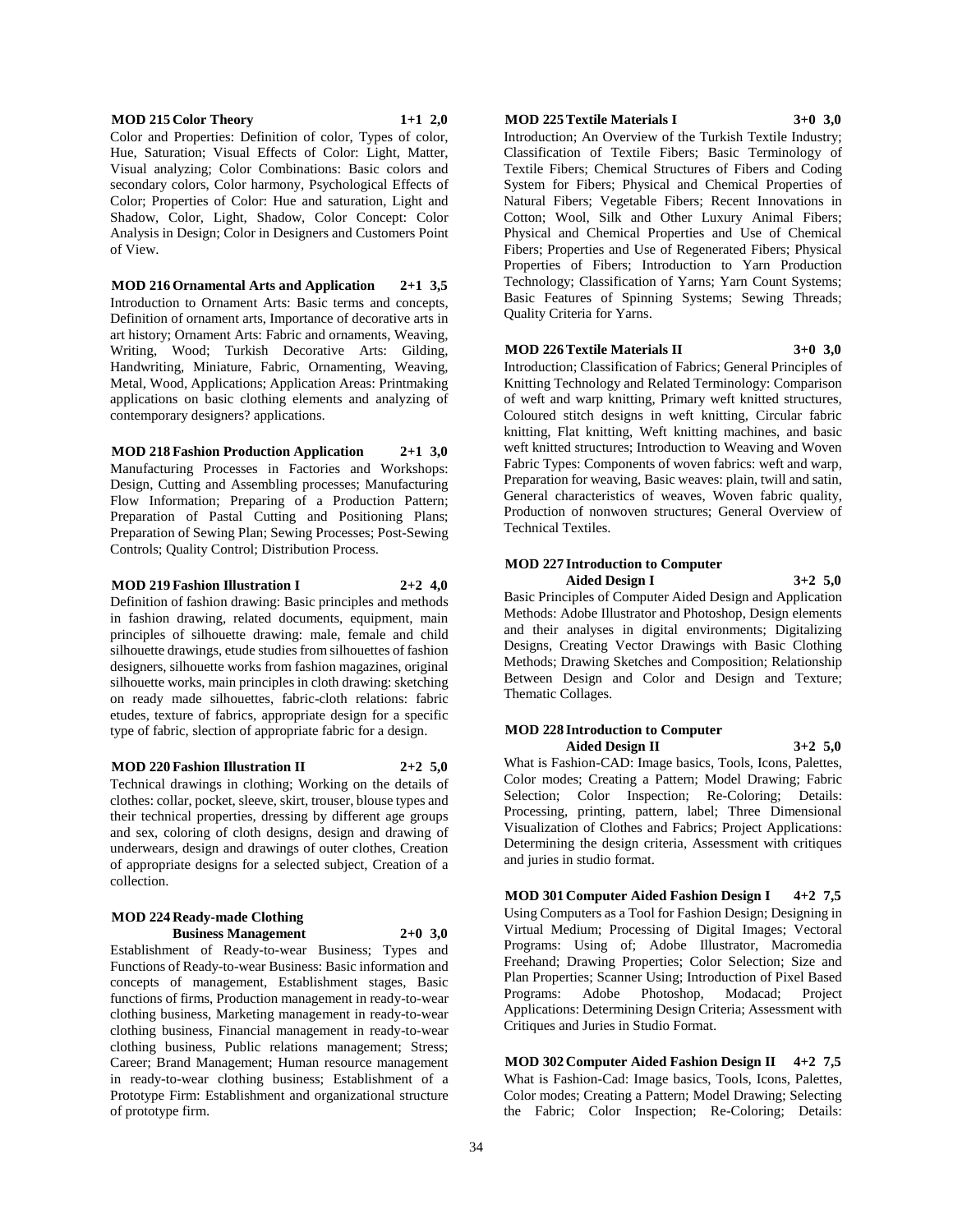Processing, Printing, Pattern, Label; Three Dimensional Visualization of Clothes and Fabrics; Project Applications; Determining the Design Criteria; Assessment with Critiques and Juries in Studio Format.

#### **MOD 303 Fashion Design III 4+4 9,0**

Designing for Different Age Groups: Female, Children; Determining the Design Criteria: Definition, Researching target market, Choosing the theme, Identification of material, Creating the storyboard; Sketch Work: Detail Analyzes; Color-Form Relations; Pattern-Model Applications; Two Dimensional Designs; Producing a Sample Product; Project Applications; Assessments with Critiques and Juries in Studio Format.

**MOD 304 Fashion Design IV 4+4 9,0**

Creating a Style in Fashion Design: Market Analyzes, Determining the target market, Creating style alternatives, Style trials; Synthesis of Trends in Determined Styles; Style Creating Applications in Ready-to-wear Clothing; Style Creation Applications in Haute Couture Clothing; Project Applications: Determining the Design Criteria; Assessments with Critiques and Juries in Studio Format.

**MOD 305 Pattern Application III 2+2 4,5** Basic Male Pattern Applications: Jacket, Trousers, Coat, Overcoat; Arm and Collar Patterns Applications; Basic Kid Patterns; Preparation of Patterns for Little Girls and Boys; Model Practice Projects.

**MOD 306 Pattern Application IV 2+2 4,5** Kinds of Clothing and Pattern Features; Examining Features of Patterns in Clothing; Relation Between Model and Pattern; Studies of Ranking Patterns; Practices of Marking Body; Preparation of Cutting Plan and Application Studies.

**MOD 307 Fashion History I 2+0 3,0** Introduction to Fashion History: Ancient history, Mesopotamia; Egypt, Grece and Rome; Middle Ages: Romanesque period, Gothic period; New Age: Renaissance, Baroque, Rococo period; Present Age: 15th Century; Age of Industrialization: Popularity of Fashion in Society: Fashion in aristocracy and palaces, Monotonous clothing style, Bourgeois clothing style, Traditional-local clothing styles.

#### **MOD 308 Fashion History II 2+0 3,0**

20th Century Art Movements and Fashion: Development of design concept, Fashion, Culture, Art interactions; Art Movements and Effects on Fashion Design; Fashion Theories; Pioneers of Fashion Design and Their Works; Development of Fashion Design Concept in Turkey; Turkish Fashion Designers.

**MOD 309 Computer Aided Pattern Design 3+2 5,0** Computer-Aided Programs Used in the Garment Industry; Introduction to assist systems such as Assist, Gerber etc.: Keyboard shortcut keys, Digit operation panel auxiliary functions, Main function of creation, Sub-functions such as line, circle, circle arc, Main functions of delete, fastener, clamp, copy, move, symmetry, dial and switch; Design File

Creation; Divide, offset main functions, Main functions of extraction and correction, Main functions of seam allowance and interlinings, Sub-functions of line, corner; Main Function of Pattern; Main function of Grading; Creation of Style Files; Cloth Spreading.

**MOD 310 Fashion Photography 2+2 4,5** Basic Photography Knowledge; Cameras: 35mm., Medium format, Studio cameras; Lenses: Standard, Tele, Wide angle, Zoom lenses; Aperture, Shutter, Exposure Knowledge; Depth of Field; Film, Light, Exposure metering; Exposure Meters; Filters and Other Accessories; Image Composting; Magazine and Catalogue Photography; Choosing a Model; Basic Make-up Knowledge; Marketing of Fashion Photographs.

**MOD 311 Occupational English 2+0 3,0** Introduction: Fiber structures and fiber properties; Classification of fibers; Cotton and other natural fibers: Classification of chemical fibers, Basic chemical terms in producing of chemical fibers; Yarns and spinning systems; Textile fabrics and production methods; Knitting and weaving technologies; Textile finishing, fabric dying and printing technologies; Apparel technology and related terms; Reading and discussion of selected articles.

**MOD 312 Ready to Wear Production Methods 2+2 4,5** Definition of Ready-to-Wear Clothing; Process of Ready-to-Wear Clothing Production; Methods Used in Ready-to-Wear Clothing Production; Applications; Pre-Sewing Procedures: Research, Design, Sample product, Cost accounting; Exhibition Halls and Exhibiting; Sewing Procedures: Pattern, Body marking, Cutting plan, Fabric control, Cutting process, Sewing plan, Sewing; Post-Sewing Procedures: Quality control, Stocking, Packaging, Selling procedures.

**MOD 313 Original Practise in Composition 3+0 4,5** Improves the use shapes, forms, color, use of appropriate proportions and the skill of arranging shapes and forms; Studies proportional relationship between shapes and forms and enables evaluation of compositions; Improves creativity, variation and develops the ability to create new variations from the original.

#### **MOD 314 Made to Order Clothing Production Methods 2+2 4,5**

Definition of Made to Order Clothing Production: Process of Made to Order Clothing Production; Pre-Sewing Procedures: Customer Consultation; Choosing an Appropriate Model; Time and Cost; Measuring; Sewing Procedures: Preparing a pattern and checking, Model application; Merging procedures; Post-Sewing Procedures: General controls, Presentation and sale..

## **MOD 316 Effective Speech and Criticizing Thinking 1+1 1,5**

Basic Information about Voice and Breath; Ability of Controlling Voice and Breath; Practical Training; Effective Speech: Speed, Intonation, Pronunciation, Tonality; Correct use of Turkish Language: Syllables, Words; Practical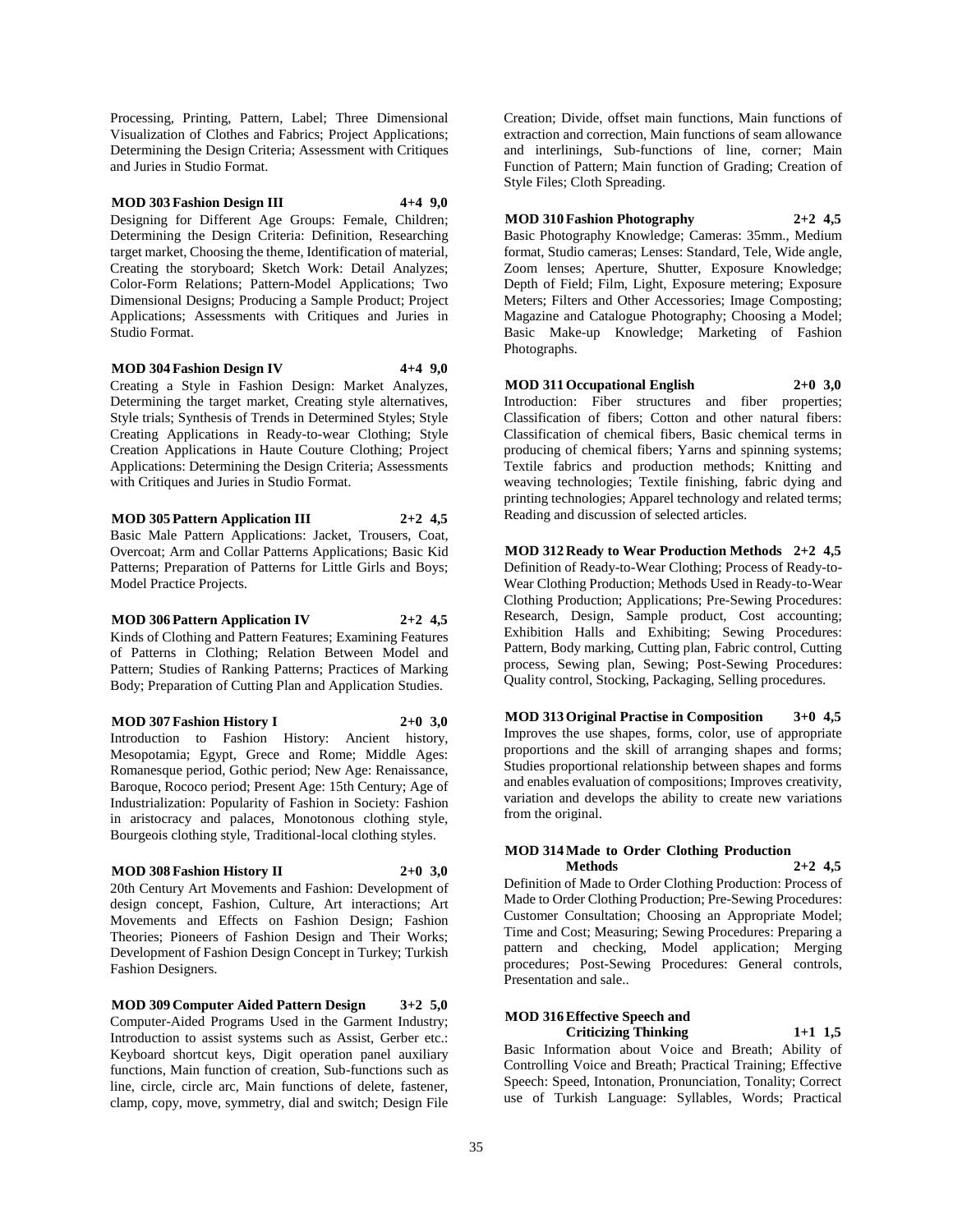Training; Critical Thinking: Definition of Critical Thinking:, Theoretical Approaches, Practical Training.

## **MOD 317 Surface Design 3+0 4,5**

Relation Between Surface and Form; Composition Rules, Transforming an Organic or Inorganic Object into a Design Element and Its Reinterpretation by Collage Method; Organizing the Surface; Constructing a Composition by Geometric Elements and Basic Systems and Application of Compositions on Fabric Surface by Using Printing Methods; Establishing Surface and Form Relationship in Cloth Design by Transforming Concepts or Objects into Visual Language.

#### **MOD 318 Screen Printing 2+2 4,5**

Screen Printing: Definition and History of Screen Printing, Usage of Tools & Equipments ;Research of Screen Printing Artists and Their Works. Single and Multi Color Printing Applications; Preparation of Applications for Presentation: To Number, Signature and Evaluation.

#### **MOD 319 Pattern Design 2+2 3,0**

Concepts of Motif and Pattern: Analysis of concepts such as symmetry, asymmetry, and isometry in the context of pattern design; Analysis of Geometric Forms such as Circle, Ellipse and Regular Polygon with Respect to Planar Pattern Design; wallpaper Analyses; Analysis of Nicaean Tiles of the 15th and 16th Centuries in the Ottoman Era with Respect to Pattern Design; Evaluation of Results from the Perspective of Contemporary Pattern Design Approaches; Applications.

#### **MOD 320 Interactive Pattern Design 2+2 3,0**

Concepts of Motif and Pattern; Analysis of Basic Concepts Through Examples with Participants; Analysis of Connection (Ulama) Patterns Through Examples with Participants; Analysis of Nicaean Tiles of the 15th and 16th Centuries in the Ottoman Era with Respect to Pattern Design; Evaluation of Results from the Perspective of Contemporary Pattern Design Approaches; Alternative Applications.

#### **MOD 322 Textile Finishing 2+1 3,0**

Introduction to Textile Finishing; Importance of Textile Finishing; Classification of Finishing Methods: Mechanical and chemical textile finishing methods; Pretreatment of Fabrics: Desizing, Scouring, Bleaching, Mercerising and Washing; Dyeing Methods: Exhaust and pad dyeing; Classification of Textile Dyes; Wool dying, Cotton dying and PES dying; Printing Methods and Machines: Roller printing, Screen printing, Rotary screen printing, Digital printing and Transfer printing; Functional Finishing Procedures on Textile Materials; Coating and laminating of textile materials; Mechanical Finishing of Textiles.

#### **MOD 326 Printing Design 2+2 4,0**

Textile Printing Design: Textile printing techniques, Printing design for industrial textile products; Pattern drawings applicable to textile printing from natural objects; Making design in relative to semi and full raport orders in repetitive print; Multi coloured applications, colour separation processes, print preparing according to the technique repetitive printing applications on the fabric.

**MOD 335 Clothing Ornamentation Techniques 3+0 4,5** Technique studies for clothing ornamentation: and contemporary ornamentation types, Choosing appropriate ornaments to clothes; Definition and types of accessories: Zippers, Buttons, fasteners, ribbons, eyelet other trimmings; Ornamentation by sawing and embroidery techniques: Handmade ornaments, ornaments made by machine; Fancy fabric sawing techniques studies; Net lace, lace guipure, velvet, satin and chiffon sewing techniques.

## **MOD 339 History of Clothing in Anatolia 2+0 3,0**

Introduction to History of Clothing in Anatolia; Natural environment and the first humans in Anatolia, Clothing in Prehistory Time, Apparel in Neolithic Age, Apparel in the Bronze Age, The Hittite Empire, Neo-Hittite period, Clothing at other regions of Anatolia; Urartu period, Phrygia; Western Anatolia in ancient times, wearing apparel of Hellenistic Period, Roman Period, Byzantine Empire?s Clothing, History of Clothing in the Ottoman Empire.

#### **MOD 402 Portfolio Design 2+2 4,5**

Preparations for Personal Presentation: Research and preparation for presentation, Studying about the target that the portfolio will be presented to; Presentation Techniques: Electronic portfolio, Bag portfolio; Presentation Preparations; Preparing the Portfolio: Determining the content, Form and technical preparations; Presentation: CV design and duplication, Presentation of works.

#### **MOD 403 Accessory Design 2+2 5,0**

Definition of Accessory Design: Its place and importance in fashion design, Sources; Design Methods; Color Relations; Choosing; Materials; Formal Convenience in Accessory Design; Material Knowledge: Choosing the correct material

#### **MOD 404 Shop Window Design 2+2 4,5**

Definition of Shop Window Design: Its place and importance in fashion design, Subjects, Sources; Basic Principles and Methods in Shop Window Design; Color-Form-Space Relations in Shop Window Design: Defining and identifying needs, Choosing Materials, Space organization.

for design, Design and applications suitable for material.

#### **MOD 405 Fashion Design V 4+4 9,0**

Collection Preparation: Market analyses, Distribution research, Synthesis of trends, Main idea, Material choosing; Detail Solutions: Form-color relations, Pattern-model preparation, Two dimensional design; Choosing Accessories; Applying Design to Material: Pattern, Cutting, Sewing process; General Controls; Design Presentation; Project Applications: Determining design criteria, Assessments with critiques and juries in studio format.

#### **MOD 406 Fashion Show Project 4+4 9,0**

Project Selection and Research: Scheduling the design procedures according to project extents; Creating (For Person and for Group) the Production Cost Table of Application; Design and Production; Preparing Space-Stand for Show; Choosing the Model and Fitting; Choosing the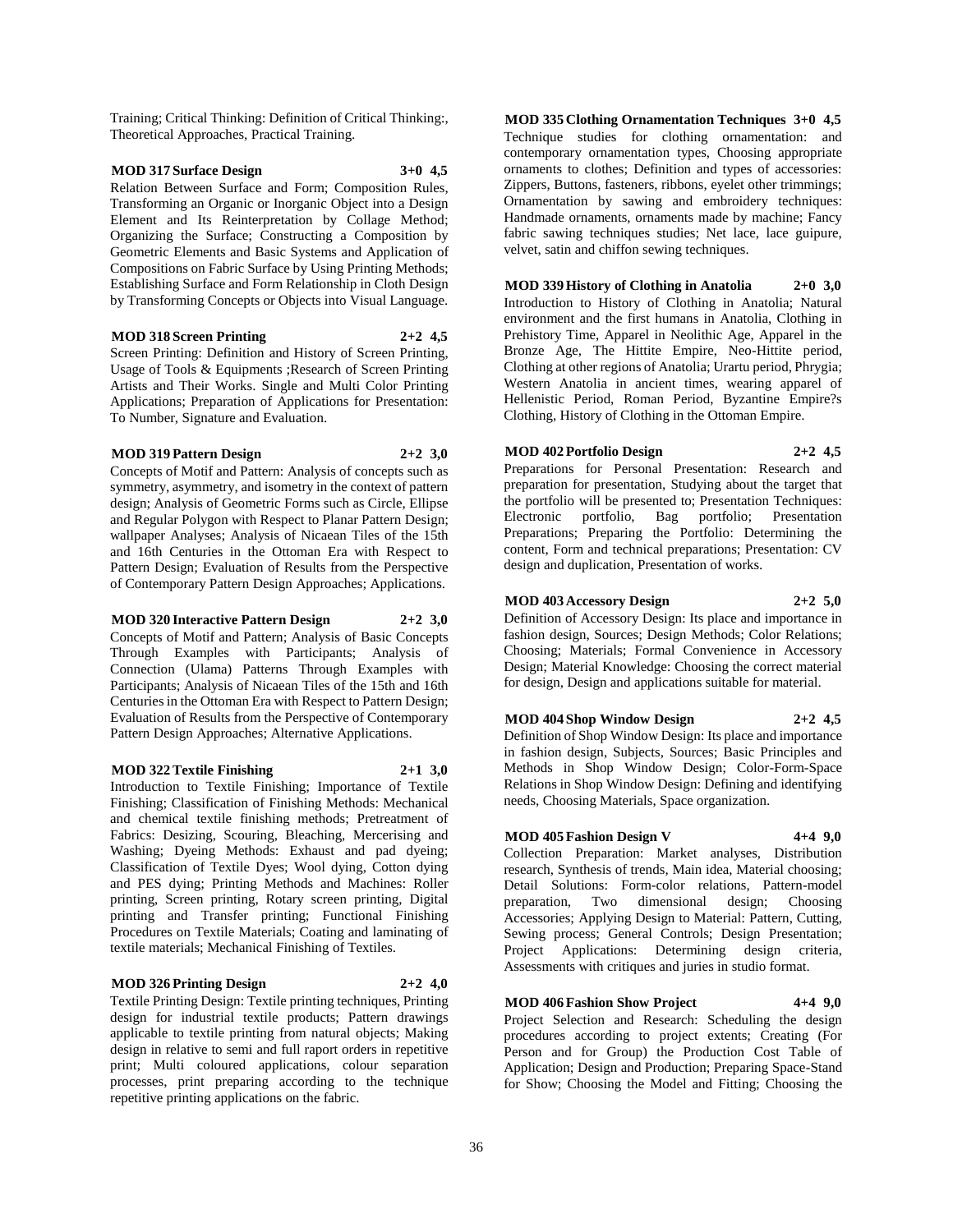Music and Choreography; Show for the Jury, Audiences and Assessments.

#### **MOD 407 Batik 2+2 4,5** Definition and History of Batik; Tools Used Batik Techniques and Applications: Tied batik, Waxed batik, Print batik; Usage of Batik Techniques: Artistic works, Designs for usage and applications, Trials.

**MOD 409 Advanced Pattern and Draping 2+2 4,5** Draping Method: Research and Application Studies About the Usage of Draping Method; Visual Expressions of Design: Creating design on a manikin, Fixing details, Storing and duplication methods; Use of Different Materials and Draping Works; Applying Design to Draping Method.

**MOD 410 Costume Design for Performing Arts 2+2 4,5** Historical Development of Costume Design in Performing Arts; Designing Suitable Costume for Performing Arts: Research, Preparation, Choosing a performance, Identifying roles and personalities, Determining scenes, Choosing Color-Form-Material, Preparing costume sketches, Choosing accessories, Presentation of design in different techniques.

#### **MOD 411 Experimental Design 3+2 6,0**

Definition of experimental design: Technical and material information, searching unusual materials for cloth production; preliminary studies in experimental design: try of used materials, sketch and detail studies, decision of appropriate models and materials, practice in experimental design, illustration studies, preparation of patterns with 1/1 ratio, cutting and combining operations project implementations: determination of design criteria, critics in studio arrangement, evaluation by seminars and juries.

#### **MOD 412 Jewellery Design 2+2 4,0**

Knowledge of Materials and Equipment: Use of Tools and Machines by Hand; Classification of Valuable, Semi Valuable and Synthetic Stones; Definition of Metals and Their Alloys; Techniques in Treating Metals; Techniques in Treating Stones; Presentation of Connectors and Adhesives; 3D Designs; Sketch Studies; Preparing Models; Forming Samples; Cleaning and Polishing; Application Studies.

#### **MOD 414 Fabric Design 2+0 3,0**

Preliminary work for fabric design; analysis of natural and synthetic materials; Designing projects through basic textile design techniques; Appropriate materials and techniques for a specific design process; Application designs on fabrics through appropriate techniques.

## **MOD 415 Chemical and Physical Testing of Textiles 2+2 4,5**

Introduction; The importance of chemical and physical testing; Evaluation of textile testing standards and methods; Classification and analysis of textile fibers and yarns; Physical testing of the fabrics; Structural and dimensional testing of the fabrics; Testing of mechanical properties of fabrics; Fastness tests; Testing of garment properties; Testing

of garment accessories; Types and analysis of sewing threads; Ecotextiles and EcoTex 100 standards;

#### **MOD 416 Basic Textile Technics 2+0 3,0**

Main characteristics of textile structures; Technical information about weaving, knitting and textile printing; Use of these techniques in design process; Different types of fabrics; Clasification of fabrics by their manufacturing processes.

**MOD 417 Environmental Fiber Art 2+2 4,0**

Expression of Fiber Art and Environmental Fiber Art; Environmental Analysis and Perception of Natural Texture; Relationship Between Environment and Art-Design; Elements of Fiber Art Design: Material information, Relationship between fibers and nature; Evaluation of Project Proposals: Experimental Study in the Natural Environment: Fiber art application techniques, Application of fiber art.

#### **MOD 418 Functional Textiles and Their Production Methods**

Description and importance of the functional and technical textiles; Functional fibers, yarns and fabrics; Production of 3D knitting and weaving fabrics, nonwowens and composites; Functional finishing of textiles: repellency, soil release, easy care and wrinkle resistance, antimicrobial and flame retardant finishes; Test methods and standards; Industrial applications: Medical, protective, sports and leisure, defense, home textiles; Electronic and intelligent textiles; Overview of the functional textile market; Design and importance of functional textiles.

#### **MOD 420 Fabric and Colour 2+1 3,0**

Fabric testing: Determination of technical properties such as warp, weft, density, count, and raw material type; Types and chemical structures of dyes; Dyeing techniques; Observation of the dye effects, obtaining color shades and combining of the color shades on the fabrics that are produced from natural or mixed fibers; Demonstration of data on the charts; Preparation of experimental works as a catalogue; Preparation of evaluation report which investigates the relationship among the fabric, dye and color.

#### **MOD 421 Footwear Design I 2+2 4,0**

Introduction to Footwear Design: Anatomy of foot, Patterns and pattern drawing techniques for ladies shoes, Gova fast/pattern drawing techniques, Pattern application of gova, Sandal sizes and drawing techniques, Design and construction of boots, High boot design; Collection Development, Theme Building, Model Development, Coloring and Presentation in Footwear Design; Mass Production Techniques and 2D-3D CAD/CAM Applications; Theme Selection for the Final Project: Sketching, Modelling, Coloring and Presentation, Prototyping, Package design.

### **MOD 422 Footwear Design II 2+2 4,0**

Theoretical Background on the History of Footwear; Footwear Styles; Basic Concepts in Footwear Design: Materials and techniques, Footwear industry, Production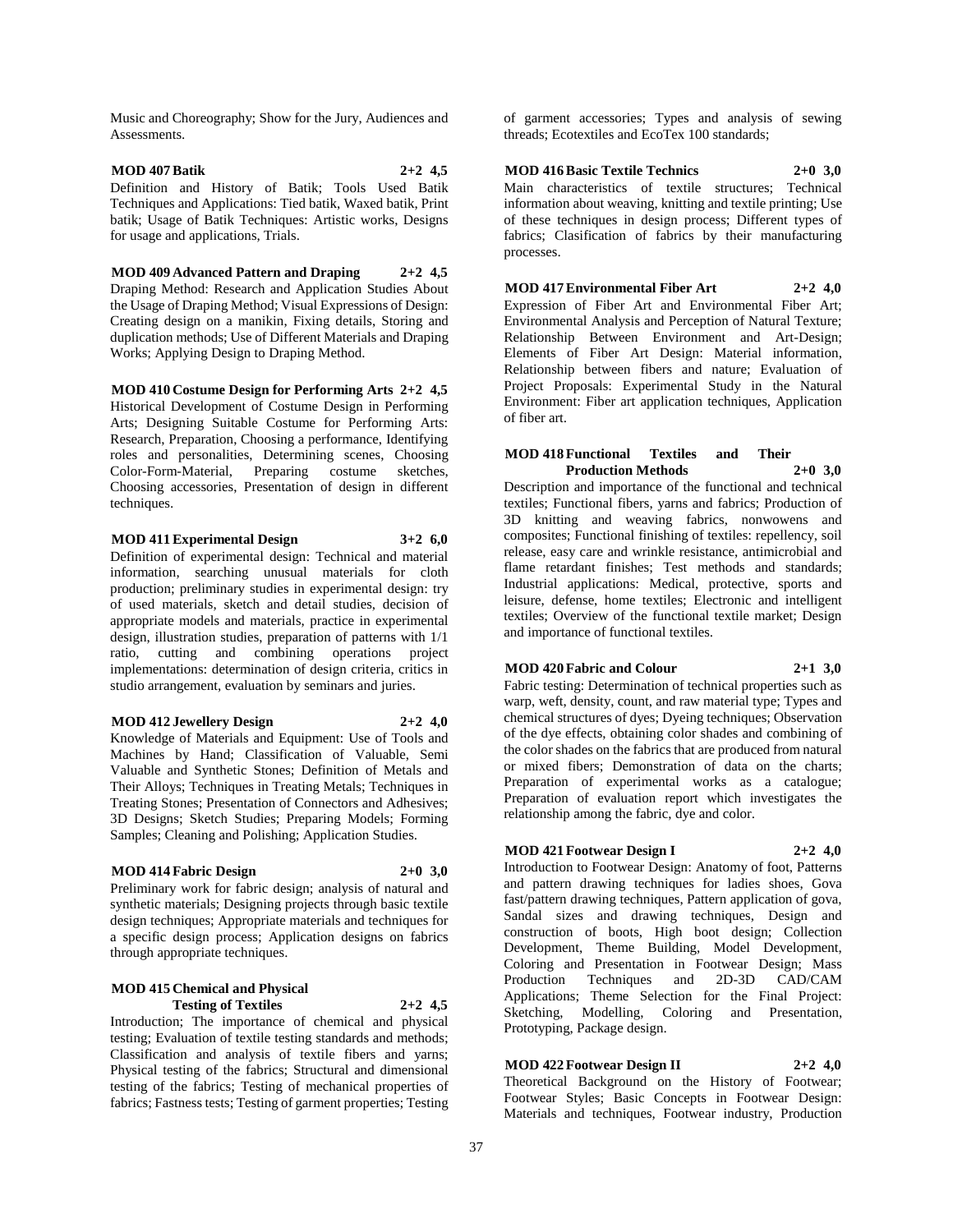technologies and CAD applications in footwear design; Seminars; Field Trips; Workshops; Exercises Developing Basic Skills in Footwear Design.

**MOD 424 Effects of Dye and Pattern on Fabrics 2+1 3,0** Analysis of Fabrics: Determination of technical specifications; Types and Chemical Structures of Textile Dyes: Prediction, Detection, Research, Knowledge transfer; Dyeing Techniques: Painting, Dipping, Flat brush, Gradient, Catalog format; Relationship Between Dye and Pattern; Pattern Arrangements; Filing; Classroom Assessment; Preparation of Personal Reports.

#### **MOD 453 Style Consultancy 2+0 3,0**

Methods and techniques for creating personal style; Meaning and the effects of colors; Determining personal color tones; Harmony of skin, eye and hair color, Seasonal color analysis; Basic shapes of faces; Body types; ;Vertical and horizontal body types, Appropriate clothing techniques; Styles of clothing according to personal life styles, character and professional identity.

**MÜH 302 Interdisciplinary Applications 1+2 4,5** The Notion of Interdisciplinary Study; Topic Selection; Conduction of an Extensive Literature Survey about the Topic; Discussion of the Topics Among Students from Different Disciplines; Conclusion of the Study by Overseeing Up-to-Date Economical and Social Criteria and Following Ethical Standards; Preparation of a Poster Presentation Incorporating the Steps and Results of the Study; Presentation of the Study Before a Jury or an Audience.

**MÜH 302 Interdisciplinary Applications 1+2 4,5** The Notion of Interdisciplinary Study; Topic Selection; Conduction of an Extensive Literature Survey about the Topic; Discussion of the Topics Among Students from Different Disciplines; Conclusion of the Study by Overseeing Up-to-Date Economical and Social Criteria and Following Ethical Standards; Preparation of a Poster Presentation Incorporating the Steps and Results of the Study; Presentation of the Study Before a Jury or an Audience.

#### **MÜH 404 Innovation Management 3+0 3,0**

Innovation Concept: History and Evolution of Knowledge, World of Innovation, Defining Innovation Models; Innovation and Creativity: Creativity Concept, Fostering Creativity in Organizations, Factors Fostering Creativity, Creativity to Innovation, Tools for Creativity; Innovation in Information Age: Innovation Process, Innovation Types, Barriers to Innovation, Recent Innovation Trends, Analyzing Innovation, Conditions of Information Age, Innovative Thinking, Breakthrough Innovation Process, Innovative Idea Generation, Encouraging Innovation in the Organization, Building an Innovative Organization, Measures of Innovation: Recent Measures of Innovation, Process Based Measures of Innovation; Institutionalizing Innovation: Innovation in Service, Protecting the Innovation, Commercializing the Innovation, Managing Campus-Based Innovations, Managing Innovative Activities.

**MÜZ 151 Short History of Music 2+0 3,0**

Mile Stones in the History of Music; Music of the Antique Period; Music of Far East; Music of Anatolia; Music of the Middle Ages: Gregorian Chants; Music of Renaissance: Bach and Handel; Music of the Classical Age; Pianoforte in the Classical Age; Romantic Age; Nationalist Movement; Contemporary Music; Nationalism and Universality.

## **MÜZ 157 Traditional Turkish Art Music 2+0 2,0**

Description of Traditional Art Music: Basic concepts, Characteristics, Types, Notes, Instruments; The Mode System of Traditional Turkish Art Music; The Rhythmic Pattern of Traditional Turkish Art Music; Samples from Different Modes; Samples from Different Rhythmic Patterns.

#### **PPT 104 Perspective 2+1 3,0**

Definition of perspective; Parallel, Bended, Cavalier, Militer Perspectives; Bended Perspective Exercises: Axonometric, Isometric, Diametric, Trimetric perspectives, Description of conic perspective: Vanishing point, Picture plane, Horizon line, Types of conic perspective, Two pointed perspective, Perspectives of bended roofs, Principles of Shadowing and Shadowing Exercises.

#### **PPT 112 Perspective 1+2 4,0**

The method of transferring a three dimensional image person can see to a two dimensional paper. Transferring the designed three dimensional objects with scaled and strong explanation drawing method ( color, texture, collage etc.) to the spectators, General Perspective Principles: Schema, Visual scala; Axonometric Perspective: Three dimensional animation; Elements: Point, Line, Surface, Texture, Color etc; Expressions: Picture plane, Position point, View angle, Horizon line, Perspective point; Simple Perspective Rules: Measurement, Proportion and perspective types and application; Single Perspective Point: Application; Double perspective point: Application, Object drawings, Different interior residences perspectives, External residences perspectives; Color Perspective: Line, Texture, Color, Surface and far-near expression; Reflection: Reflection on mirror and reflection angles; Shadow: Finding out the shadows formed by the light that comes from different angles at the objects; Free

## **PSİ 102 Psychology 3+0 3,5**

What is Psychology?: Theoretical developments, Major Sub-Disciplines and methodology; Growth and Development; Motivation and Defense Mechanisms; Attention and Perception; Learning: Behavioral and cognitive approaches; Verbal Learning and Memory; Language and communication; Personality; Abnormal Behavior: Causes, Types and treatment.

#### **PSİ 303 Art Psychology 2+0 3,0**

Art And Psychology: Similarities and differences; Defining Art Psychology; Different Approaches: Elements of Art Psychology And Relations Between These Elements; Psychological Matters In Art; Understanding And Examining Work of Art: Perception, Affinity, Talent, Aesthetic taste, Intuition; Effect of Psychological Elements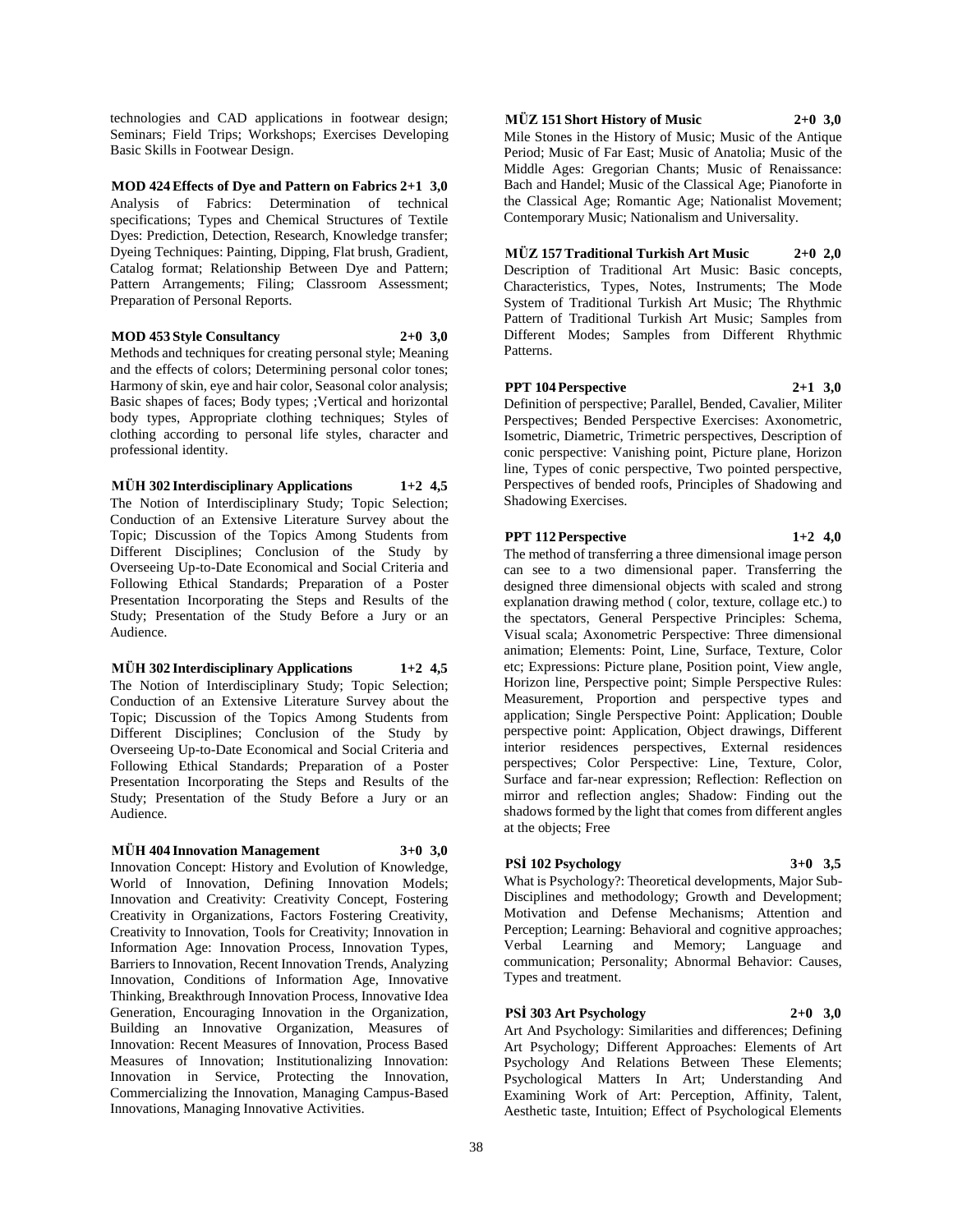on Artistic Creativity: Creator-Creativity; Why Does Artists Create? Process of Creation; Perceiving the Audience And Psychological Factors.

#### **PZL 401 Marketing 2+0 3,0**

Marketing Concept and Understanding of Modern Marketing; Environmental Conditions in Marketing; Marketing Information System; Consumption and Purchasing Behavior in Industrial Markets; Market Division and Choice of Market; Product: Product concept, Classification of products, Product groups, New product concept, New product development alternatives, Product life curve, Product properties; Distribution Channel and Physical Distribution; Effort to Increase Price and Sale; International Marketing.

#### **RSM 152 Painting 2+0 4,0**

Painting Techniques: Pastel, Watercolor, Collage, Wash and brush, Mixed media, Oil, Acrylic; Basics of painting; Materials: Paper, Brush, Paint, Usage; Elements of Design: Composition, Rhythm, Color, Form, Movement, Line, Perspective; Color Theory: Balance, Unity, Studies; Study of Classic and Contemporary Works of Art; Contemporary and Original Work by Individuals and Groups.

#### **RSM 205 Free Hand Drawing 2+0 3,0**

Free Hand Drawing: Purpose, Tools, Importance; Free Hand Drawing Techniques: Scales, Proportions, Composition; Shading; Shading in Architectural Designs; Shape, Texture, Relief Techniques; Free Hand Perspective Drawing Techniques; Coloring Techniques in Architectural Designs.

#### **RUS 255 Russian I 3+0 4,0**

Russian Alphabet; Transcriptions of Sounds in Russian; Russian Ortography; Phonetic Perception of Sounds; Consonants and Vowels; Intonation and Stress; Nouns: Proper and Common Nouns; Masculine, Feminine and Neutral Nouns; Russian Names for Men and Women; The Use of Number with Nouns; Greeting Structures; Asking for Directions; Introducing Oneself; Asking and Telling the Time; Patterns Used in Shopping; Patterns Used in Telephone Conversations.

#### **RUS 256 Russian II 3+0 4,0**

Plural Nouns; Construction of Plural Nouns: Plural-only and Singular-only Nouns; Adjectives: Types of adjectives, Forms of Adjectives; Numbers: Different Types of Numbers; Verbs: Types of verbs; Infinitives; Tenses: Present Continuous Tense, Past Tense, Future Tenses; Action Verbs.

#### **SAN 101 Basic Design I 3+6 8,0**

Plastic Arts, Basic elements formed with visual language, Principles and light: Light and shade on natural objects, light and shade on artificial objects, Pencil drawing essays, Model with charcoal; Dot: Definition of Dot, possibilities, characters and arranging dot, Tidy rhythm, Untidy rhythm; Stripe: Definition of Stripe, possibilities, Natural stripe varieties, Artificial stripe varieties, Stripe investigations with pencil, ink and paint; Tissues: Definition of tissue, Contemporary Tissues, Tissue on surface, Tissue on three dimension.

#### **SAN 102 Basic Design II 3+6 8,0**

Color: Definition of color, Types of Color; Color Spectrum; Color Psychology; Color and Form; Color and Function; Color Contrasts: Complementary contrast; Simultaneous contrast, Simple contrast, Hot-Cold contrast, Quantity contrast; Dark-light contrast, Quality contrast; Structure: Definition, Mobile element, Form repetition; Superficial Structure; Three Dimensional Structure; Form Production; Principles of Design: Composition, Similarity, Balance, Directions, Dense-Sparse, Light-Dark, Big-Small, Empty-Full, Contrast, Organic- Inorganic, Review.

#### **SAN 113 Art Concepts 2+0 3,0**

Art and Concepts related to art. Art, Artist, Spectator, Art Work; Art: Definition of art, Classification, Looking at art in historical process, Examining theory and concepts related to art. Artist: Artist's place in society, connection with society, Creative activity and creative process. Spectator: Connection with artwork, social and psychological factors which influence this relation; Art Work: Necessary qualifications for a product to be an artwork, the items which compose of the artwork.

#### **SAN 155 Hall Dances 0+2 2,0**

Basic concepts. The ethics of dance, Dance Nights, Dance Costumes, National International Competitions and rules/grading, Basic Definitions, Classifications of Dances: Social Dances; Salsa, Cha Cha, Samba, Mambo, Jive, Rock'n Roll, Jazz, Merenge; Flamenko, Rumba, Passa - Doble, Argentina tango, Vals, Disco, Quickstep, Foxtrot, Bolero, European Tango: Ballroom Dances; Sportive Dances; Latin American Dances; Samba, Rumba, Jive, Passa-Doble, Cha Cha, Standart Dances; European Tango, Slow vals (English), Viyana vals, Slow foxtrot, Quickstep.

#### **SAN 304 Contemporary Art and It's Interpretation 2+0 3,0**

Art as a Concept: Artist, Buyers, Work of Art; Classification of Art; Contemporary Art; Art- Science; Art Technique and Science; History of Art; Art Psychology; Esthetics; Art Sociology; Art Philosophy; Art Criticism; Methods of Criticism; Techniques of Criticism: Psychological criticism, Esthetical criticism, Sociological criticism; Commenting on Contemporary Art Using Contemporary Approaches.

## **SNT 155 History of Art 2+0 2,0**

History of Civilization and Evolution of Art: Prehistory to Present; Concepts and Terminology in Art with Samples; Interrelation among Art-Religion and Society; Effects of Religion on Artistic Development; Reflections and Interpretations of Judaism, Christianity and Islam on Art; Renaissance: Emergence, Effects, Artists, Works of Art; Architecture and Plastic Arts; Art in the 19th and 20th Centuries: Relevanceof the main historical events of the period.

## **SNT 203 History of Art 3+0 3,0**

History of Civilization and Evolution of Art: From prehistoric ages to present; Concepts and Terminology in Art with Samples; Interrelations among Art, Religion and Society; Effects of Religion on Artistic Development;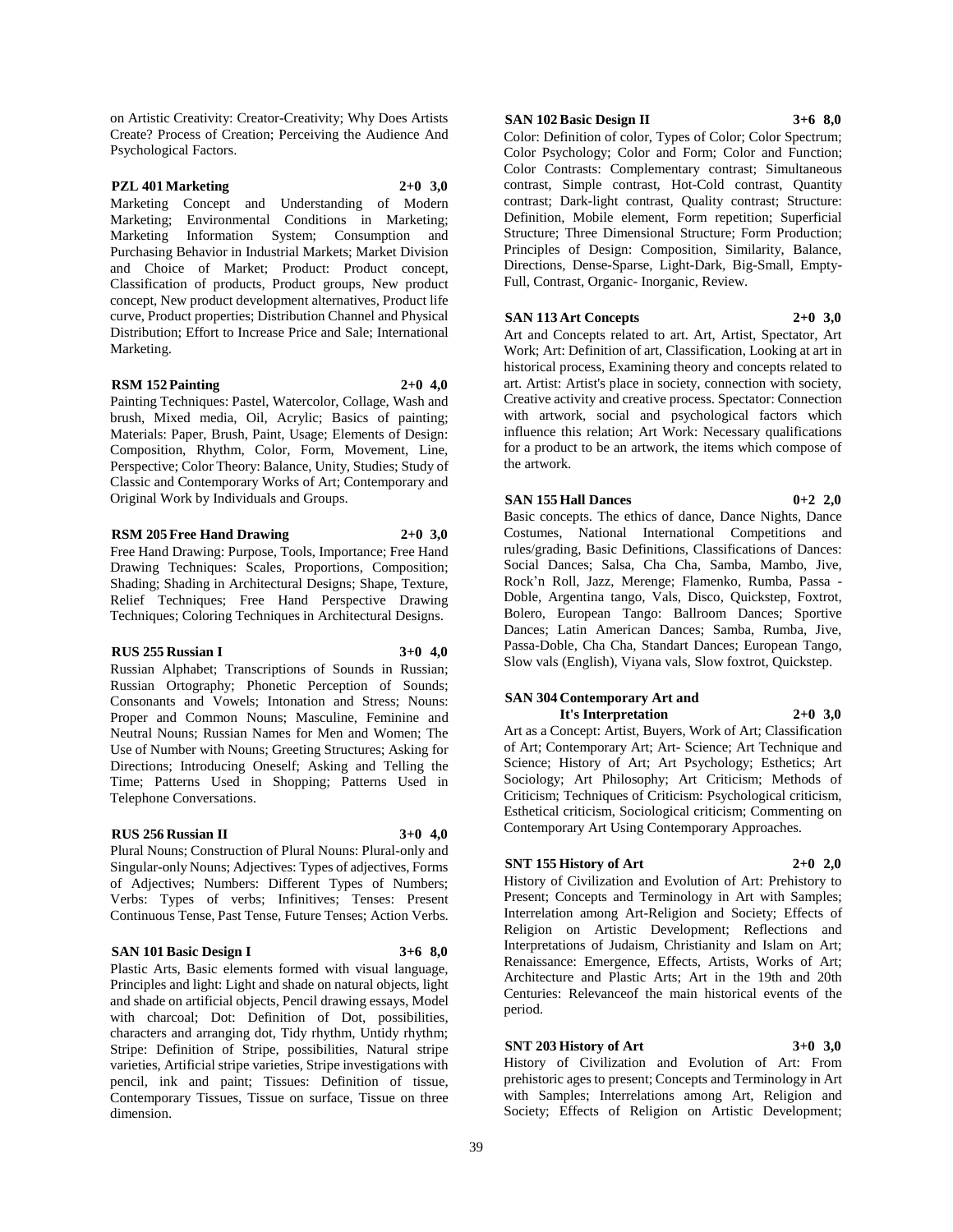Reflections and Interpretations of Judaism, Christianity and Islam on Art; Renaissance: Emergence, Effects, Artists, Works of art; Architecture and Plastic Arts; Art in the 19th and 20th Centuries.

#### **SNT 251 History of Art I 2+0 3,0**

Concepts of Art and Artist: Effects of Art of Social-Political-Cultural changes since Ancient Period to the end of Middle Ages; Development of Form and Style Peculiarities according to periods; Concepts of beauty-Aesthetics and concrete samples of Ancient Period; Comparative Criticism of Art Thoughts and Philosophies of East-West; Criticism of the Relation with Religion and Art on the samples of Concrete buildings; Introducing Basic Source books.

#### **SNT 252 History of Art II 2+0 3,0**

Effects and Role of Art in Social-Political-Cultural Turning-Points since Middle ages until Today; Criticizing concepts of Fine Arts and Architecture; Terminology; Coming to light of the Artist Identity and Its Concrete Samples; Social and Political Reflections of 19th and 20th centuries to Art and Its Samples; 20th Century Turkish Art Environment; Development of Fine Arts and Architecture, Artists and Their Works.

**SNT 340 History of European Art 2+0 2,0**

Culture and Art History in Europe Post Roman Period: Social and cultural Makeup of Europe in the Middle Ages; Painting; Carolingian Sculpture and Architecture; Romanesque and Gothic Period; Religious, Social, Political and Cultural Factors Influencing Renaissance; Painting, Sculpture and Architecture in Renaissance; Mannerism; Baroque; Neoclassicism; Art Nouveau; Impressionism; Symbolism; Orientalism; Social and Cultural Medium in the Twentieth Century; Expressionism; Fauvism; Cubism; Futurism; Surrealism and Dada; Social and Cultural Medium post 1945.

#### **SNT 351 History of Turkish Art 2+0 3,0**

Pre-Islamic Turkish Art and Culture; Survey of Hun, Gokturk and Uighur Arts; Effects of Decorative Arts of Great Seljuk, Memluk and Zengi on Anatolia; Anatolian Seljuk Art: Stone, Wooden, Enamel, Brick ornaments; Works Art in Principalities and Early Ottoman Period; Architecture of Classical Ottoman Period; Turkish Baroque Style; Empire Style; Turkish Handcrafts: Carpet, Enamel, Ceramic, Metal, Wood and Cloth Examples; Designs and Techniques; Evolution of Turkish Painting: Western painters and Turkish artists; Turkish Architecture in Republican Period; I. and II. National Architectural Era, Sculpture and Other Forms of Art.

#### **SOS 155 Folkdance 2+0 2,0**

Dance in Primitive Cultures; Dance in Earlier Civilizations; Dance in the Middle Age and Renaissance; Dance in the 18th and 19th Centuries; Dances of the 20th Century; Ballet; Turkish Dances; Emergence of Folkdance; Anatolian Folkdance: Classification, Accompanying instruments; Methods and Techniques of Collecting Folkdance; Problems in Collecting Folkdance; Teaching of Folkdance; Adapting

Folkdance for Stage: Stage, Stage aesthetics and Choreography, Orientation and choreography.

#### **SOS 226 Man and Sociology 3+0 3,0**

Definition of Sociology; Development of Sociology; Methods and Methodology in Social Sciences: Research procedures, Scientific method and sociology, Validity and reliability, Ethics of social research; Culture and Society; Family and Gender Issues; Environmental Issues and Society: Media and Communications: Stages of Industrialization; Industrial Revolution and Its Consequences; Urban Life and Urbanization: Urban problems in Turkey; Social Inequalities; Social Stratification.

#### **SOS 309 Anthropology 2+0 3,0**

Definition of Anthropology; Subdisciplines of Anthropology; Methods of Physical Anthropology and Paloeoanthropology; Human Evolution: Evolution Theory of Darwin, Stages of Human Evolution, Environmental Effects on Biological end Cultural Evolution; Theories of Social Anthropology: Evolutionary School, Diffusionist School, Functionalist School, Structuralist School; The Concept and Theory of Culture: Cultural Processes; Relations of Production; Lineage, Family and Kinship Systems; Religion: Worship, Magic, Taboo, Rituals, Mythology, Totem.

#### **SOS 352 Sociology of Art 2+0 3,0**

Concepts of Art and Society; Works of Art and Society; The Relationship Between the Artist and Society; Social History of Art and its Current Reflections; Social Factors affecting Artists and Art; Institutions of Art; New Technologies and Economic Factors affecting Art; Production and Consumption of Works of Art in the Art Market; Popular Culture and Art; Art in Modern Society; The Contemporary Approaches in Art and its Critique.

**ŞPL 301 Legal Aspects of Reconstruction 2+0 3,0** Administrative Structure of Turkey: Centralised administration, Decentralised administration; Limitations of Authority in City Planning and the Reconstruction Law: Basic principles of city planning, Allotment and unification, Principles of construction, Provisions of penalty: Regulations based on reconstruction law, Regulations on the elaboration of existing maps, Regulations on elaborating and changing city plans, Regulations on land subdivision, Typical reconstruction regulation of municipalities, Regulation on parking areas, Regulation on reconstruction amnesty.

**ŞPL 304 Environmental Aestethics 3+0 3,0** The Concept of Aesthetics from Past to Present in Architecture; Aesthetics in Culture, Religion, Arts and Philosophy; Environment, Architecture and Aesthetics; Aesthetics in Architectural Formation; Daily Life and the Concept of Aesthetics; Aesthetics as a Value and Evaluation Criteria in Architecture; Architectural Aesthetics and Environmental Stress; Experimental Analysis of the Concept of Aesthetics in Architecture.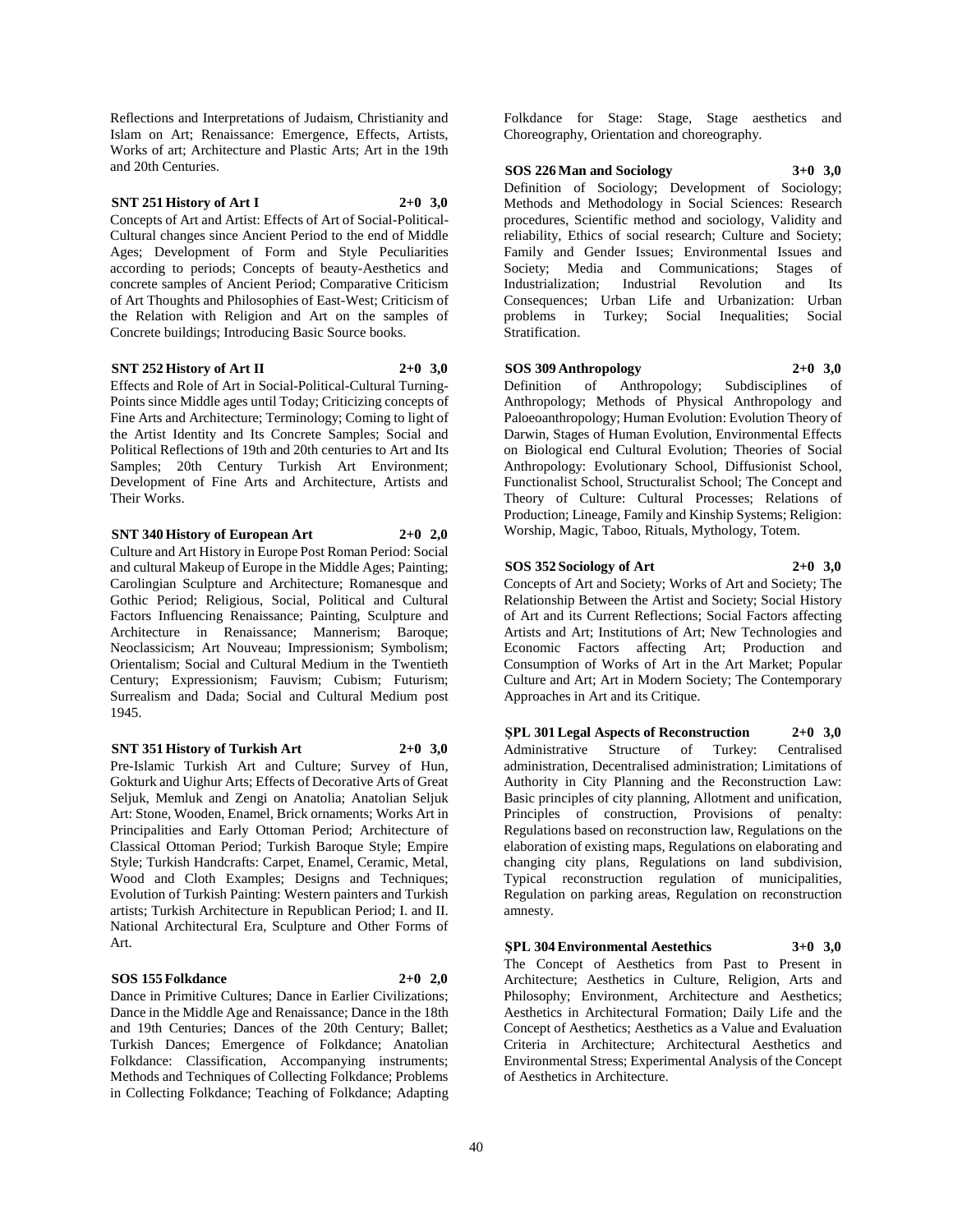**ŞPL 306 City Planning and Modernity 3+0 3,0** Historical creation of modernity: Weber's development history, Religious modernity; Habermas and Modernity Project: Philosophical discourses of Habermas and modernity, Habermas and rationality; Modernization Activities in Turkey: Modernization tendencies in the Reform era, the Republic era and the Single-party era, Modernization after 1960's, The Period after 1980's; City Planning Approaches in Industrialized West; Haussman`s applications, Fair city actions, Camillo Site, Garden city, Berlage, Tony Garnier, Practical city; City Planning and Development Actions as a Modernization Project in Turkey: The Reform era, The Period between 1923-1950, The Period between 1950-1980, The Period after 1980.

**ŞPL 308 Geographical Information Systems 2+2 3,0** Basic Cartography: General information on maps, Projection systems, Computer aided cartography; General concepts of geographical information systems, Uses of these systems; The concept of topology, Analysis and interpretation of geographical information systems, Digital land model: The concept of digital land model, techniques of digital land modeling, 3D analysis, Inclination analysis, visibility analysis.

**ŞPL 310 Remote Sensing 2+2 3,0** Fundamentals, Topology, Point, Line, Polygon, Data, Database system; Geographical Information Systems; Remote Sensing; Network Analysis; Spatial Analysis; 3D Analysis; Application in Architecture; Case Studies.

**ŞPL 312 Environment and Urban Design 2+2 3,0** The Concepts of Environment and Environmental Design, City as a Design Area, Evaluation of Urban Design in Planning and Architectural Processes; Esthetics Design Criteria Affected by Urban Design, The Concept of City Image and Elements of City Image.

**ŞPL 313 Urban Design Criteria 2+2 5,0** Urban Design: Definition, Enclosure and Concepts; Evolution of Urban Design; Basic Criteria and Elements of the Urban Design; Urban Design Criteria; Urban Structure, Character, Continuity and Change, Quality of the Civic Space, Accessibility, Legibility, Adaptability, Diversity; Urban Design Organization; Principles for the Formation of Spatial Fiction; Principles for Design of Pedestrian Zones.

#### **ŞPL 314 Urban Design Studio 2+2 5,0**

Analysis of Natural and Man-Made Conditions to Solve Design Problems; Definition of Relationship Between Social, Economic, Cultural Characteristics and Physical Environment of an Urban Space, Solution of Problems Related to Space Formation; Land-Use, Transportation System, Building Ordinance i.e. by Using Obtained Data; Presentation of Proposals Related to Urban Design Techniques and Models.

**ŞPL 401 City Planning I 2+2 4,5** Urbanization Process: Definition of urbanization, Causes of urbanization, Problems of urbanization, Urbanization policy;

Spatial Forms of Urbanization: Monocentric models, Polycentric models; Theories of City; Evolution of Cities; City Planning: Hierarchy of planning; Theories of City Planning; City Planning Processes; Planning Processes in Turkey: Steps of City planning, Analysis, Elaboration of the plan, Approval and implementation of the plan, Zoning, Land subdivision control.

**ŞPL 402 City Planning II 2+2 5,5**

Elements of City Image: Paths, Edges, Districts, Nodes, Landmarks; Space Organization: Spatial enclosure, Level and types of enclosure, Contrast spaces, Road systems and parking areas, Pedestrian movements; Planning Processes of Residential Areas; Factors Affecting Housing Design: Social, demographic and economic, natural and human-made factors, Aesthetic factors; Location of Residential Areas: Residential areas in planned and unplanned areas, Evaluation criteria for alternative housing areas, Methods for location of housing areas; Design Processes of Residential Areas: Problem formulation, Analysis, Synthesis; Design Principles of Central and Administrative Areas.

**ŞPL 403 Legal Aspects of Construction 2+0 3,0** Existing Maps; Types and Hierarchy of Plans; Development Plans, Regional Plans, Metropolitan Area Plans, Environment Organization Plan, City Plans: Land use plans, Detail plans; Procedures of Elaborating and Implementing City Plans, Changing City Plans, Expropriation: Process of Making an Expropriation Decision, Notifying the Owners; Organisation of land and land subdivision control.

**ŞPL 404 Disabled and Urban Space 4+0 4,5** Built Environment, Users and Mobility Equipment; Accessibility; Barrier-free Design, Design for All or Universal Design; Accessibility and Usability in a Built Environment; International Norms and Standards for Accessibility; Urban Accessibility and Transportation Services; Barrier-free Design for Public Buildings and Spaces; Disabled People and Legal Conditions; Practises and Problems of Accessibility.

**ŞPL 406 Administrative Aspects of Planning 3+0 3,0** Relationship between Urbanization and Administration; Local Government: Structure and performance of a local government; Local Government as a Part of Central Government; Administrative Problems of Metropolitan Areas: Causes requiring metropolitan organization, Environment-friendly approaches in city planning, Problems of planning, Administration and implementation, Policentric organisation to make a decision, City planning and local governments.

**ŞPL 407 City Administration and Environment 3+0 3,0** Urban Management; Perception of City; Human and Environment; Globalization; Urban Culture and Identity; Environment and Participation; Industrialization and Urban Transformation; Effects of Urbanization to Environment and Ecological System; Urbanization and Environmental Problems; The Planning and Application Problems of Urban Technical and Social Services; Urban Planning and Administrative Organization; Importance of Public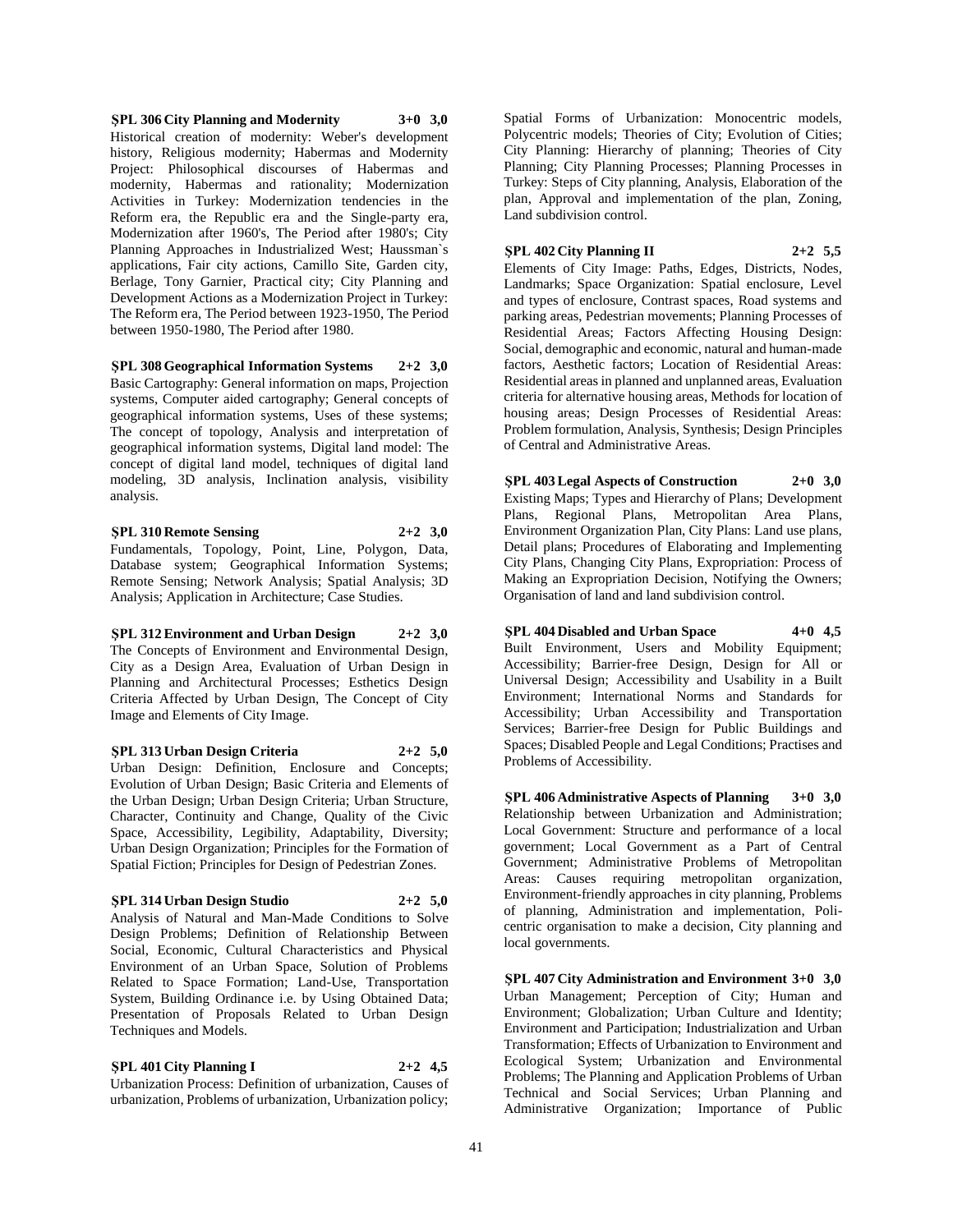Participation in Urban Planning; Restructuring of Local Governments; Historical Development of Local Governments; Legal and Administrative Regulations.

#### **ŞPL 408 New Town Policy 3+0 3,0**

The Concept of New Towns: Definition of a new town, Size and population of new towns, Typology of new towns; New Towns in National Development: Goals, principles and strategies; Instruments of New Town Development: Means of planning new towns, Implementation of new town development, Financing of new town development; Examples of New Towns: British new towns, French new towns, Evaluation of new communities in the USA., Planning and building new towns in other developed countries, Planning rapid urban growth in developing countries, Application of new town policy in developing countries.

#### **ŞPL 409 Contemporary Approaches to Urban Design 3+0 3,0**

Evaluation of Contemporary Urban Design Theories, Approaches in 1950s and 1960s; New Urbanism Movement, Modern, Late Modern And Post Modern Approaches to Urban Space; Complexity and Diversity: Morphological approaches, Metabolists approaches, Debate on methodological approaches, Participatory approaches; Sense of Space and its Meaning: Relph, Norberg- Schults Lowenthal.

**ŞPL 411 Urban Conservation and Renewal 3+0 3,0** Introduction: Definition, Scope and Aim; Urban Sustainability; Urban Conservation; Principles of Urban Conservation; Urban Renewal; Development and Change in Urban Patterns; Types of Urban Renewal; Patterns of Urban Renewal; Problems of Application in Urban Renewal Areas; Example of Urban Renewal in Historical Sites; Rehabilitation in Historic Sites.

#### **ŞPL 413 Urban Space and Life 3+0 3,0**

The Concept of Urbanisation; Citizenship Rights; Definition of Urban Spaces; Types and Uses of Urban Spaces; Outer Space Design; Housing, Working and Leisure Time Areas; Types of Activities; Planning Criteris; User Density; Types of Users; Different Types of Activities by Social Status of Users and by Their Expectations.

#### **TAR 165 Atatürk's Principles and History of Turkish Revolution I 0+0 2,0**

Reform efforts of Ottoman State, General glance to the stagnation period, Reform searching in Turkey, Tanzimat Ferman and its bringing, The Era of Constitutional Monarchy in Turkey, Policy making during the era of first Constitutional Monarchy, Europe and Turkey, 1838-1914, Europe from imperialism to World War I, Turkey from Mudros to Lausanne, Carrying out of Eastern Question, Turkish Grand National Assembly and Political construction 1920-1923, Economic developments from Ottomans to Republic, The Proclamation of New Turkish State, from Lausanne to Republic.

#### **TAR 166 Atatürk's Principles and History of Turkish Revolution II 0+0 2,0**

The Restructuring Period; The Emergence of the fundamental policies in the Republic of Turkey (1923-1938 Period); Atatürk's Principles, and Studies on Language, History and Culture in the period of Atatürk; Turkish Foreign Policy and Application Principles in the period of Atatürk; Economic Developments from 1938 to 2002; 1938-2002 Period in Turkish Foreign Policy; Turkey after Atatürk's period; Social, Cultural and Artistic Changes and Developments from 1938 to Present.

## **TAR 307 History of Civilization 2+0 3,0**

Civilisation and Civilised Society; Cultural Processes, Cultural Interactions and Changes; Relation between Culture and Environment; Biological Human Evolution; Cultural Evolution: Palaeolithic Age, Invention of Fire, Development of Language, Tool Making, Birth of Art, Development of Magic and Religious Belief; Transition from Hunter-Gathering to Sedentary Life Style; Neolithic Revolution: Beginning of Agriculture; Formation of First Villages; Transition from Primitive Society to Civilised Society: Formation of Urban States, Invention of Writing, Rise of Class Society, Development of Religious Belief and Temples.

#### **THU 201 Community Services 0+2 2,0**

The course aims to integrate the students with the community and enable them to utilize the knowledge they have accumulated in their courses. The students participate in different community projects such as helping young students at their study periods or after school study sessions , aiding the elderly in nursing homes, helping disabled individuals with various tasks, helping Social Services and aiding children with their education etc. The students also try to work in projects which raise environmental awareness.

#### **THU 203 Community Services 0+2 3,0**

Various Community Projects: Helping young students during their study periods or after school study sessions, Aiding the elderly in nursing homes, helping disabled individuals with various tasks, helping social services and aiding children with their education etc., take part in the projects which raise environmental awareness, Integrating with the community and enabling use of knowledge accumulated in the courses.

#### **TİP 301 Typography 2+1 4,5**

Definition of Typography And Importance In Design; Classification of Lettering Fonts And Basic Problems In Classification; Proper Use of Typography As An Element of Design; Choosing Suitable Fonts; Typing With Suitable Line Length; Formatting and Tracking of Letters; Creating Images With Letters And Using Typographic Elements In Industrial Design.